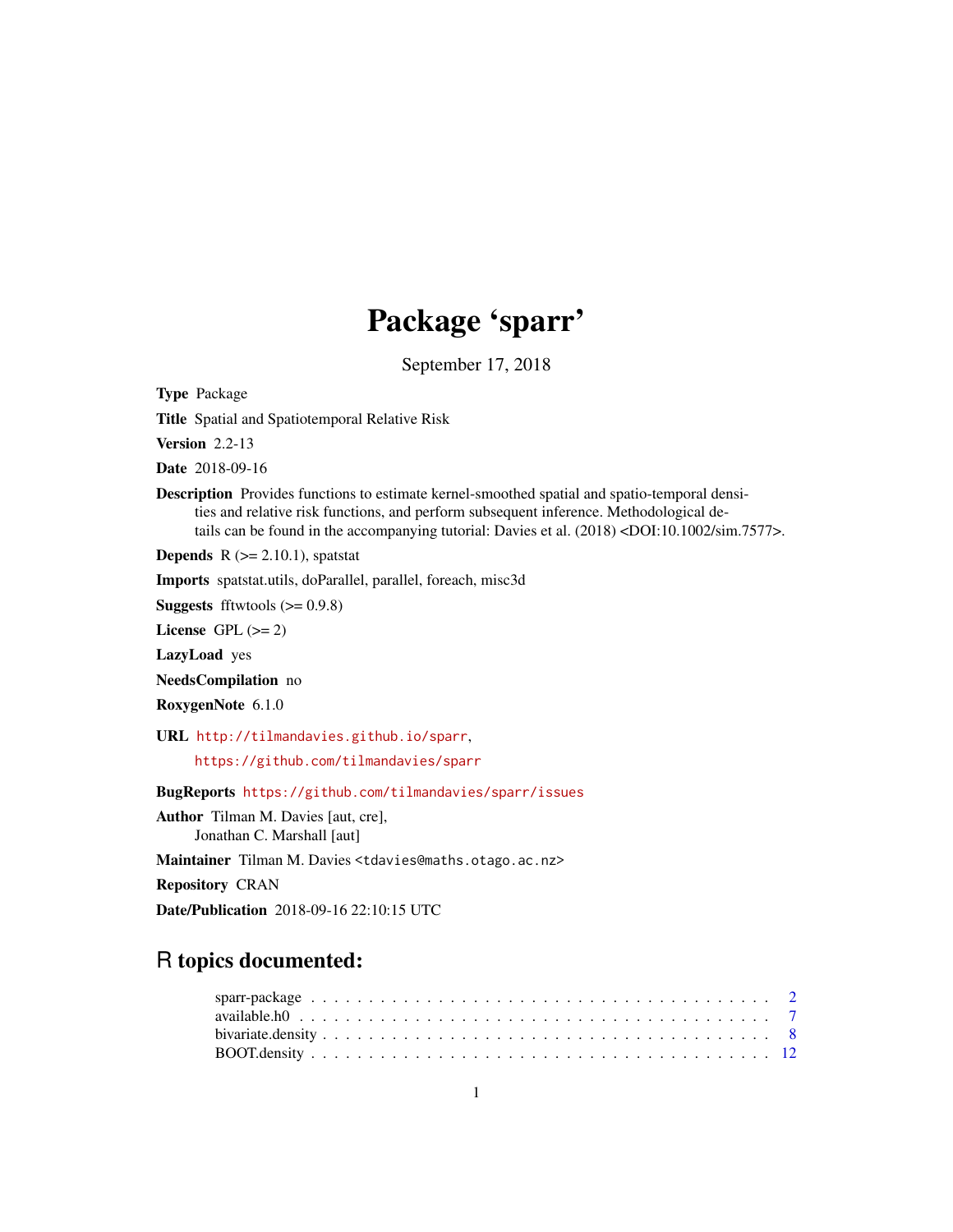<span id="page-1-0"></span>

|  | -26 |
|--|-----|
|  |     |
|  | -32 |
|  | -34 |
|  | -36 |
|  | -38 |
|  | 39  |
|  |     |
|  | 42  |
|  | -44 |
|  | 47  |
|  |     |
|  | 52  |
|  | 55  |
|  | 57  |
|  |     |
|  |     |
|  | 62  |

sparr-package *The sparr Package: Spatial and Spatiotemporal Relative Risk*

## <span id="page-1-1"></span>Description

Provides functions to estimate fixed and adaptive kernel-smoothed spatial relative risk surfaces via the density-ratio method and perform subsequent inference. Fixed-bandwidth spatiotemporal density and relative risk estimation is also supported.

## Details

| Package: | sparr      |
|----------|------------|
| Date:    | 2018-09-16 |
| Version: | $2.2 - 13$ |
| License: | $GPL (=2)$ |

Kernel smoothing, and the flexibility afforded by this methodology, provides an attractive approach to estimating complex probability density functions.

The *spatial relative risk function*, constructed as a ratio of estimated case to control densities (Bithell, 1990; 1991; Kelsall and Diggle, 1995a,b), describes the variation in the 'risk' of the dis-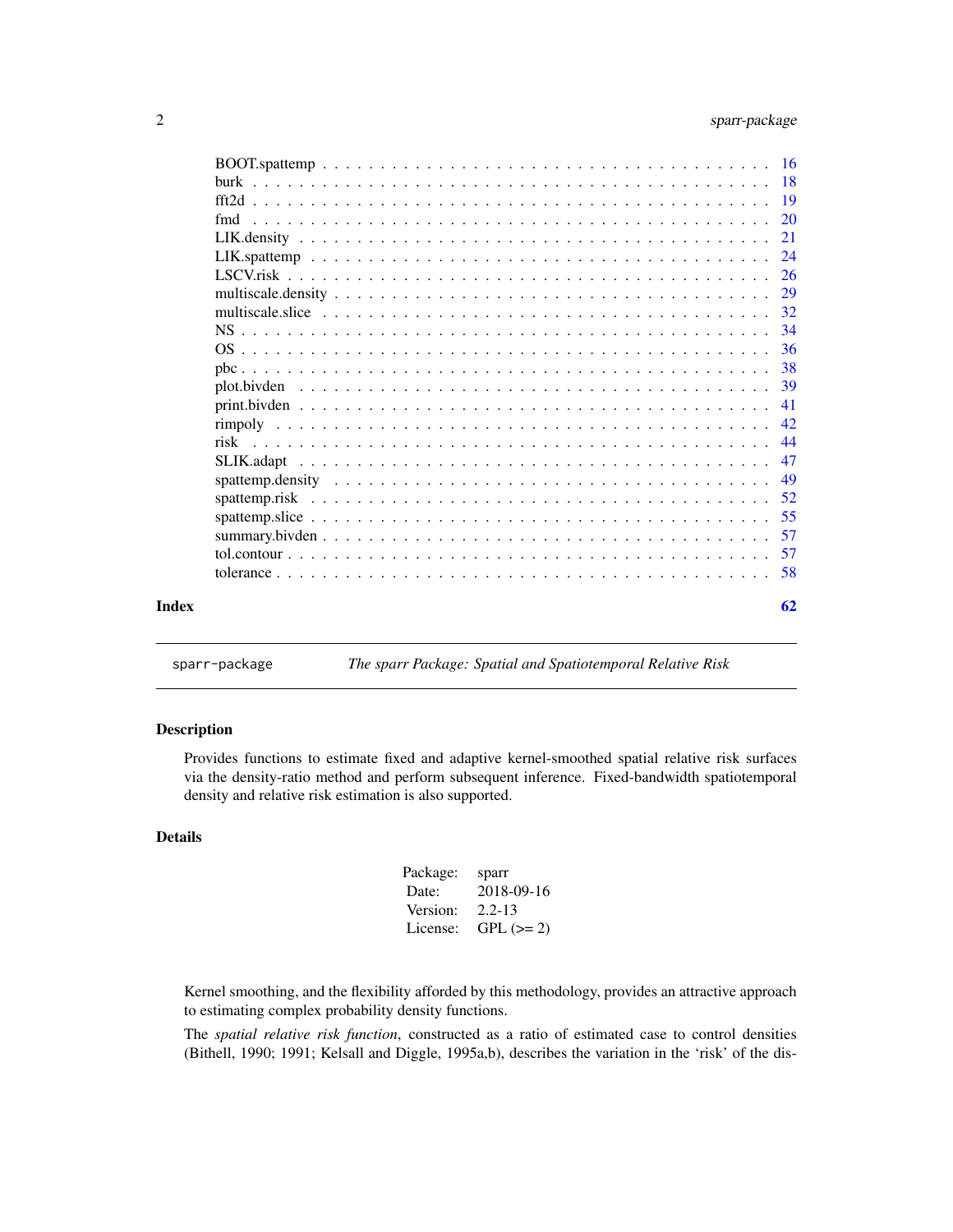## <span id="page-2-0"></span>sparr-package 3

ease, given the underlying at-risk population. This is a technique that has been applied successfully for mainly exploratory purposes in a number of different analyses (see for example Sabel et al., 2000; Prince et al., 2001; Wheeler, 2007). It has also grown in popularity in very different fields that pose similarly styled research questions, such as ecology (e.g. Campos and Fedigan, 2014); physiology (Davies et al., 2013); and archaeology (e.g. Bevan, 2012; Smith et al. 2015).

This package provides functions for spatial (i.e. bivariate/planar/2D) kernel density estimation (KDE), implementing both fixed and 'variable' or 'adaptive' (Abramson, 1982) smoothing parameter options. A selection of bandwidth calculators for bivariate KDE and the relative risk function are provided, including one based on the maximal smoothing principle (Terrell, 1990), and others involving a leave-one-out cross-validation (see below). In addition, the ability to construct both Monte-Carlo and asymptotic *p*-value surfaces ('tolerance' contours of which signal statistically significant sub-regions of extremity in a risk surface - Hazelton and Davies, 2009; Davies and Hazelton, 2010) as well as some visualisation tools are provided.

Spatiotemporal estimation is also supported, largely following developments in Fernando and Hazelton (2014). This includes their fixed-bandwith kernel estimator of spatiotemporal densities, relative risk, and asymptotic tolerance contours.

Key content of sparr can be broken up as follows:

#### DATASETS/DATA GENERATION

[pbc](#page-37-1) a case/control planar point pattern ([ppp.object](#page-0-0)) concerning liver disease in northern England.

[fmd](#page-19-1) an anonymised (jittered) case/control spatiotemporal point pattern of the 2001 outbreak of veterinary foot-and-mouth disease in Cumbria (courtesy of the Animal and Plant Health Agency, UK).

[burk](#page-17-1) a spatiotemporal point pattern of Burkitt's lymphoma in Uganda; artificially simulated control data are also provided for experimentation.

Also available are a number of relevant additional spatial datasets built-in to the [spatstat](#page-0-0) package (Baddeley and Turner, 2005; Baddeley et al., 2015) through spatstat.data, such as [chorley](#page-0-0), which concerns the distribution of laryngeal cancer in an area of Lancashire, UK.

[rimpoly](#page-41-1) a wrapper function of [rpoint](#page-0-0) to allow generated spatial point patterns based on a pixel [im](#page-0-0)age to be returned with a polygonal [owin](#page-0-0).

#### SPATIAL

*Bandwidth calculators*

[OS](#page-35-1) estimation of an isotropic smoothing parameter for fixed-bandwidth bivariate KDE, based on the oversmoothing principle introduced by Terrell (1990).

[NS](#page-33-1) estimation of an isotropic smoothing parameter for fixed-bandwidth bivariate KDE, based on the asymptotically optimal value for a normal density (bivariate normal scale rule - see e.g. Wand and Jones, 1995).

[LSCV.density](#page-20-1) a least-squares cross-validated (LSCV) estimate of an isotropic fixed bandwidth for bivariate, edge-corrected KDE (see e.g. Bowman and Azzalini, 1997).

[LIK.density](#page-20-2) a likelihood cross-validated (LIK) estimate of an isotropic fixed bandwidth for bivariate, edge-corrected KDE (see e.g. Silverman, 1986).

SLIK. adapt an experimental likelihood cross-validation function for simultaneous global/pilot bandwidth selection for adaptive density estimates.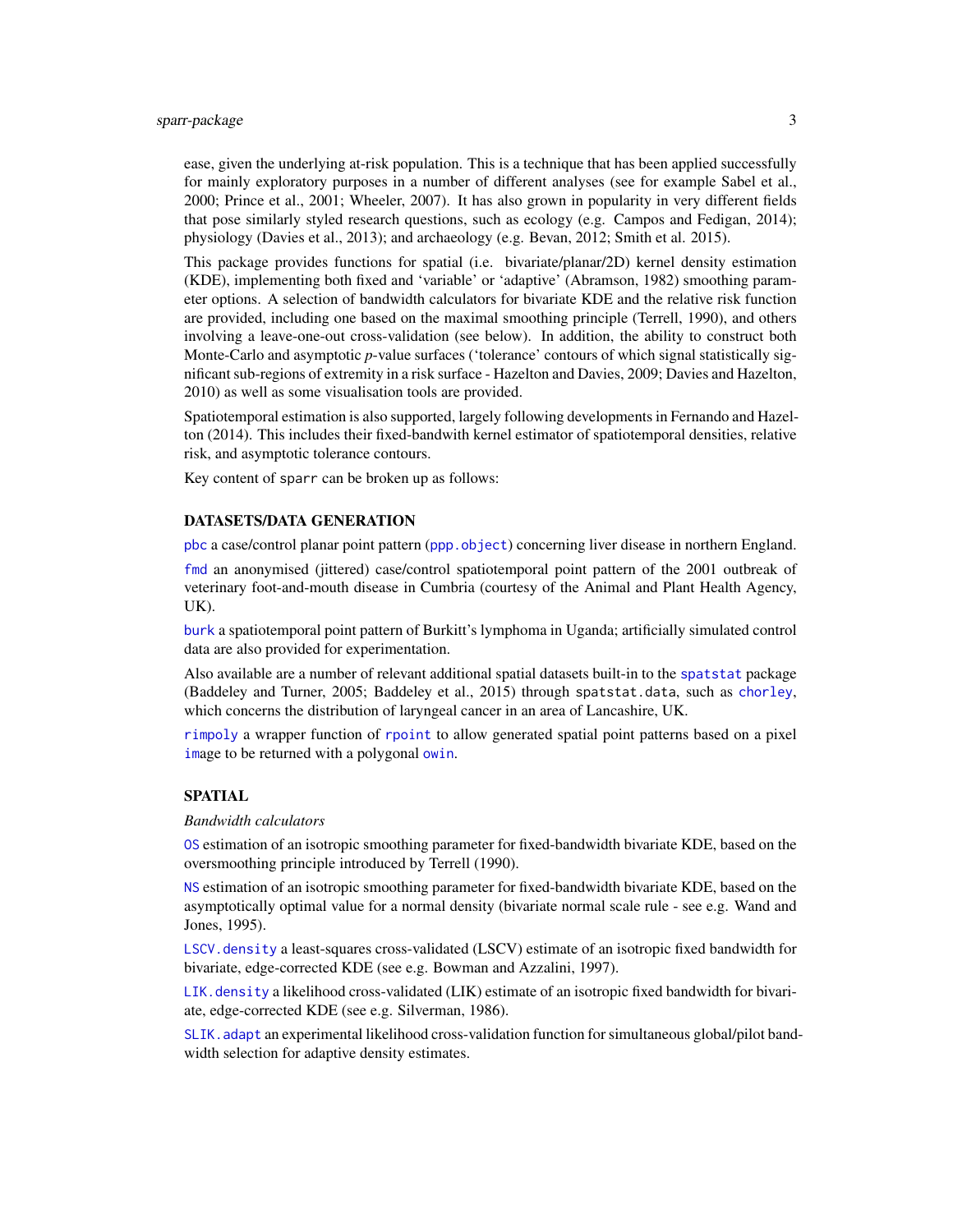<span id="page-3-0"></span>[BOOT.density](#page-11-1) a bootstrap approach to optimisation of an isotropic fixed bandwidth for bivariate, edge-corrected KDE (see e.g. Taylor, 1989).

[LSCV.risk](#page-25-1) Estimation of a jointly optimal, common isotropic case-control fixed bandwidth for the kernel-smoothed risk function based on the mean integrated squared error (MISE), a weighted MISE, or the asymptotic MISE (see respectively Kelsall and Diggle, 1995a; Hazelton, 2008; Davies, 2013).

*Density and relative risk estimation*

[bivariate.density](#page-7-1) kernel density estimate of bivariate data; fixed or adaptive smoothing.

[multiscale.density](#page-28-1) multi-scale adaptive kernel density estimates for multiple global bandwidths as per Davies and Baddeley (2018).

[multiscale.slice](#page-31-1) a single adaptive kernel estimate based on taking a slice from a multi-scale estimate.

[risk](#page-43-1) estimation of a (log) spatial relative risk function, either from data or pre-existing bivariate density estimates; fixed (Kelsall and Diggle, 1995a) or both asymmetric (Davies and Hazelton, 2010) and symmetric (Davies et al., 2016) adaptive estimates are possible.

[tolerance](#page-57-1) calculation of asymptotic or Monte-Carlo *p*-value surfaces.

#### *Visualisation*

S3 methods of the plot function; see plot. bivden for visualising a single bivariate density estimate from [bivariate.density](#page-7-1), [plot.rrs](#page-38-2) for visualisation of a spatial relative [risk](#page-43-1) function from risk, or plot. msden for viewing animations of multi-scale density estimates from multiscale. density.

[tol.contour](#page-56-1) provides more flexibility for plotting and superimposing tolerance contours upon an existing plot of spatial relative risk (i.e. given output from [tolerance](#page-57-1)).

#### *Printing and summarising*

S3 methods ([print.bivden](#page-40-1), [print.rrs](#page-40-2), [print.msden](#page-40-2), [summary.bivden](#page-56-2), [summary.rrs](#page-56-3), and [summary.msden](#page-56-3)) are available for the bivariate density, spatial relative risk, and multi-scale adaptive density objects.

#### SPATIOTEMPORAL

#### *Bandwidth calculators*

[OS.spattemp](#page-35-2) estimation of an isotropic smoothing parameter for the spatial margin and another for the temporal margin for spatiotemporal densities, based on the 2D and 1D versions, respectively, of the oversmoothing principle introduced by Terrell (1990).

[NS.spattemp](#page-33-2) as above, based on the 2D and 1D versions of the normal scale rule (Silverman, 1986).

LSCV. spattemp least-squares cross-validated (LSCV) estimates of scalar spatial and temporal bandwidths for edge-corrected spatiotemporal KDE.

LIK. spattemp as above, based on likelihood cross-validation.

[BOOT.spattemp](#page-15-1) bootstrap bandwidth selection for the spatial and temporal margins; for spatiotemporal, edge-corrected KDE (Taylor, 1989).

#### *Density and relative risk estimation*

[spattemp.density](#page-48-1) fixed-bandwidth kernel density estimate of spatiotemporal data.

[spattemp.risk](#page-51-1) fixed-bandwidth kernel density estimate of spatiotemporal relative risk, either with a time-static or time-varying control density (Fernando and Hazelton, 2014).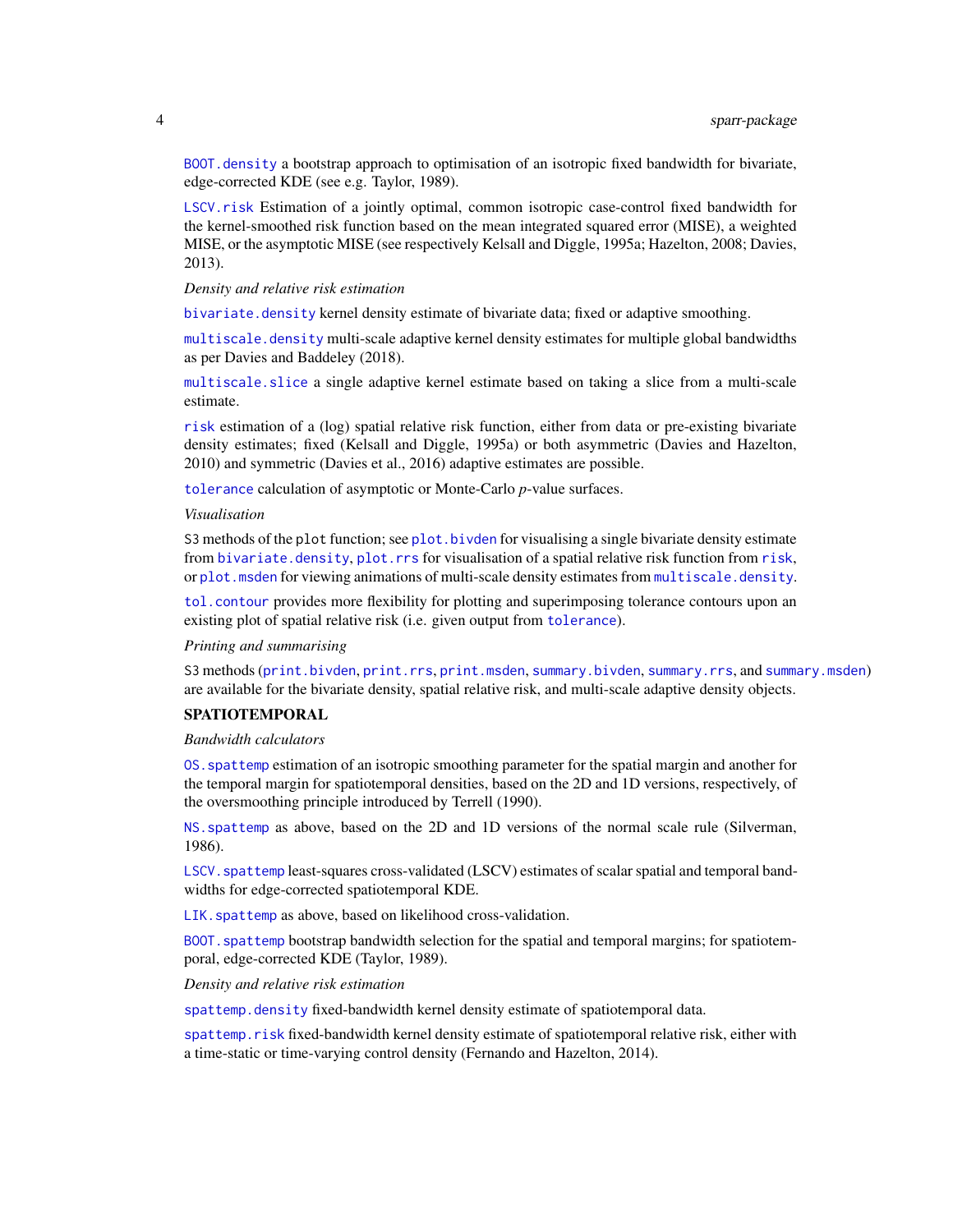## <span id="page-4-0"></span>sparr-package 5

[spattemp.slice](#page-54-1) extraction function of the spatial density/relative risk at prespecified time(s).

#### *Visualisation*

S3 methods of the plot function; see plot. stden for various options (including animation) for visualisation of a spatiotemporal density, and [plot.rrst](#page-38-2) for viewing spatiotemporal relative risk surfaces (including animation and tolerance contour superimposition).

*Printing and summarising objects*

S3 methods ([print.stden](#page-40-2), [print.rrst](#page-40-2), [summary.stden](#page-56-3), and [summary.rrst](#page-56-3)) are available for the spatiotemporal density and spatiotemporal relative risk objects respectively.

## Dependencies

The sparr package depends upon [spatstat](#page-0-0). In particular, the user should familiarise themselves with [ppp](#page-0-0) objects and [im](#page-0-0) objects, which are used throughout. For spatiotemporal density estimation, sparr is assisted by importing from the misc3d package, and for the experimental capabilities involving parallel processing, sparr also currently imports [doParallel](#page-0-0), [parallel](#page-0-0), and [foreach](#page-0-0).

#### Citation

To cite use of current versions of sparr in publications or research projects please use:

Davies, T.M., Marshall, J.C. and Hazelton, M.L. (2018) Tutorial on kernel estimation of continuous spatial and spatiotemporal relative risk, *Statistics in Medicine*, 37(7), 1191-1221. <DOI:10.1002/sim.7577> Old versions of sparr  $\left( \leq 2.1 \cdot 0.09 \right)$  can be referenced by Davies et al. (2011) (see reference list).

#### Author(s)

T.M. Davies *Dept. of Mathematics & Statistics, University of Otago, Dunedin, New Zealand.* J.C. Marshall *Institute of Fundamantal Sciences, Massey University, Palmerston North, New Zealand.*

Maintainer: T.M.D. <tdavies@maths.otago.ac.nz>

#### References

Abramson, I. (1982), On bandwidth variation in kernel estimates — a square root law, *Annals of Statistics*, 10(4), 1217-1223.

Baddeley, A. and Turner, R. (2005), spatstat: an R package for analyzing spatial point patterns, *Journal of Statistical Software*, 12(6), 1-42.

Baddeley, A., Rubak, E. and Turner, R. (2015) *Spatial Point Patterns: Methodology and Applications with R*, Chapman and Hall/CRC Press, UK.

Bevan A. (2012), Spatial methods for analysing large-scale artefact inventories. *Antiquity*, 86, 492- 506.

Bithell, J.F. (1990), An application of density estimation to geographical epidemiology, *Statistics in Medicine*, 9, 691-701.

Bithell, J.F. (1991), Estimation of relative risk function, *Statistics in Medicine*, 10, 1745-1751.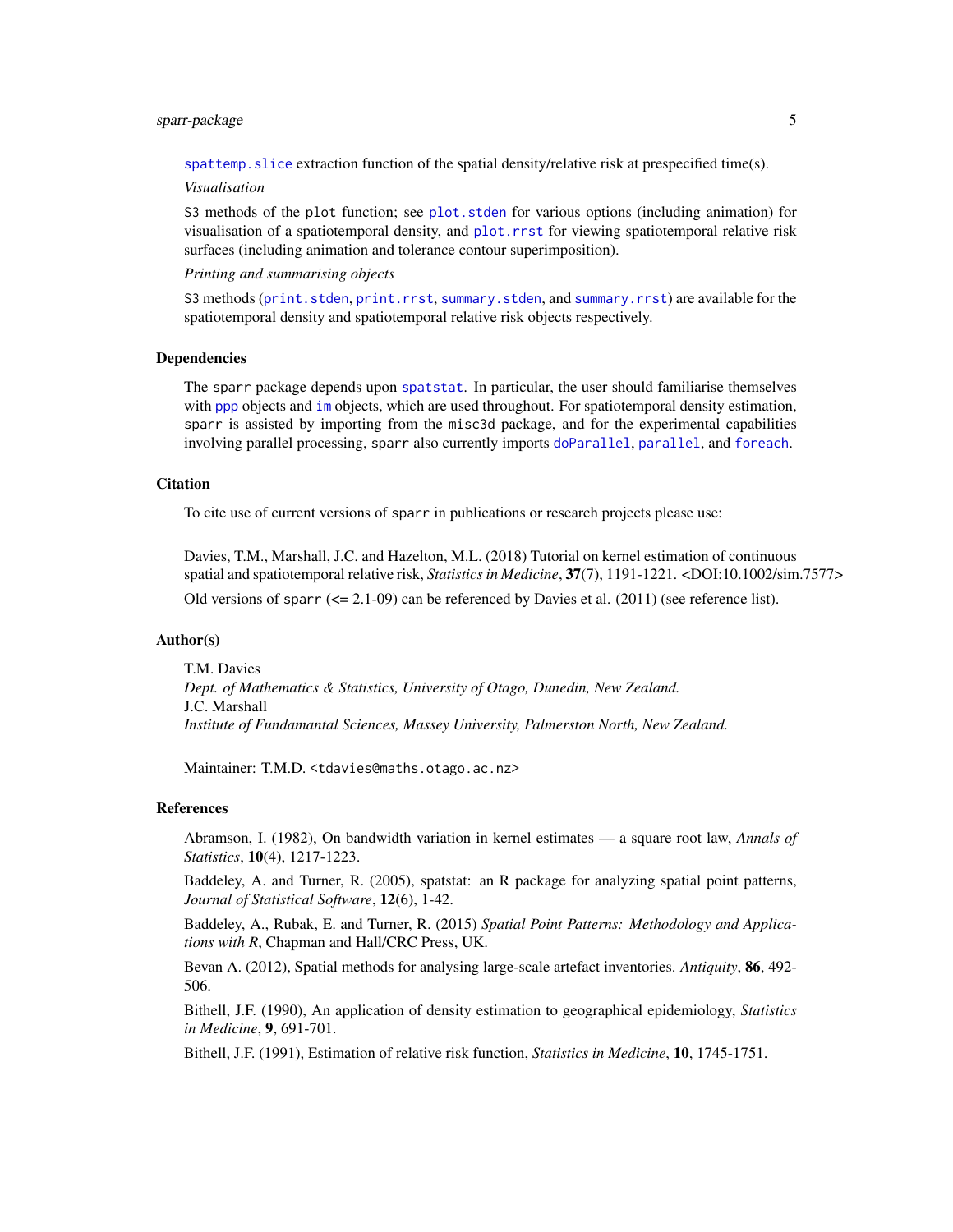Bowman, A.W. and Azzalini, A. (1997), *Applied Smoothing Techniques for Data Analysis: The Kernel Approach with S-Plus Illustrations.* Oxford University Press Inc., New York. ISBN 0-19- 852396-3.

Campos, F.A. and Fedigan, L.M. (2014) Spatial ecology of perceived predation risk and vigilance behavior in white-faced capuchins, *Behavioral Ecology*, 25, 477-486.

Davies, T.M. (2013), Jointly optimal bandwidth selection for the planar kernel-smoothed densityratio, *Spatial and Spatio-temporal Epidemiology*, 5, 51-65.

Davies, T.M. and Baddeley A. (2018), Fast computation of spatially adaptive kernel estimates, *Statistics and Computing*, 28(4), 937-956.

Davies, T.M., Cornwall, J. and Sheard, P.W. (2013) Modelling dichotomously marked muscle fibre configurations, *Statistics in Medicine*, 32, 4240-4258.

Davies, T.M. and Hazelton, M.L. (2010), Adaptive kernel estimation of spatial relative risk, *Statistics in Medicine*, 29(23) 2423-2437.

Davies, T.M., Hazelton, M.L. and Marshall, J.C. (2011), sparr: Analyzing spatial relative risk using fixed and adaptive kernel density estimation in R, *Journal of Statistical Software* 39(1), 1-14.

Davies, T.M., Jones, K. and Hazelton, M.L. (2016), Symmetric adaptive smoothing regimens for estimation of the spatial relative risk function, *Computational Statistics & Data Analysis*, 101, 12- 28.

Fernando, W.T.P.S. and Hazelton, M.L. (2014), Generalizing the spatial relative risk function, *Spatial and Spatio-temporal Epidemiology*, 8, 1-10.

Hazelton, M.L. (2008), Letter to the editor: Kernel estimation of risk surfaces without the need for edge correction, *Statistics in Medicine*, 27, 2269-2272.

Hazelton, M.L. and Davies, T.M. (2009), Inference based on kernel estimates of the relative risk function in geographical epidemiology, *Biometrical Journal*, 51(1), 98-109.

Kelsall, J.E. and Diggle, P.J. (1995a), Kernel estimation of relative risk, *Bernoulli*, 1, 3-16.

Kelsall, J.E. and Diggle, P.J. (1995b), Non-parametric estimation of spatial variation in relative risk, *Statistics in Medicine*, 14, 2335-2342.

Prince, M. I., Chetwynd, A., Diggle, P. J., Jarner, M., Metcalf, J. V. and James, O. F. W. (2001), The geographical distribution of primary biliary cirrhosis in a well-defined cohort, *Hepatology* 34, 1083-1088.

Sabel, C. E., Gatrell, A. C., Loytonen, M., Maasilta, P. and Jokelainen, M. (2000), Modelling exposure opportunitites: estimating relative risk for motor disease in Finland, *Social Science & Medicine* 50, 1121-1137.

Smith, B.A., Davies, T.M. and Higham, C.F.W. (2015) Spatial and social variables in the Bronze Age phase 4 cemetery of Ban Non Wat, Northeast Thailand, *Journal of Archaeological Science: Reports*, 4, 362-370.

Taylor, C.C. (1989) Bootstrap choice of the smoothing parameter in kernel density estimation, *Biometrika*, 76, 705-712.

Terrell, G.R. (1990), The maximal smoothing principle in density estimation, *Journal of the American Statistical Association*, 85, 470-477.

Venables, W. N. and Ripley, B. D. (2002). *Modern Applied Statistics with S*, Fourth Edition, Springer, New York.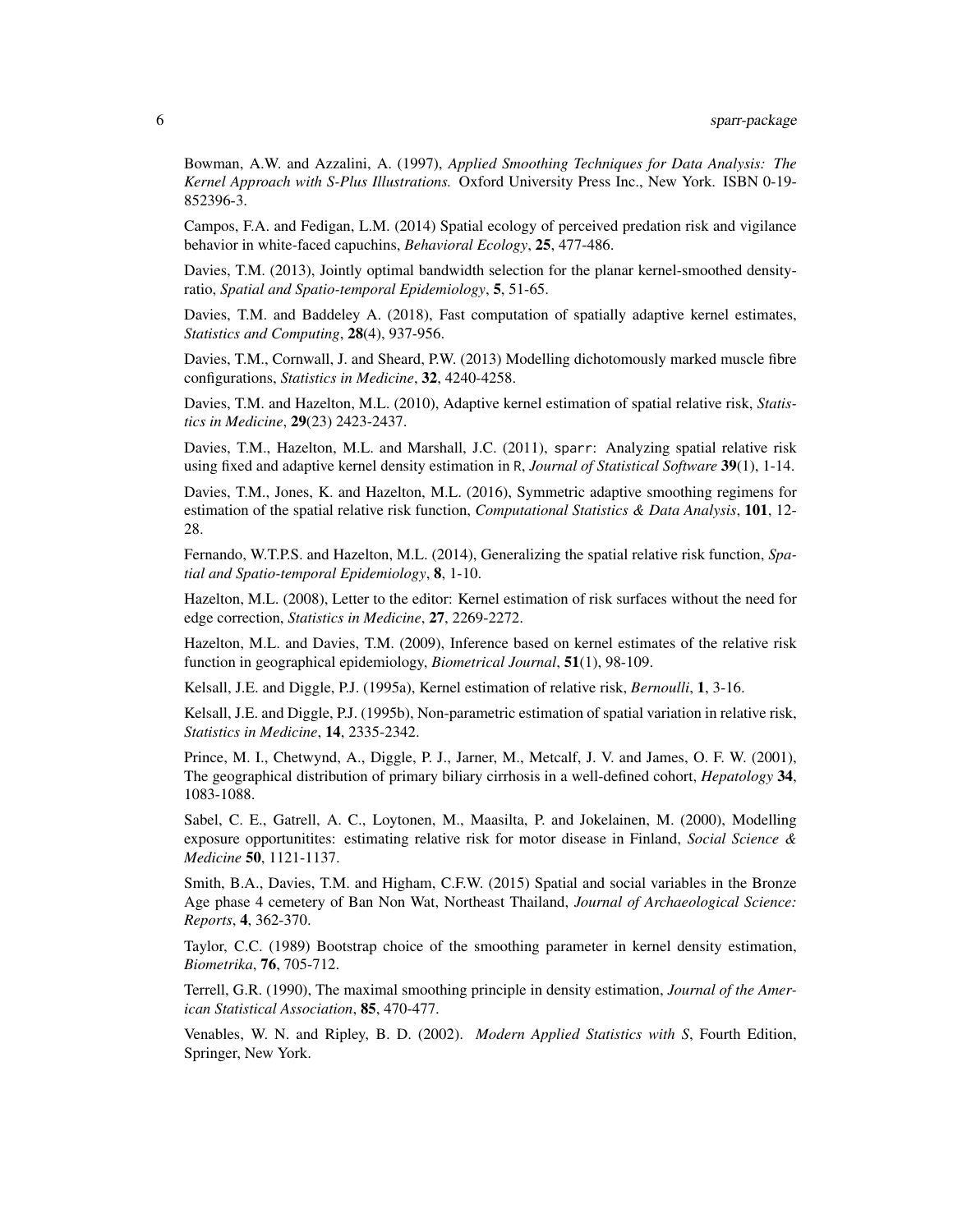#### <span id="page-6-0"></span>available.h0 7

Wand, M.P. and Jones, C.M., 1995. *Kernel Smoothing*, Chapman & Hall, London.

Wheeler, D. C. (2007), A comparison of spatial clustering and cluster detection techniques for childhood leukemia incidence in Ohio, 1996-2003, *International Journal of Health Geographics*, 6(13).

available.h0 *Available global bandwidth range*

## Description

Gets universally available global bandwidths as represented by several multi-scale density estimate objects

#### Usage

available.h0(...)

#### Arguments

... Any number of objects of class [msden](#page-28-2); possibly named.

## Details

This simple function merely accesses and returns the maximum lower limit and minimum upper limit of all h0range components of the [msden](#page-28-2) objects passed through .... Natural numeric error arising from any changes to the bandwidth-axis discretisation resolution in the creation of the [msden](#page-28-2) objects (i.e. through the 'dimz' argument) means individual global bandwidth ranges can differ slightly between affected multi-scale estimates, even if they are all applied to the same data set. Can additionally be useful when, for example, creating asymmetric relative risk surfaces based on slices of multi-scale densities with respect to the case and control data sets, because the bandwidth factors differ.

Throws an error if one or more of the h0range components is incompatible (i.e. all h0range components must overlap).

#### Value

A numeric vector of length 2 providing the range of available global bandwidths compatible with all supplied multi-scale density estimates.

#### Author(s)

T.M. Davies

## See Also

[multiscale.density](#page-28-1), [multiscale.slice](#page-31-1)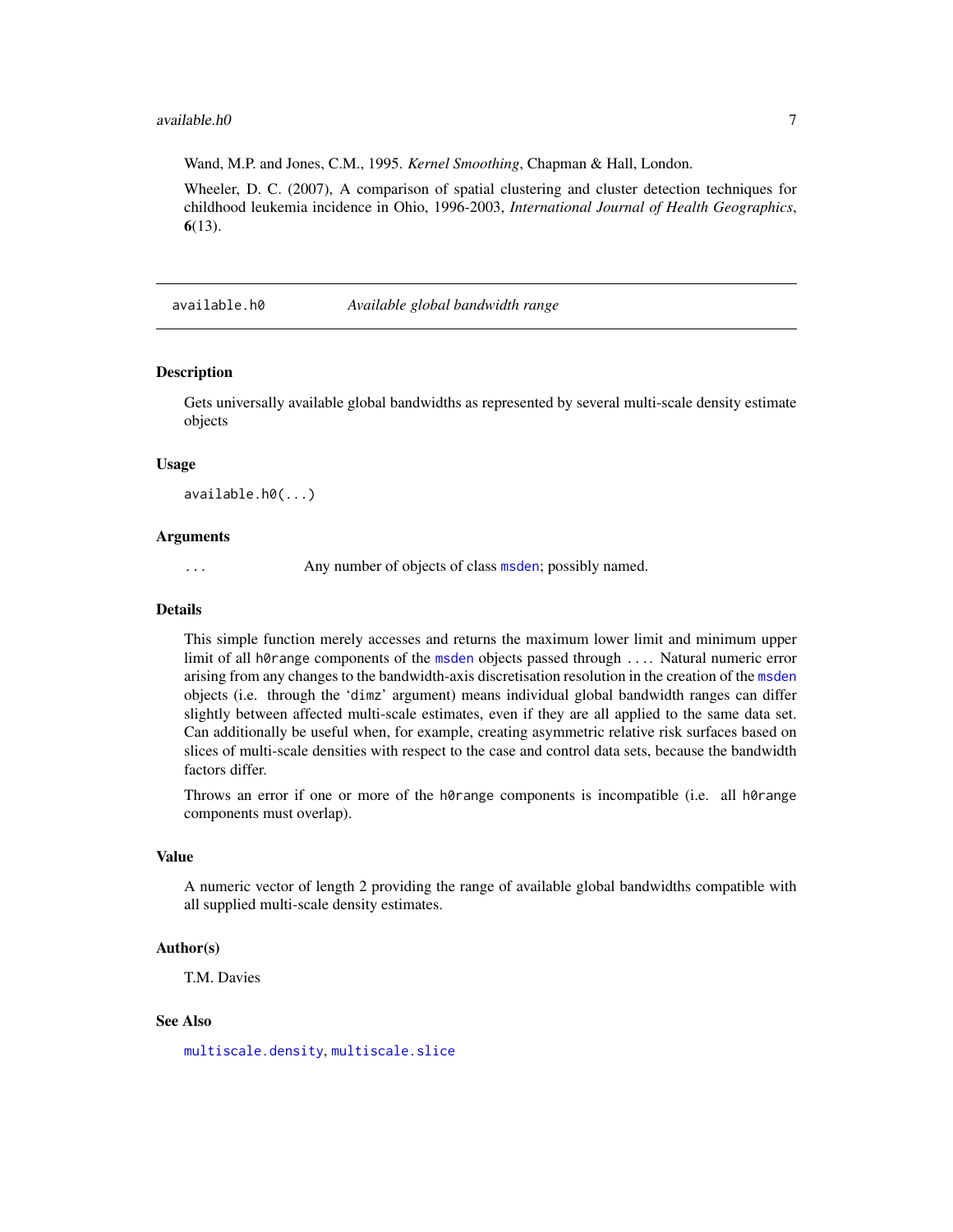## <span id="page-7-0"></span>Examples

```
# See ?multiscale.slice
```
<span id="page-7-1"></span>bivariate.density *Bivariate kernel density/intensity estimation*

## <span id="page-7-2"></span>Description

Provides an isotropic adaptive or fixed bandwidth kernel density/intensity estimate of bivariate/planar/2D data.

## Usage

```
bivariate.density(pp, h0, hp = NULL, adapt = FALSE, resolution = 128,
  gamma.scale = "geometric", edge = c("uniform", "diggle", "none"),
 weights = NULL, intensity = FALSE, trim = 5, xy = NULL,
 pilot.density = NULL, leaveoneout = FALSE, parallelise = NULL,
  davies.baddeley = NULL, verbose = TRUE)
```

| pp          | An object of class ppp giving the observed 2D data set to be smoothed.                                                                                                                                                                                                                                                       |
|-------------|------------------------------------------------------------------------------------------------------------------------------------------------------------------------------------------------------------------------------------------------------------------------------------------------------------------------------|
| h0          | Global bandwidth for adaptive smoothing or fixed bandwidth for constant smooth-<br>ing. A numeric value $> 0$ .                                                                                                                                                                                                              |
| hp          | Pilot bandwidth (scalar, numeric $> 0$ ) to be used for fixed bandwidth estimation<br>of a pilot density in the case of adaptive smoothing. If NULL (default), it will<br>take on the value of $h\theta$ . Ignored when adapt = FALSE or if pilot. density is<br>supplied as a pre-defined pixel image.                      |
| adapt       | Logical value indicating whether to perform adaptive kernel estimation. See<br>'Details'.                                                                                                                                                                                                                                    |
| resolution  | Numeric value $> 0$ . Resolution of evaluation grid; the density/intensity will be<br>returned on a [resolution $\times$ resolution] grid.                                                                                                                                                                                   |
| gamma.scale | Scalar, numeric value $> 0$ ; controls rescaling of the variable bandwidths. De-<br>faults to the geometric mean of the bandwidth factors given the pilot density (as<br>per Silverman, 1986). See 'Details'.                                                                                                                |
| edge        | Character string giving the type of edge correction to employ. "uniform" (de-<br>fault) corrects based on evaluation grid coordinate and "diggle" reweights each<br>observation-specific kernel. Setting edge = "none" requests no edge correc-<br>tion. Further details can be found in the documentation for density. ppp. |
| weights     | Optional numeric vector of nonnegative weights corresponding to each observa-<br>tion in pp. Must have length equal to npoints (pp).                                                                                                                                                                                         |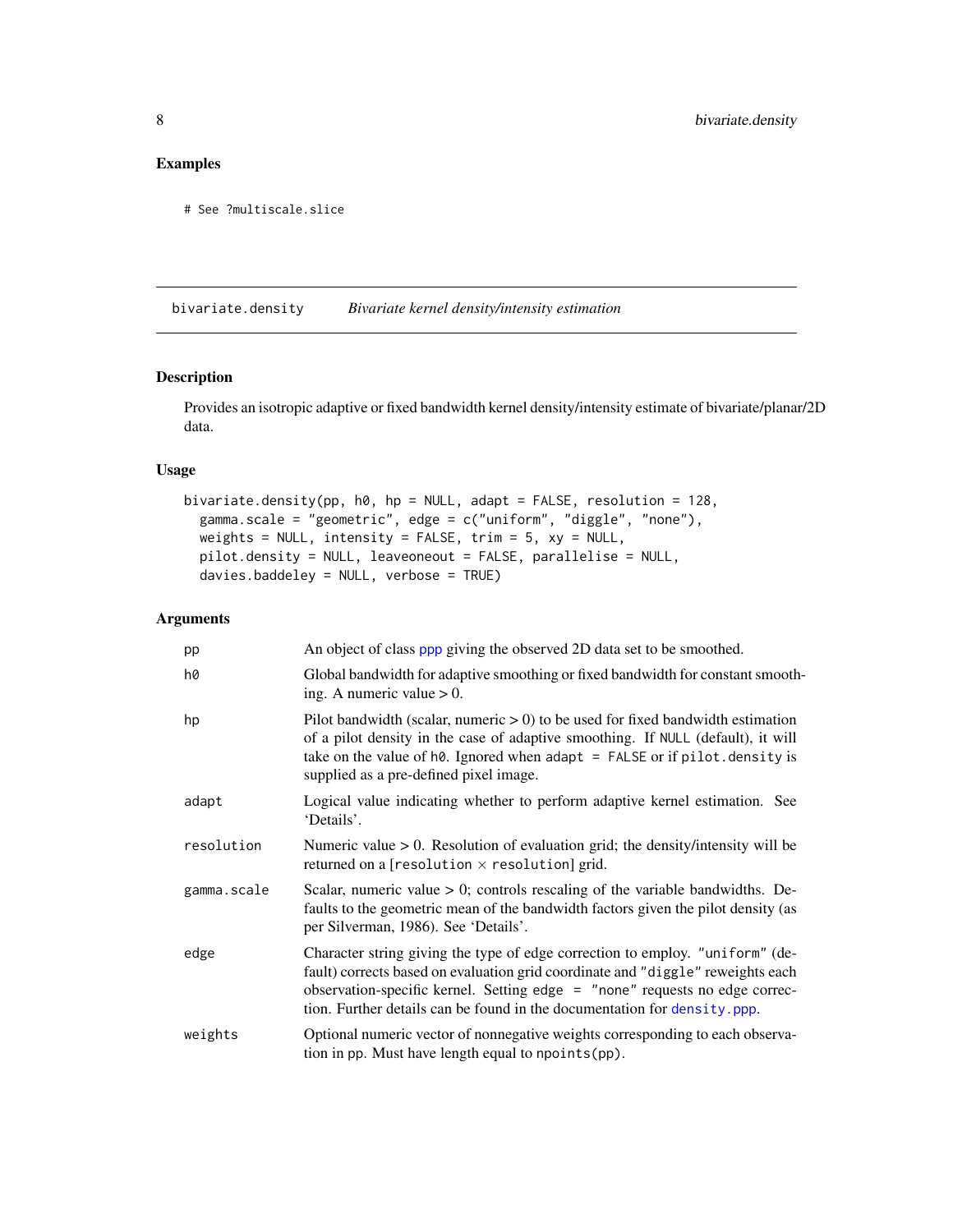<span id="page-8-0"></span>

| intensity       | Logical value indicating whether to return an intensity estimate (integrates to<br>the sample size over the study region), or a density estimate (default, integrates<br>to $1$ ).                                                                                                                                                                                                                                                                                                                                     |
|-----------------|------------------------------------------------------------------------------------------------------------------------------------------------------------------------------------------------------------------------------------------------------------------------------------------------------------------------------------------------------------------------------------------------------------------------------------------------------------------------------------------------------------------------|
| trim            | Numeric value $> 0$ ; controls bandwidth truncation for adaptive estimation. See<br>'Details'.                                                                                                                                                                                                                                                                                                                                                                                                                         |
| xy              | Optional alternative specification of the evaluation grid; matches the argument<br>of the same tag in as mask. If supplied, resolution is ignored.                                                                                                                                                                                                                                                                                                                                                                     |
| pilot.density   | An optional pixel image (class im) giving the pilot density to be used for cal-<br>culation of the variable bandwidths in adaptive estimation, or a ppp.object<br>giving the data upon which to base a fixed-bandwidth pilot estimate using hp. If<br>used, the pixel image <i>must</i> be defined over the same domain as the data given<br>resolution or the supplied pre-set xy evaluation grid; or the planar point pat-<br>tern data must be defined with respect to the same polygonal study region as in<br>pp. |
| leaveoneout     | Logical value indicating whether to compute and return the value of the den-<br>sity/intensity at each data point for an adaptive estimate. See 'Details'.                                                                                                                                                                                                                                                                                                                                                             |
| parallelise     | Numeric argument to invoke parallel processing, giving the number of CPU<br>cores to use when leaveoneout = TRUE. Experimental. Test your system first<br>using parallel:: detectCores() to identify the number of cores available to<br>you.                                                                                                                                                                                                                                                                          |
| davies.baddeley |                                                                                                                                                                                                                                                                                                                                                                                                                                                                                                                        |
|                 | An optional numeric vector of length 3 to control bandwidth partitioning for<br>approximate adaptive estimation, giving the quantile step values for the variable<br>handwidths for density/intensity and edge correction surfaces and the resolution                                                                                                                                                                                                                                                                  |

approximate adaptive estimation, giving the quantile step values for the variable bandwidths for density/intensity and edge correction surfaces and the resolution of the edge correction surface. May also be provided as a single numeric value. See 'Details'.

verbose Logical value indicating whether to print a function progress bar to the console when  $adapt = TRUE$ .

## Details

da

Given a data set  $x_1, \ldots, x_n$  in 2D, the isotropic kernel estimate of its probability density function,  $f(x)$ , is given by

$$
\hat{f}(y) = n^{-1} \sum_{i=1}^{n} h(x_i)^{-2} K((y - x_i)/h(x_i))
$$

where  $h(x)$  is the bandwidth function, and  $K(.)$  is the bivariate standard normal smoothing kernel. Edge-correction factors (not shown above) are also implemented.

- Fixed The classic fixed bandwidth kernel estimator is used when adapt = FALSE. This amounts to setting  $h(u) = h\Theta$  for all u. Further details can be found in the documentation for density. ppp.
- Adaptive Setting adapt = TRUE requests computation of Abramson's (1982) variable-bandwidth estimator. Under this framework, we have  $h(u) = h0^*$ min $[\tilde{f}(u)^{-1/2}, G^*$ trim]/ $\gamma$ , where  $\tilde{f}(u)$ is a fixed-bandwidth kernel density estimate computed using the pilot bandwidth hp.
	- Global smoothing of the variable bandwidths is controlled with the global bandwidth h0.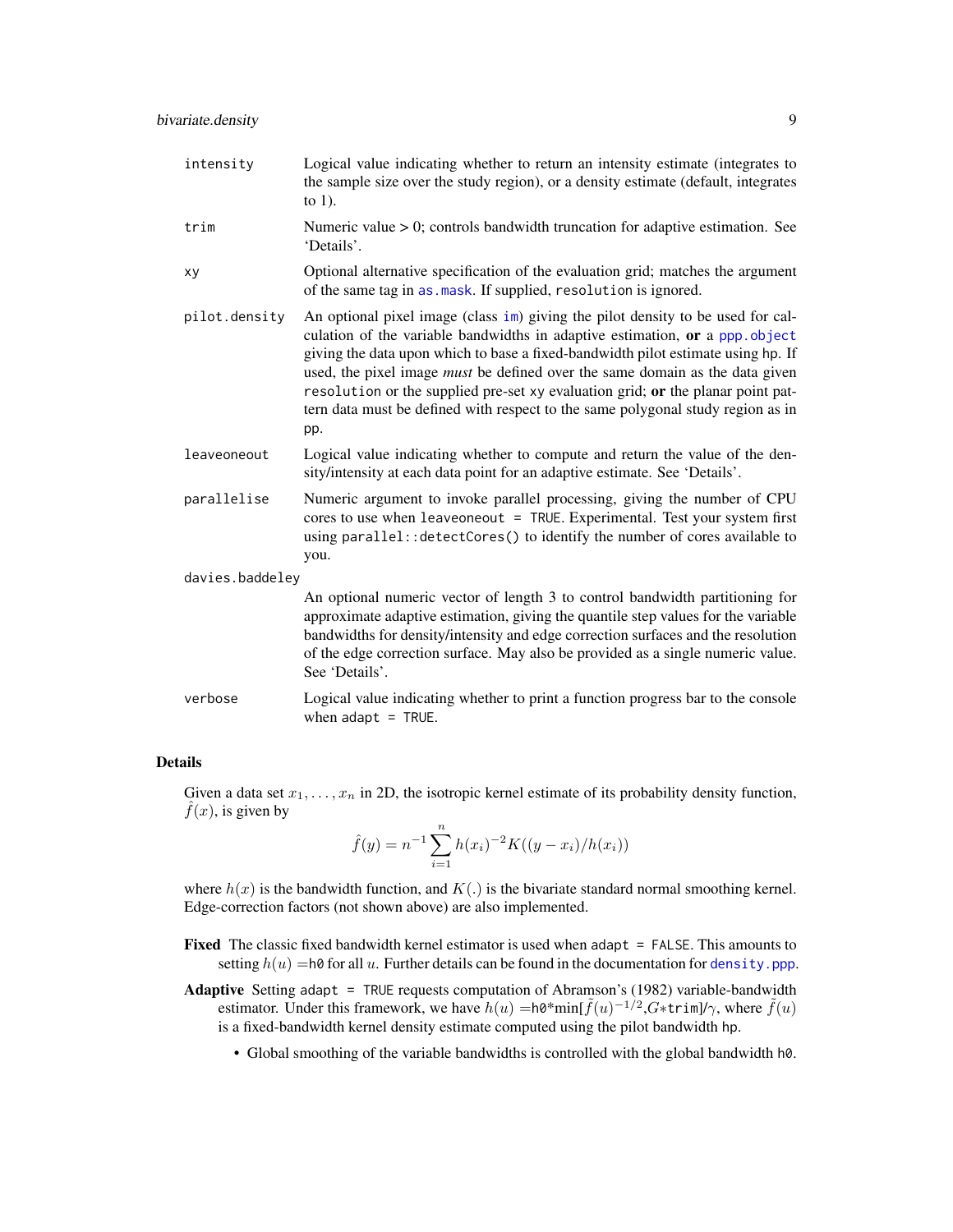- <span id="page-9-0"></span>• In the above statement, G is the geometric mean of the "bandwidth factors"  $\tilde{f}(x_i)^{-1/2}$ ;  $i = 1, \ldots, n$ . By default, the variable bandwidths are rescaled by  $\gamma = G$ , which is set with gamma.scale = "geometric". This allows h0 to be considered on the same scale as the smoothing parameter in a fixed-bandwidth estimate i.e. on the scale of the recorded data. You can use any other rescaling of h0 by setting gamma.scale to be any scalar positive numeric value; though note this only affects  $\gamma$  – see the next bullet. When using a scale-invariant  $h\theta$ , set gamma.scale = 1.
- The variable bandwidths must be trimmed to prevent excessive values (Hall and Marron, 1988). This is achieved through trim, as can be seen in the equation for  $h(u)$  above. The trimming of the variable bandwidths is universally enforced by the geometric mean of the bandwidth factors G independent of the choice of  $\gamma$ . By default, the function truncates bandwidth factors at five times their geometric mean. For stricter trimming, reduce trim, for no trimming, set trim = Inf.
- For even moderately sized data sets and evaluation grid resolution, adaptive kernel estimation can be rather computationally expensive. The argument davies.baddeley is used to approximate an adaptive kernel estimate by a sum of fixed bandwidth estimates operating on appropriate subsets of pp. These subsets are defined by "bandwidth bins", which themselves are delineated by a quantile step value  $0 < \delta < 1$ . E.g. setting  $\delta = 0.05$  will create 20 bandwidth bins based on the 0.05th quantiles of the Abramson variable bandwidths. Adaptive edge-correction also utilises the partitioning, with pixelwise bandwidth bins defined using the value  $0 < \beta < 1$ , and the option to decrease the resolution of the edge-correction surface for computation to a  $[L \times L]$  grid, where  $0 < L \le$  resolution. If davies baddeley is supplied as a vector of length 3, then the values [1], [2], and [3] correspond to the parameters  $\delta$ ,  $\beta$ , and  $L_M = L_N$  in Davies and Baddeley (2018). If the argument is simply a single numeric value, it is used for both δ and β, with  $L_M = L_N$  = resolution (i.e. no edge-correction surface coarsening).
- Computation of leave-one-out values (when leaveoneout = TRUE) is done by brute force, and is therefore very computationally expensive for adaptive smoothing. This is because the leave-one-out mechanism is applied to both the pilot estimation and the final estimation stages. Experimental code to do this via parallel processing using the [foreach](#page-0-0) routine is implemented. Fixed-bandwidth leave-one-out can be performed directly in [density.ppp](#page-0-0).

## Value

If leaveoneout = FALSE, an object of class "bivden". This is effectively a list with the following components:

| z   | The resulting density/intensity estimate, a pixel image object of class im.                                                                                                   |
|-----|-------------------------------------------------------------------------------------------------------------------------------------------------------------------------------|
| h0  | A copy of the value of h0 used.                                                                                                                                               |
| hp  | A copy of the value of hp used.                                                                                                                                               |
| h   | A numeric vector of length equal to the number of data points, giving the band-<br>width used for the corresponding observation in pp.                                        |
| him | A pixel image (class im), giving the 'hypothetical' Abramson bandwidth at each<br>pixel coordinate conditional upon the observed data. NULL for fixed-bandwidth<br>estimates. |
| q   | Edge-correction weights; a pixel image if edge = $"$ uniform", a numeric vector<br>if edge $=$ "diggle", and NULL if edge $=$ "none".                                         |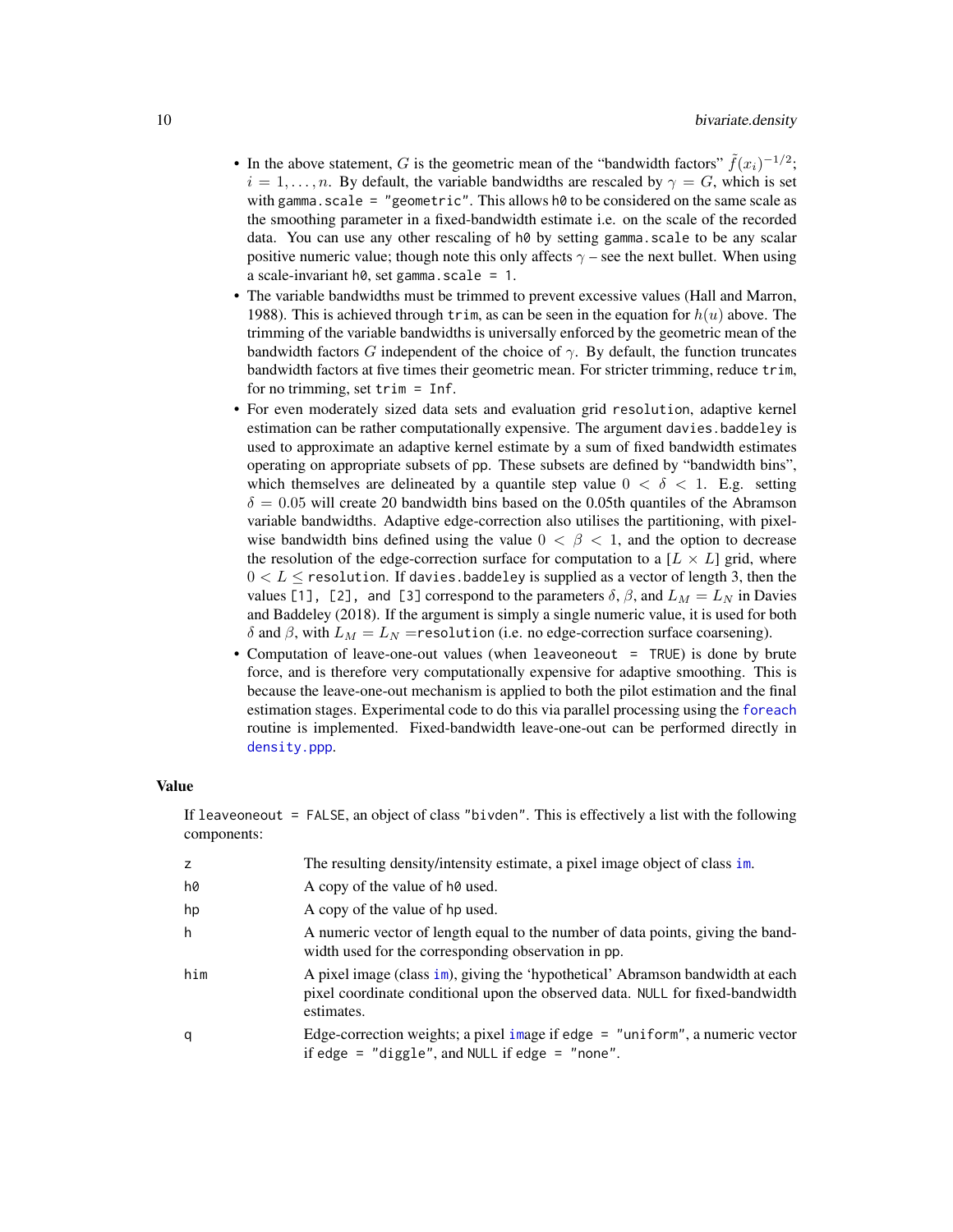#### <span id="page-10-0"></span>bivariate.density 11

| gamma     | The value of $\gamma$ used in scaling the bandwidths. NA if a fixed bandwidth estimate<br>is computed.                             |
|-----------|------------------------------------------------------------------------------------------------------------------------------------|
| geometric | The geometric mean G of the untrimmed bandwidth factors $\tilde{f}(x_i)^{-1/2}$ . NA if a<br>fixed bandwidth estimate is computed. |
| pp        | A copy of the ppp object initially passed to the pp argument, containing the<br>data that were smoothed.                           |

Else, if leaveoneout  $=$  TRUE, simply a numeric vector of length equal to the number of data points, giving the leave-one-out value of the function at the corresponding coordinate.

#### Author(s)

T.M. Davies and J.C. Marshall

#### **References**

Abramson, I. (1982). On bandwidth variation in kernel estimates — a square root law, *Annals of Statistics*, 10(4), 1217-1223.

Davies, T.M. and Baddeley A. (2018), Fast computation of spatially adaptive kernel estimates, *Statistics and Computing*, 28(4), 937-956.

Davies, T.M. and Hazelton, M.L. (2010), Adaptive kernel estimation of spatial relative risk, *Statistics in Medicine*, 29(23) 2423-2437.

Davies, T.M., Jones, K. and Hazelton, M.L. (2016), Symmetric adaptive smoothing regimens for estimation of the spatial relative risk function, *Computational Statistics & Data Analysis*, 101, 12- 28.

Diggle, P.J. (1985), A kernel method for smoothing point process data, *Journal of the Royal Statistical Society, Series C*, 34(2), 138-147.

Hall P. and Marron J.S. (1988) Variable window width kernel density estimates of probability densities. *Probability Theory and Related Fields*, 80, 37-49.

Marshall, J.C. and Hazelton, M.L. (2010) Boundary kernels for adaptive density estimators on regions with irregular boundaries, *Journal of Multivariate Analysis*, 101, 949-963.

Silverman, B.W. (1986), *Density Estimation for Statistics and Data Analysis*, Chapman & Hall, New York.

Wand, M.P. and Jones, C.M., 1995. *Kernel Smoothing*, Chapman & Hall, London.

#### Examples

data(chorley) # Chorley-Ribble data from package 'spatstat'

# Fixed bandwidth kernel density; uniform edge correction chden1 <- bivariate.density(chorley,h0=1.5)

# Fixed bandwidth kernel density; diggle edge correction; coarser resolution chden2 <- bivariate.density(chorley,h0=1.5,edge="diggle",resolution=64)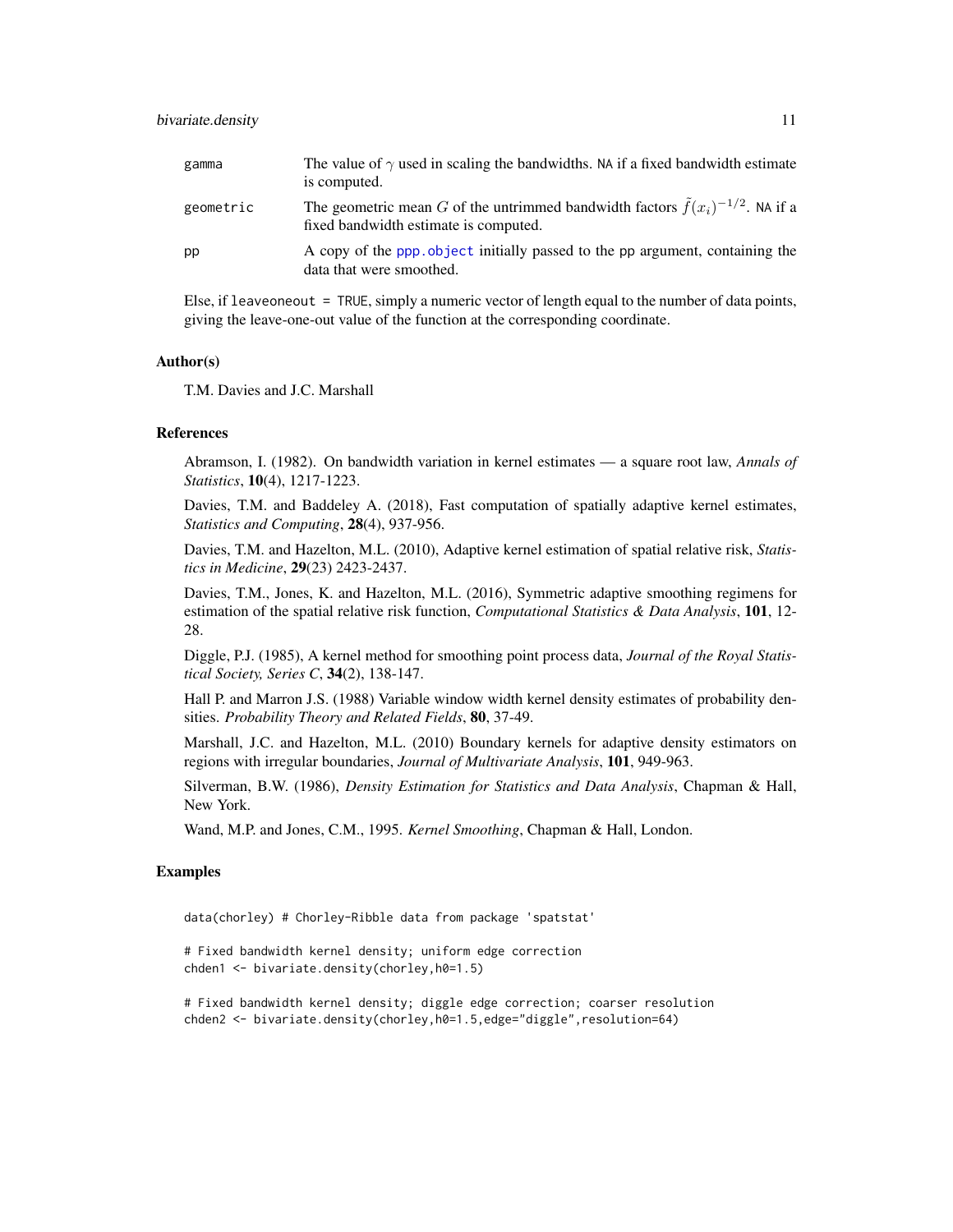```
# Adaptive smoothing; uniform edge correction
chden3 <- bivariate.density(chorley,h0=1.5,hp=1,adapt=TRUE)
# Adaptive smoothing; uniform edge correction; partitioning approximation
chden4 <- bivariate.density(chorley,h0=1.5,hp=1,adapt=TRUE,davies.baddeley=0.025)
par(mfrow=c(2,2))
plot(chden1);plot(chden2);plot(chden3);plot(chden4)
```
<span id="page-11-1"></span>

```
BOOT.density Bootstrap bandwidth for a spatial kernel density estimate
```
#### Description

Isotropic fixed or global (for adaptive) bandwidth selection for a standalone 2D density based on bootstrap estimation of the MISE.

#### Usage

```
BOOT.density(pp, hlim = NULL, eta = NULL, type = c("fixed", "adaptive"),
 hp = NULL, edge = c("uniform", "none"), ref.density = NULL,
 resolution = 64, rmdiag = TRUE, sim.adapt = list(N = 50, B = 100,dim z = 64, objective = FALSE), parallelise = NA, verbose = TRUE, ...)
```

| pp   | An object of class ppp giving the observed 2D data to be smoothed.                                                                                                                                                                                                                                                     |
|------|------------------------------------------------------------------------------------------------------------------------------------------------------------------------------------------------------------------------------------------------------------------------------------------------------------------------|
| hlim | An optional vector of length 2 giving the limits of the optimisation routine with<br>respect to the bandwidth. If NULL, the function attempts to choose this automat-<br>ically.                                                                                                                                       |
| eta  | Fixed scalar bandwidth to use for the reference density estimate; if NULL it is cal-<br>culated as the oversmoothing bandwidth of pp using OS. Ignored if ref. density<br>is supplied. See 'Details'.                                                                                                                  |
| type | A character string indicating selection type. Either "fixed" (default) for selec-<br>tion of a constant bandwidth for the fixed-bandwidth estimator based on the-<br>ory extended from results in Taylor (1989); or "adaptive" for selection of the<br>global bandwidth for an adaptive kernel density. See 'Details'. |
| hp   | Pilot bandwidth used for adaptive estimates in the bootstrap; see the argument of<br>the same tag in bivariate. density. Ignored when type = $"fixed"$ or when<br>ref.density is supplied.                                                                                                                             |
| edge | Character string dictating edge correction for the bootstrapped estimates. "uniform"<br>(default) corrects based on evaluation grid coordinate. Setting edge="none" re-<br>quests no edge correction.                                                                                                                  |

<span id="page-11-0"></span>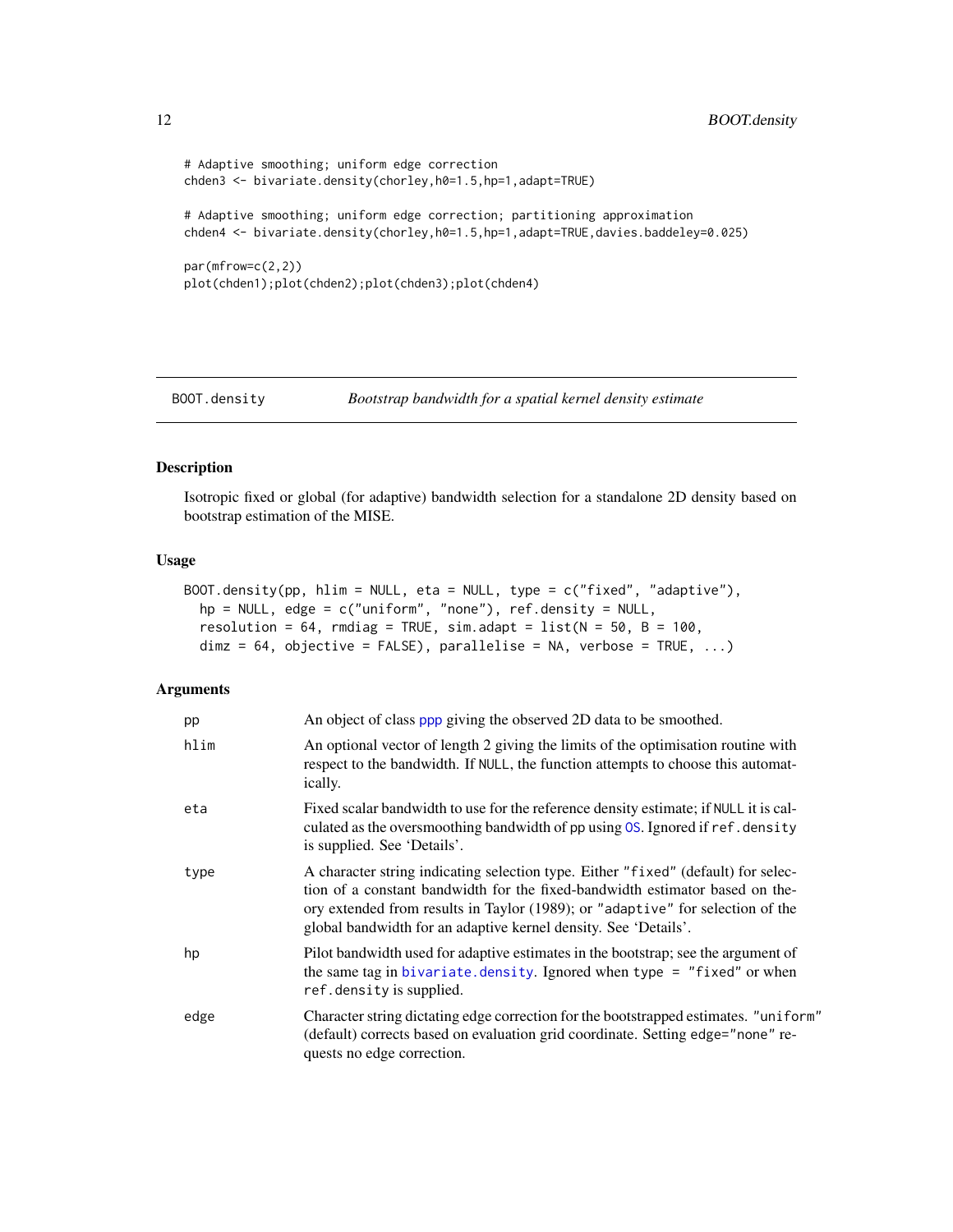<span id="page-12-0"></span>

| ref.density | Optional. An object of class bivden giving the reference density from which<br>data will be generated. Based on theory, this must be a fixed-bandwidth estimate<br>if type = "fixed"; see 'Details'. Must be edge-corrected if edge = "uniform".                                                                                                          |
|-------------|-----------------------------------------------------------------------------------------------------------------------------------------------------------------------------------------------------------------------------------------------------------------------------------------------------------------------------------------------------------|
| resolution  | Spatial grid size; the optimisation will be based on a [resolution $\times$ resolution]<br>density estimate.                                                                                                                                                                                                                                              |
| rmdiag      | Logical control value for removal of mirrored evaluation points as suggested by<br>Taylor (1989) in the theoretical expression of the fixed-bandwidth MISE esti-<br>mate. See 'Details'. Ignored when type = "adaptive"                                                                                                                                   |
| sim.adapt   | List of control values for bootstrap simulation in the adaptive case; see 'Details'.<br>Ignored when type $=$ "fixed".                                                                                                                                                                                                                                    |
| parallelise | Optional numeric argument to reduce computation time by invoking parallel<br>processing, by giving the number of CPU cores to use in either evaluation (fixed)<br>or in the actual bootstrap replicate generation (adaptive). Experimental. Test<br>your system first using parallel:: detectCores() to identify the number of<br>cores available to you. |
| verbose     | Logical value indicating whether to print function progress during execution.                                                                                                                                                                                                                                                                             |
| $\cdots$    | Optional arguments controlling scaling to be passed to multiscale.density<br>for the adaptive bootstrap; ignored when type = $"fixed"$ .                                                                                                                                                                                                                  |

## Details

For a 2D kernel density estimate  $\hat{f}$  defined on  $W \in R^2$ , the mean integrated squared error (MISE) is given by  $E[\int_W (\hat{f}(x) - f(x))^2 dx]$ , where f is the corresponding true density. Given an observed data set X (argument pp) of n observations, this function finds the bandwidth h that minimises

$$
E^*[\int_W (\hat{f}^*(x) - \hat{f}(x))^2 dx],
$$

where  $\hat{f}(x)$  is a density estimate of X constructed with 'reference' bandwidth  $\eta$  (argument eta or ref.density), and  $\hat{f}^*(x)$  is a density estimate using bandwidth h of n observations  $X^*$  generated from  $\hat{f}(x)$ . The notation  $E^*$  denotes expectation with respect to the distribution of the  $X^*$ .

- **Fixed** When type = "fixed", the function assumes you want to select a constant bandwidth for use with the fixed-bandwith density estimator. This implementation is based on extending the remarkable results of Taylor (1989) (see also Sain et al., 1994), who demonstrates that when the Gaussian kernel is being used, we can find the optimal  $h$  with respect to the aforementioned bootstrap-estimated MISE without any actual resampling. This implementation extends these results to the bivariate setting, and allows for edge-correction of both the reference and bootstrap densities.
	- Taylor (1989) does not distinguish between the reference bandwidth  $\eta$  and the target of optimisation,  $h$ , thus allowing the reference bandwidth to vary alongside the target in the optimisation. This is not optimal, and this function always assumes a static reference bandwidth. Hall et al. (1992) indicate that a generous amount of smoothing is to be preferred in the reference density (hence the default eta set using [OS](#page-35-1)).
	- If ref.density is supplied, it must be a fixed-bandwidth density estimate as an object of class [bivden](#page-7-2) for validity of the theory. Edge-correction must be present if edge = "uniform"; and it must be evaluated on the same spatial domain as dictated by Window(pp) and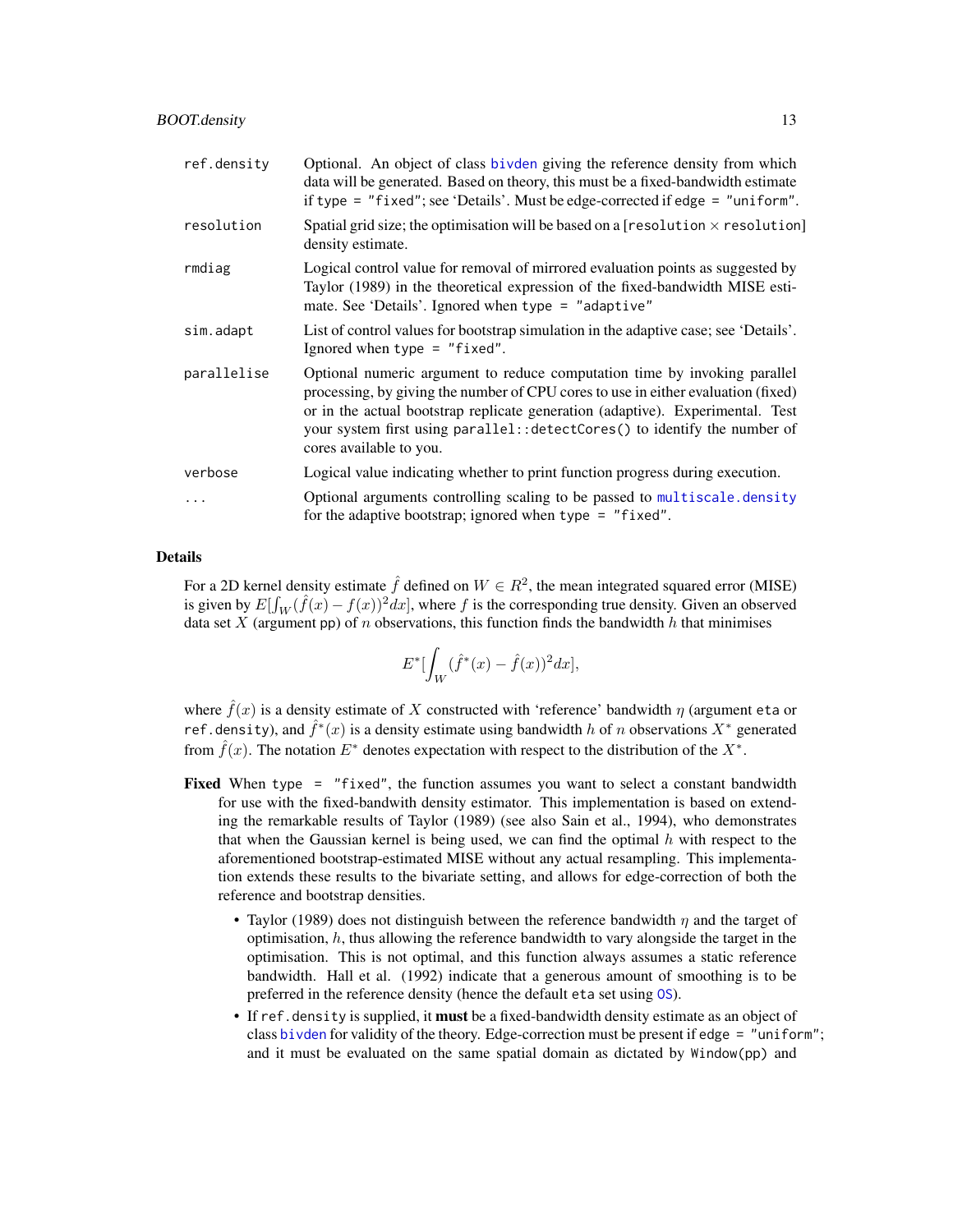<span id="page-13-0"></span>resolution. If unsupplied, the function internally computes an appropriate fixed-bandwidth density estimate using eta as the reference bandwidth.

- Finally, Taylor (1989) argues it is preferable to avoid summation at identical evaluation grid points in the expression for the optimal bandwidth, which is performed when rmdiag = TRUE. Setting rmdiag = FALSE disables this correction.
- Adaptive When type = "adaptive", the function assumes you want to select a global bandwidth (argument  $h\theta$  in bivariate. density) for use in 2D adaptive kernel density estimation.
	- An expression similar to Taylor (1989) is not possible for the adaptive estimator. Thus, in the adaptive setting, the optimal bootstrap bandwidth is calculated by brute force as was performed in Davies and Baddeley (2018) by taking advantage of the multiscale estimation theory implemented in [multiscale.density](#page-28-1). The value that minimises an interpolating cubic spline of the estimated MISE on bandwidth is identified as the optimal global bandwidth.
	- The user can pass either a fixed or adaptive bivden object to ref.density. If this is the case, hp is ignored and the pilot bandwidth for each iteration of the bootstrap in estimation of the  $\hat{f}^*(x)$  uses ref.density\$hp (if ref.density is adaptive) or ref.density\$h0 (if ref.density is fixed). When ref.density is unsupplied, the function uses a fixedbandwidth kernel estimate with bandwidth eta as the reference density, and if additionally hp is unsupplied, the same value eta is used for the constant pilot bandwidth.
	- Control over the bootstrap is achieved with four optional named arguments passed as a list to sim.adapt. N controls the number of bootstrap iterates per bandwidth; B controls the resolution of the sequence of bandwidths trialled (i.e. between hlim[1] and hlim[2]); dimz specifies the resolution of the bandwidth axis in the trivariate convolution evaluated by [multiscale.density](#page-28-1); and objective specifies whether to return the set of estimated MISEs for all bandwidths (nice to plot), or merely the optimal bandwidth (see 'Value').
	- The ... are intended for any relevant optional arguments to be passed to the internal call to [multiscale.density](#page-28-1), such as gamma.scale or trim.

#### Value

The optimal fixed or global (for adaptive) scalar bandwidth. If simargs\$objective = TRUE for the adaptive bootstrap, the return object is instead a [simargs\$B  $x2$ ] matrix, with the first column giving the trialled bandwidth and the second giving the corresponding value of the estimated bootstrap MISE.

#### Warning

Even with the implemented computational tricks, bootstrapping for bandwidth selection for spatial data is still computationally demanding, especially for adaptive kernel estimates. The user can reduce this time by keeping the evaluation grid at modest resolutions, and experimenting with parallelising the internal loops via parallelise. The 'Examples' section offers some rough indications of evaluation times on this author's local machine.

#### Author(s)

T.M. Davies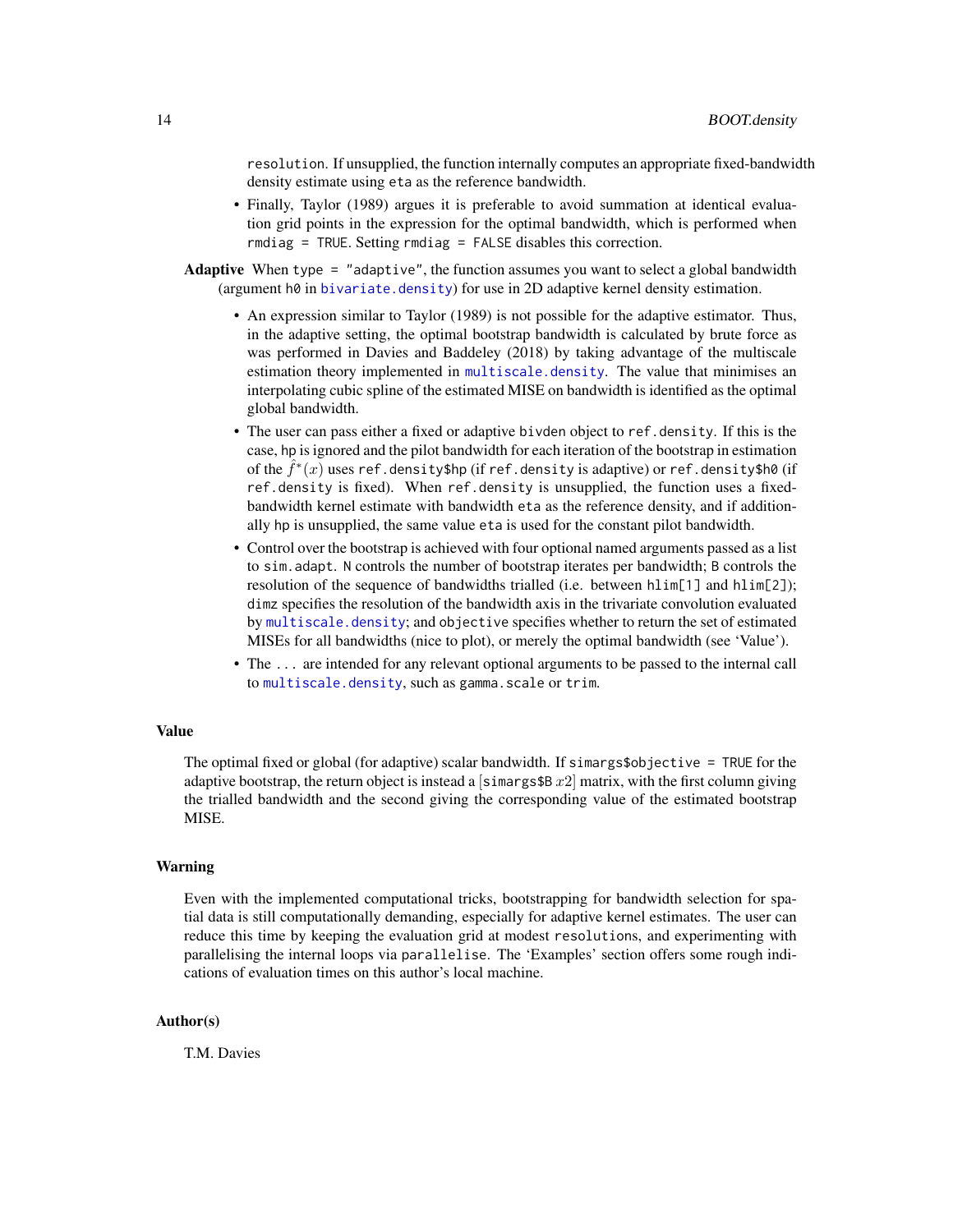#### <span id="page-14-0"></span>BOOT.density 15

#### References

Davies, T.M. and Baddeley A. (2018), Fast computation of spatially adaptive kernel estimates, *Statistics and Computing*, 28(4), 937-956.

Hall, P., Marron, J.S. and Park, B.U. (1992) Smoothed cross-validation, *Probability Theory and Related Fields*, 92, 1-20.

Sain, S.R., Baggerly, K.A. and Scott, D.W. (1994) Cross-validation of multivariate densities, *Journal of the American Statistical Association*, 89, 807-817.

Taylor, C.C. (1989) Bootstrap choice of the smoothing parameter in kernel density estimation, *Biometrika*, 76, 705-712.

## See Also

[bivariate.density](#page-7-1), [OS](#page-35-1), [multiscale.density](#page-28-1)

#### Examples

#### data(pbc)

```
## Fixed bandwidth selection ##
BOOT.density(pbc) # ~20 secs
BOOT.density(pbc,eta=OS(pbc)/2) # halve default reference bandwidth
BOOT.density(pbc,eta=OS(pbc)*2) # double default reference bandwidth
# supplying pre-defined reference density as fixed-bandwidth 'bivden' object
pbcfix <- bivariate.density(pbc,h0=2.5,resolution=64)
system.time(hfix <- BOOT.density(pbc,ref.density=pbcfix,parallelise=4)) # parallelisation; 14 secs
hfix
## Global (for adaptive) bandwidth selection ##
# ~200 secs next line; use 'parallelise' for speedup
system.time(hada <- BOOT.density(pbc,type="adaptive")) # minimal usage for adaptive bootstrap
hada
# ~80 secs next line. Set custom h limits; increase reference bandwidth;
# set custom pilot bandwidth; return objective function
system.time(hada <- BOOT.density(pbc,hlim=c(0.9,8),eta=3.5,type="adaptive",
                                 hp=OS(pbc)/2,parallelise=6,
                                 sim.adapt=list(objective=TRUE)))
hada[which.min(hada[,2]),1]
```

```
plot(hada);abline(v=hada[which.min(hada[,2]),1],col=2)
```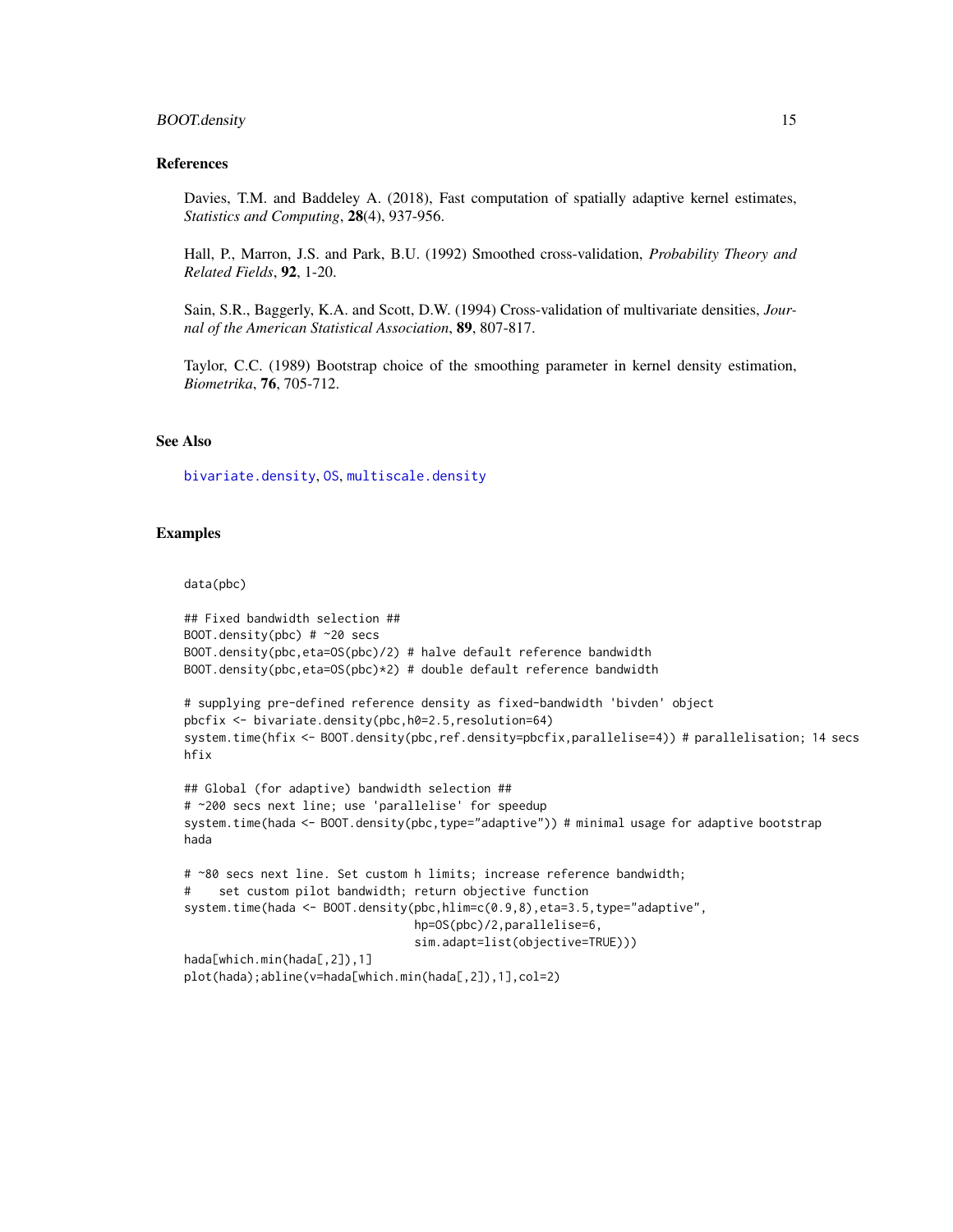## Description

Bandwidth selection for standalone spatiotemporal density/intensity based on bootstrap estimation of the MISE, providing an isotropic scalar spatial bandwidth and a scalar temporal bandwidth.

## Usage

```
BOOT.spattemp(pp, tt = NULL, tlim = NULL, eta = NULL, nu = NULL,
  sedge = c("uniform", "none"), tedge = sedge, ref.density = NULL,
 sres = 64, tres = sres, start = NULL, verbose = TRUE)
```

| pp          | An object of class ppp giving the spatial coordinates of the observations to be<br>smoothed. Possibly marked with the time of each event; see argument tt.                                                                                                                            |
|-------------|---------------------------------------------------------------------------------------------------------------------------------------------------------------------------------------------------------------------------------------------------------------------------------------|
| tt          | A numeric vector of equal length to the number of points in pp, giving the time<br>corresponding to each spatial observation. If unsupplied, the function attempts<br>to use the values in the marks attribute of the ppp. object in pp.                                              |
| tlim        | A numeric vector of length 2 giving the limits of the temporal domain over<br>which to smooth. If supplied, all times in tt must fall within this interval (equal-<br>ity with limits allowed). If unsupplied, the function simply uses the range of the<br>observed temporal values. |
| eta         | Fixed scalar bandwidth to use for the spatial margin of the reference density<br>estimate; if NULL it is calculated as the oversmoothing bandwidth of pp using<br>OS. Ignored if ref.density is supplied. See 'Details'.                                                              |
| nu          | Fixed scalar bandwidth to use for the temporal margin of the reference density<br>estimate; if NULL it is calculated from tt using the univariate version of Ter-<br>rell's (1990) oversmoothing principle. Ignored if ref.density is supplied. See<br>'Details'.                     |
| sedge       | Character string dictating spatial edge correction. "uniform" (default) corrects<br>based on evaluation grid coordinate. Setting sedge="none" requests no edge<br>correction.                                                                                                         |
| tedge       | As sedge, for temporal edge correction.                                                                                                                                                                                                                                               |
| ref.density | Optional. An object of class stden giving the reference density from which<br>data is assumed to originate in the bootstrap. Must be spatially edge-corrected<br>if sedge = $"uniform".$                                                                                              |
| sres        | Numeric value > 0. Resolution of the [sres $\times$ sres] evaluation grid in the<br>spatial margin.                                                                                                                                                                                   |
| tres        | Numeric value $> 0$ . Resolution of the evaluation points in the temporal margin<br>as defined by the tlim interval. If unsupplied, the density is evaluated at integer<br>values between tlim[1] and tlim[2].                                                                        |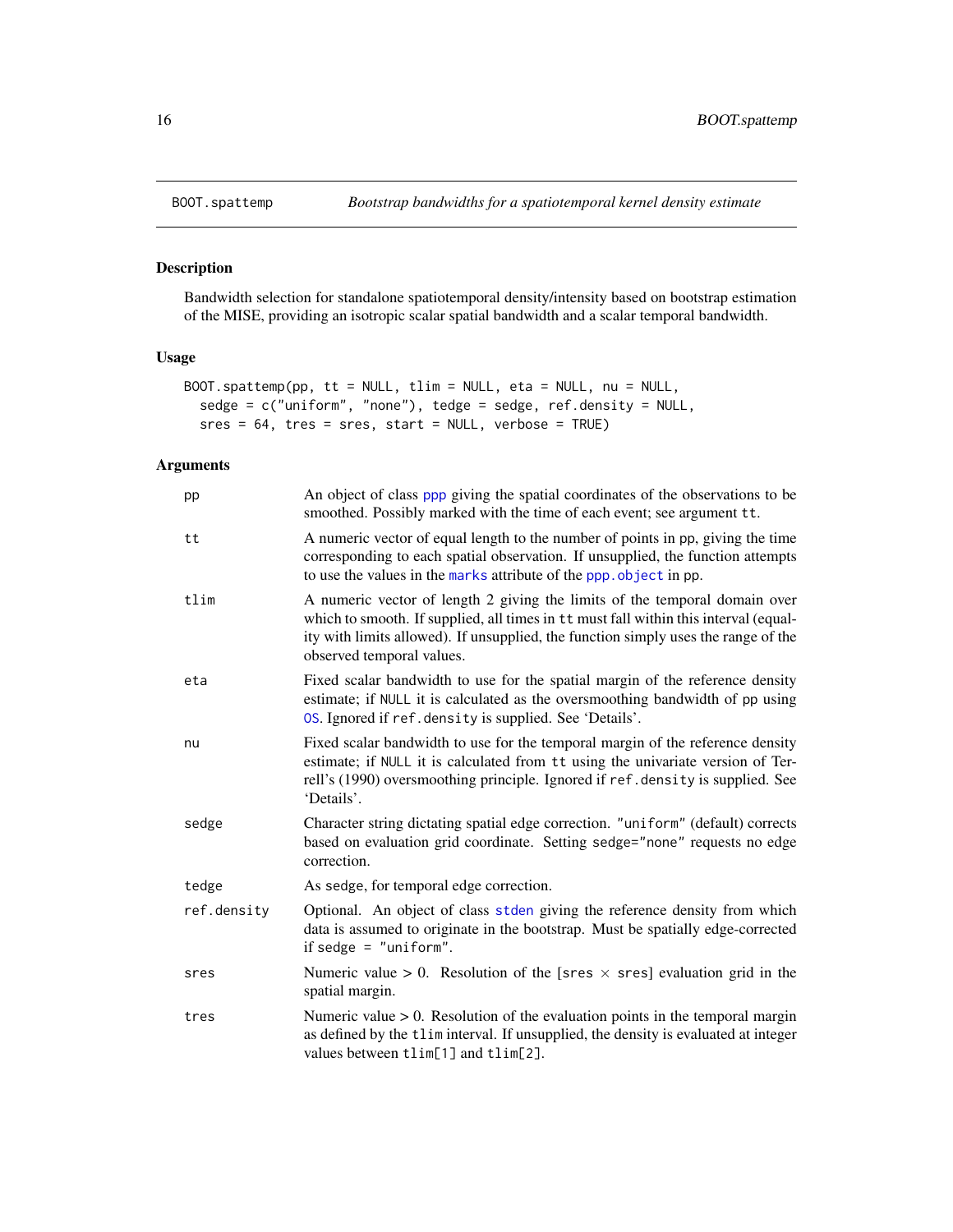<span id="page-16-0"></span>

| start   | Optional positive numeric vector of length 2 giving starting values for the inter-<br>nal call to optim, in the order of ( <spatial bandwidth="">, <temporal bandwidth="">).</temporal></spatial> |
|---------|---------------------------------------------------------------------------------------------------------------------------------------------------------------------------------------------------|
| verbose | Logical value indicating whether to print a function progress bar to the console<br>during evaluation.                                                                                            |

#### Details

For a spatiotemporal kernel density estimate  $\hat{f}$  defined on  $WxT \in R^3$ , the mean integrated squared error (MISE) is given by  $E[\int_W \int_T (\hat{f}(x,t) - f(x,t))^2 dt dx]$ , where f is the corresponding true density. Given observed spatiotemporal locations  $X$  (arguments pp and  $tt$ ) of  $n$  observations, this function finds the scalar spatial bandwidth h and scalar temporal bandwidth  $\lambda$  that jointly minimise

$$
E^*[\int_W \int_T (\hat{f}^*(x,t) - \hat{f}(x,t))^2 dt dx],
$$

where  $\hat{f}(x,t)$  is a density estimate of X constructed with 'reference' bandwidths  $\eta$  (spatial; argument eta) and  $\nu$  (temporal; argument nu);  $\hat{f}^*(x,t)$  is a density estimate using bandwidths h and  $\lambda$  of *n* observations  $X^*$  generated from  $\hat{f}(x,t)$ . The notation  $E^*$  denotes expectation with respect to the distribution of the  $X^*$ . The user may optionally supply ref.density as an object of class [stden](#page-48-2), which must be evaluated on the same spatial and temporal domains  $W$  and  $T$  as the data (arguments pp, tt, and tlim). In this case, the reference bandwidths are extracted from this object, and eta and nu are ignored.

This function is based on an extension of the theory of Taylor (1989) to the spatiotemporal domain and to cope with the inclusion of edge-correction factors. No resampling is necessary due to the theoretical properties of the Gaussian kernel.

#### Value

A numeric vector of length 2 giving the jointly optimised spatial and temporal bandwidths (named h and lambda respectively).

#### Warning

Bootstrapping for spatiotemporal bandwidth selection for spatiotemporal data is very computationally demanding. Keeping verbose = TRUE offers an indication of the computational burden by printing each pair of bandwidths at each iteration of the [optim](#page-0-0)isation routine. The 'Examples' section also offers some rough indications of evaluation times on this author's local machine.

#### Author(s)

T. M. Davies

## References

Taylor, C.C. (1989) Bootstrap choice of the smoothing parameter in kernel density estimation, *Biometrika*, 76, 705-712.

#### See Also

[LSCV.spattemp](#page-23-1), [spattemp.density](#page-48-1)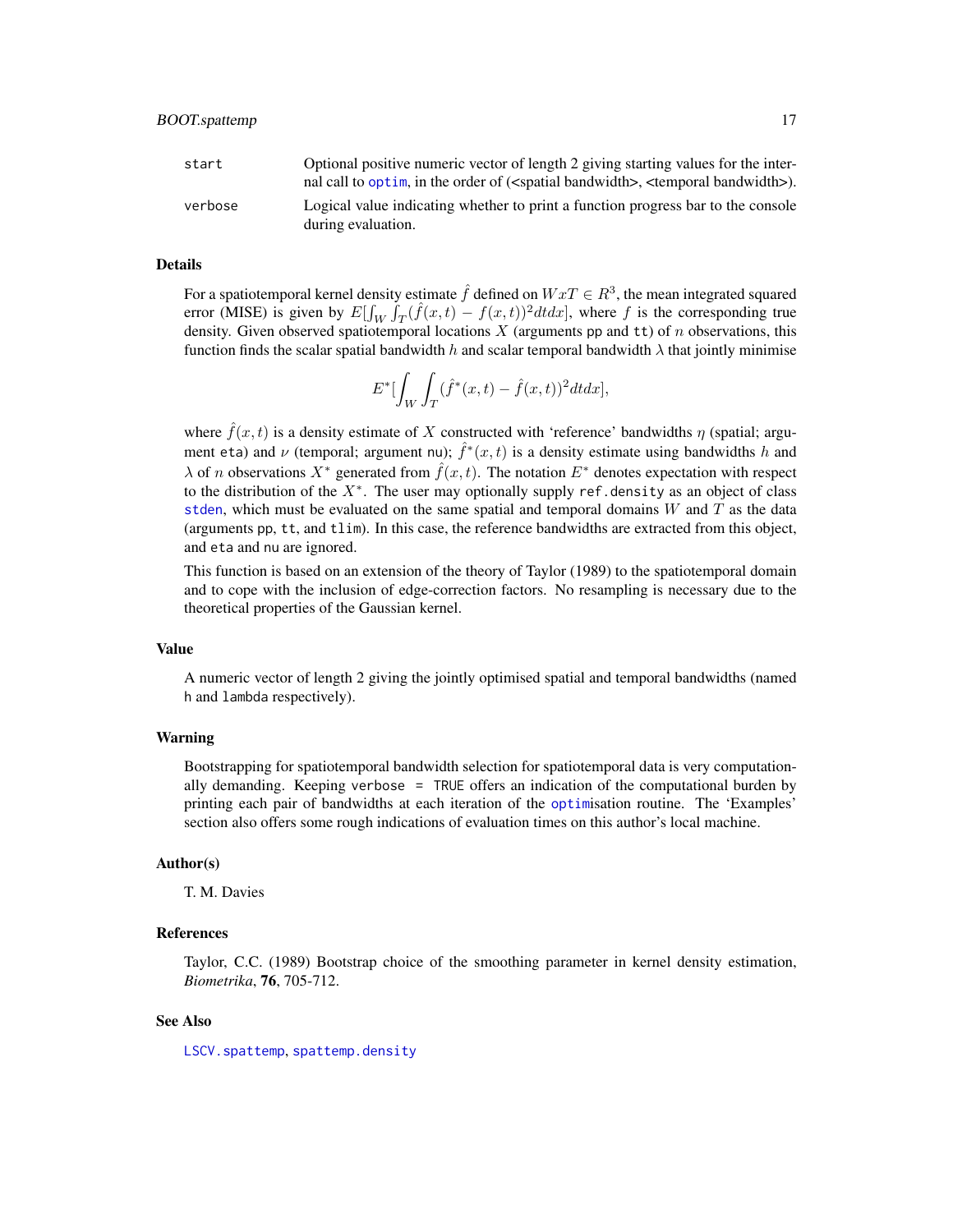<span id="page-17-0"></span>

## Examples

```
data(burk) # Burkitt's Uganda lymphoma data
burkcas <- burk$cases
#~85 secs
hlam1 <- BOOT.spattemp(burkcas)
#~75 secs. Widen time limits, reduce ref. bw.
hlam2 <- BOOT.spattemp(burkcas,tlim=c(400,5800),eta=8,nu=450)
#~150 secs. Increase ref. bw., custom starting vals
hlam3 <- BOOT.spattemp(burkcas,eta=20,nu=800,start=c(7,400))
rbind(hlam1,hlam2,hlam3)
```
<span id="page-17-1"></span>

#### burk *Burkitt's lymphoma in Uganda*

#### Description

Data of the spatiotemporal locations of Burkitt's lymphoma in the Western Nile district of Uganda from 1960 to 1975.

#### Format

burk is a named list with three members:

\$cases An object of class [ppp](#page-0-0) giving the spatial locations (eastings/northings) of the 188 cases of Burkitt's lymphoma recorded in individuals of various ages (mostly children); the spatial study region as a polygonal [owin](#page-0-0); as well as the time (in days since 1/1/1960) of each observation stored as the marks of the points.

\$cases.age A numeric vector of length 188 giving the age of each individual in \$cases.

\$controls An object of class [ppp](#page-0-0) giving 500 artificially simulated spatial-only observations to pose as a 'control' data set representing the at-risk population. The data were generated from a smooth kernel estimate of the spatial margin of the cases. The similarity between the case point distribution and the true at-risk population dispersion can be seen in e.g. Figure 2 of Middleton and Greenland (1954).

#### Source

The case data were extracted from the [burkitt](#page-0-0) object of the splancs R package; see

Rowlingson B. and Diggle P.J. (2017), splancs: Spatial and Space-Time Point Pattern Analysis, R package version 2.01-40; <https://CRAN.R-project.org/package=splancs>.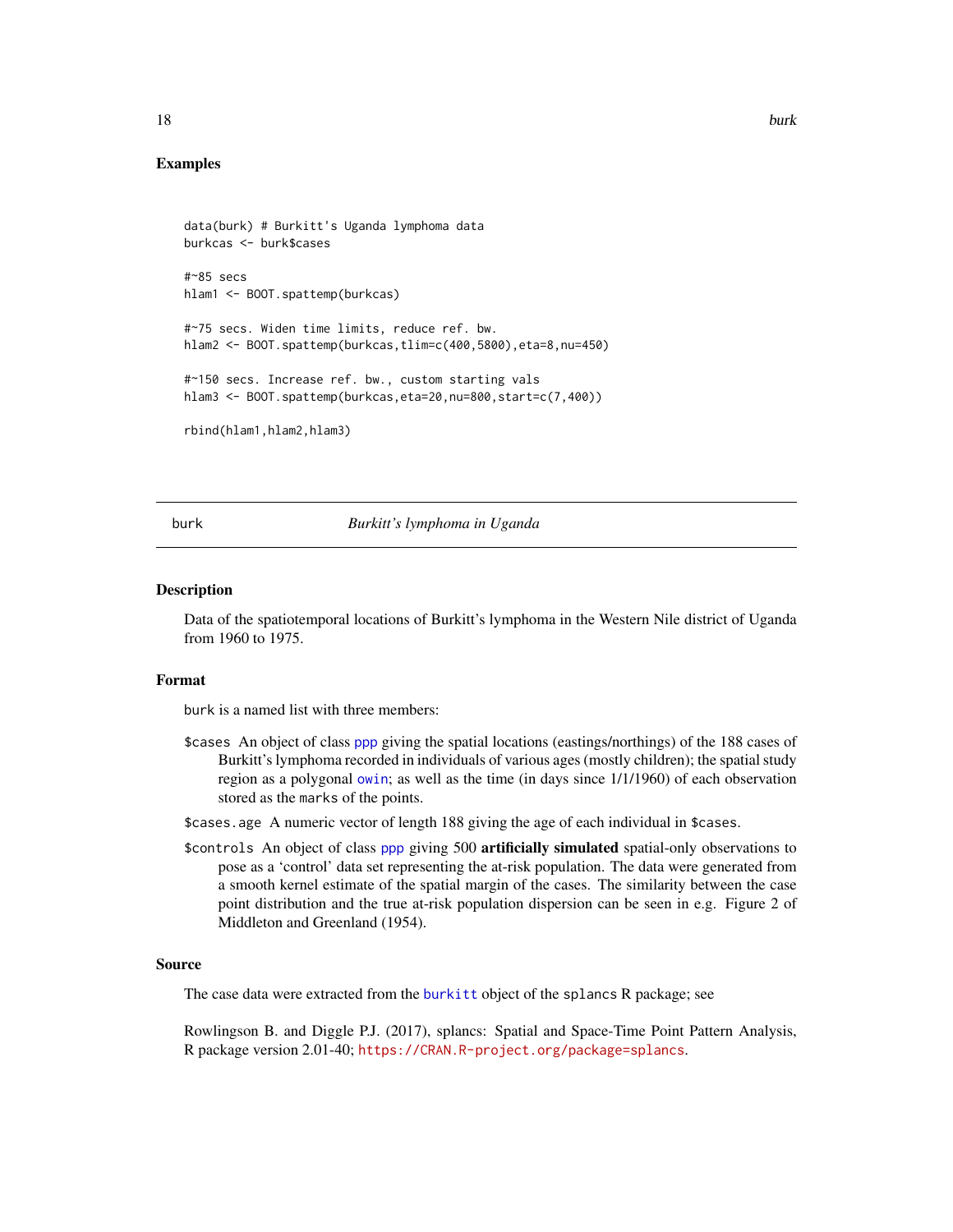#### <span id="page-18-0"></span>fft $2d$  19

## References

Bailey, T.C. and Gatrell, A.C. (1995), *Interactive spatial data analysis*, Longman; Harlow.

Middleton, J.F.M. and Greenland, D.J. (1954), Land and population in West Nile District, Uganda, *The Geographical Journal*, 120, 446–455.

## Examples

```
data(burk)
summary(burk$cases)
par(mfrow=c(1,3))
plot(burk$cases)
plot(burk$controls)
plot(density(marks(burk$cases)),xlim=range(marks(burk$cases)))
```
fft2d *2D fast-Fourier wrapper around 'fftwtools' or 'stats' package*

#### Description

Utilises the Fastest Fourier Transform in the West (FFTW) via the 'fftwtools' package if available, else reverts to built-in functionality

#### Usage

 $ft2d(x, inverse = FALSE, fftw = spark::fftw_available())$ 

## Arguments

| X       | A numeric matrix to be transformed.                                  |
|---------|----------------------------------------------------------------------|
| inverse | Whether it should compute the inverse transform (defaults to FALSE). |
| fftw    | Whether the fftwtools R package is available.                        |

#### Details

This function is called wherever sparr seeks to perform a 2D fast-Fourier transform. Where available, computational expense is noticeably reduced by appealing to routines in the independent 'FFTW' toolbox. The user is encouraged to install the corresponding R package fftwtools from CRAN; this function will automatically detect and use the faster option, otherwise will defer to the built-in [fft](#page-0-0).

## Value

The fast-Fourier (inverse) transform. A complex-valued matrix of the same size as x.

#### Author(s)

J.C. Marshall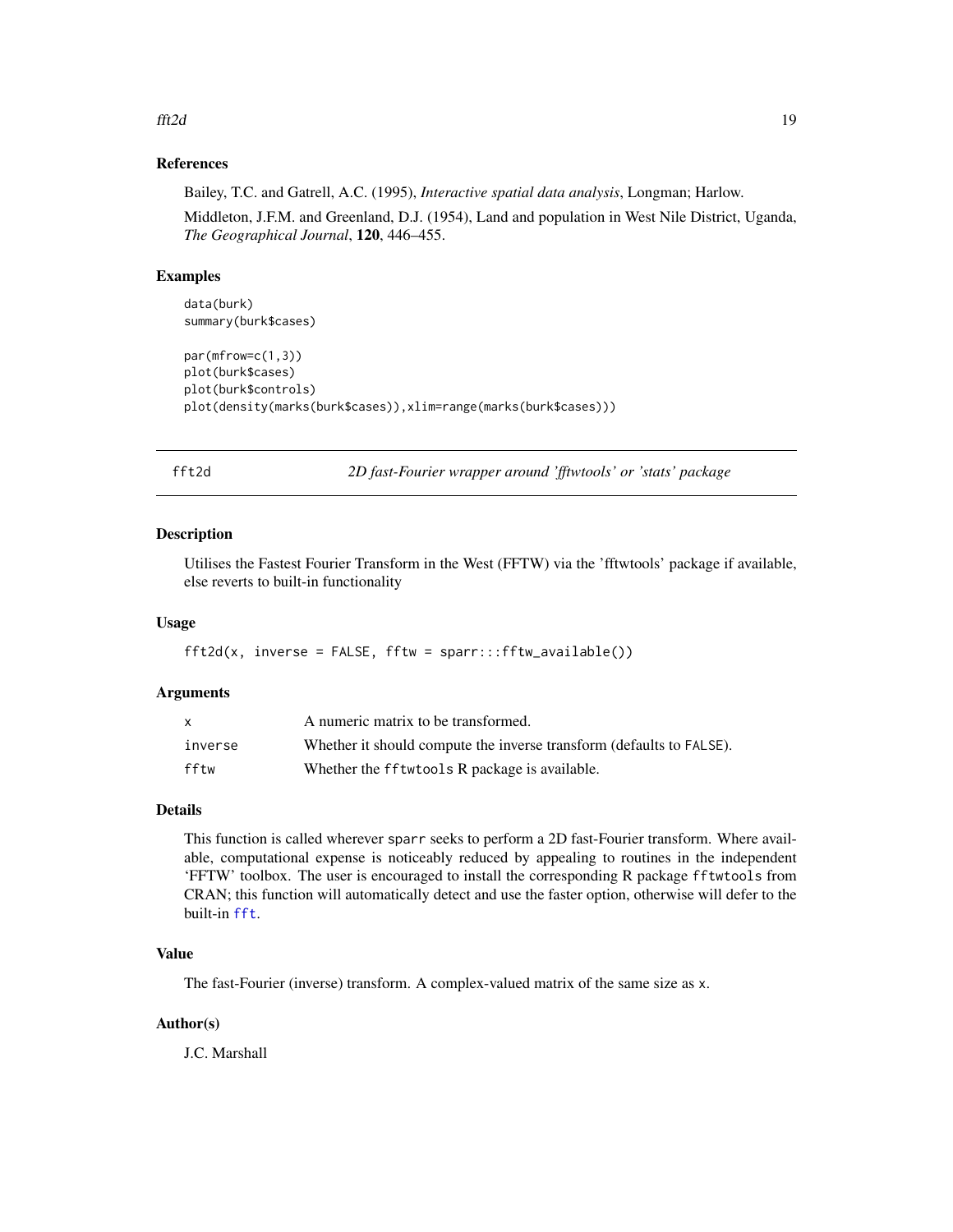## Examples

```
# System check
sparr:::fftw_available()
system.time(fft(matrix(1:2000^2,2000)))
system.time(fft2d(matrix(1:2000^2,2000)))
```
<span id="page-19-1"></span>

#### fmd *Veterinary foot-and-mouth disease outbreak data*

#### **Description**

Data of the spatial locations and time of farms infected by veterinary foot-and-mouth disease in the county of Cumbria, UK, over a course of nearly 250 days between February and August in 2001. There are 410 infected farms (the cases), and 1866 uninfected farms (the controls). The data have been jittered and randomly thinned by an unspecified amount to preserve anonymity.

#### Format

fmd is a named list with two members:

- \$cases An object of class [ppp](#page-0-0) giving the spatial locations of the 410 infected farms within a polygonal study region representing the county of Cumbria. The [marks](#page-0-0) component of this object contain the integer day of infection (from beginning of study period).
- \$controls An object of class [ppp](#page-0-0) defined over the same spatial study region with the locations of the 1866 uninfected farms.

## Acknowledgements

The Animal and Plant Health Agency (APHA), UK, provided permission to use this dataset.

#### References

Fernando, W.T.P.S. and Hazelton, M.L. (2014), Generalizing the spatial relative risk function, *Spatial and Spatio-temporal Epidemiology*, 8, 1-10.

Keeling M, Woolhouse M, Shaw D, Matthews L, Chase-Topping M, Haydon D, et al. (2001), Dynamics of the 2001 UK foot and mouth epidemic: stochastic dispersal in a heterogeneous landscape, *Science*, 294, 813-817.

Lawson A, Zhou H. (2005), Spatial statistical modeling of disease outbreaks with particular reference to the UK foot and mouth disease (FMD) epidemic of 2001, *Preventative Veterinary Medicine*, 71, 141-156.

<span id="page-19-0"></span> $20$  fmd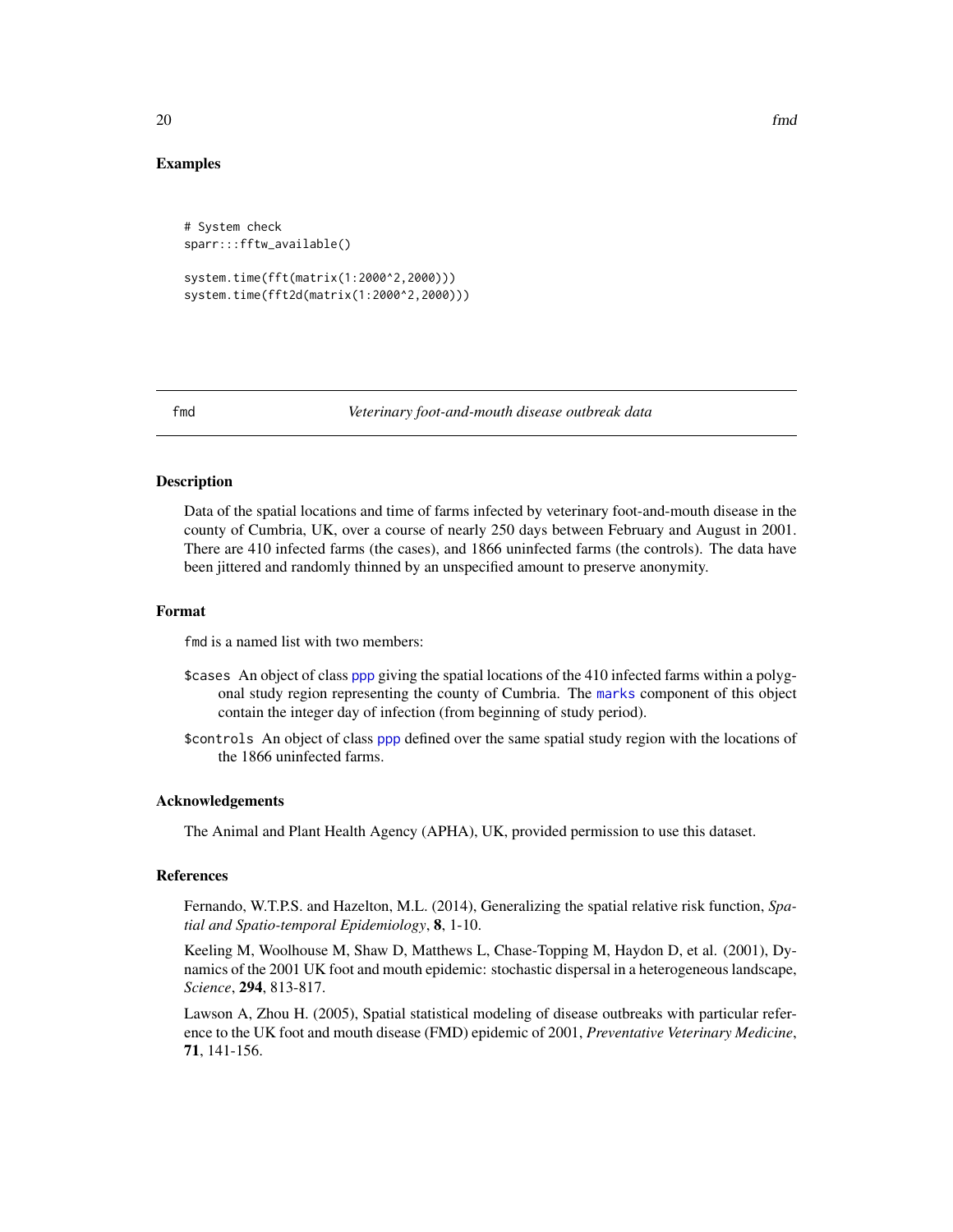## <span id="page-20-0"></span>LIK.density 21

## Examples

```
data(fmd)
summary(fmd$cases)
summary(fmd$controls)
```

```
par(mfrow=c(1,2))
plot(fmd$cases)
plot(fmd$controls)
```
<span id="page-20-2"></span>

LIK.density *Cross-validation bandwidths for spatial kernel density estimates*

## <span id="page-20-1"></span>Description

Isotropic fixed or global (for adaptive) bandwidth selection for standalone 2D density/intensity based on either unbiased least squares cross-validation (LSCV) or likelihood (LIK) cross-validation.

## Usage

```
LIK.density(pp, hlim = NULL, hseq = NULL, resolution = 64,
  edge = TRUE, auto.optim = TRUE, type = c("fixed", "adaptive"),seqres = 30, parallelise = NULL, zero.action = 0, verbose = TRUE,
  ...)
LSCV.density(pp, hlim = NULL, hseq = NULL, resolution = 64,
  edge = TRUE, auto.optim = TRUE, type = c("fixed", "adaptive"),
  seqres = 30, parallelise = NULL, zero.action = 0, verbose = TRUE,
  ...)
```

| pp         | An object of class ppp giving the observed 2D data to be smoothed.                                                                                                                                                                     |
|------------|----------------------------------------------------------------------------------------------------------------------------------------------------------------------------------------------------------------------------------------|
| hlim       | An optional vector of length 2 giving the limits of the optimisation routine with<br>respect to the bandwidth. If unspecified, the function attempts to choose this<br>automatically.                                                  |
| hseg       | An optional increasing sequence of bandwidth values at which to manually eval-<br>uate the optimisation criterion. Used only in the case (!auto.optim && is.null(hlim)).                                                               |
| resolution | Spatial grid size; the optimisation will be based on a [resolution $\times$ resolution]<br>density estimate.                                                                                                                           |
| edge       | Logical value indicating whether to edge-correct the density estimates used.                                                                                                                                                           |
| auto.optim | Logical value indicating whether to automate the numerical optimisation using<br>optimise. If FALSE, the optimisation criterion is evaluated over hseq (if sup-<br>plied), or over a sequence of values controlled by hlim and seques. |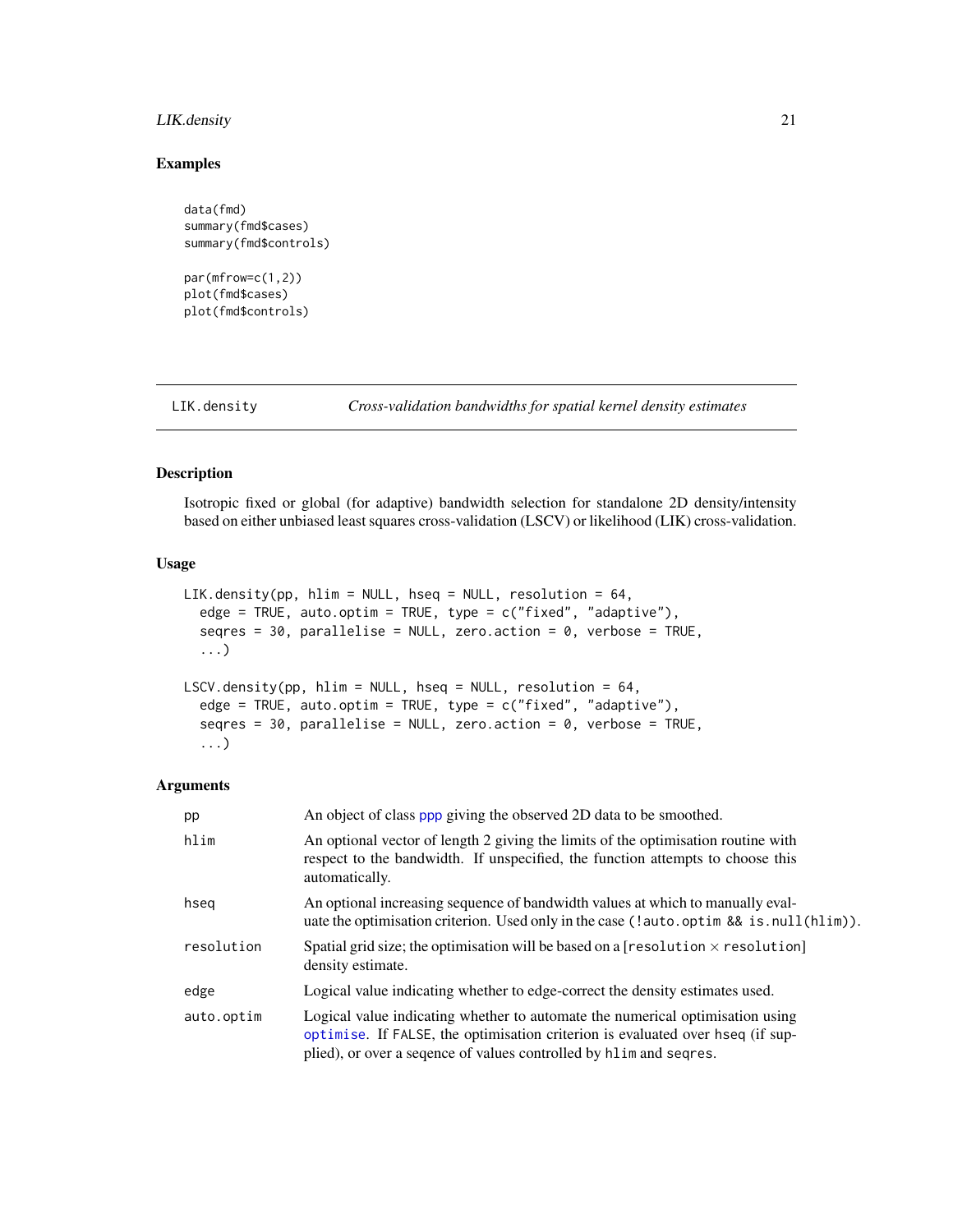<span id="page-21-0"></span>

| type        | A character string; "fixed" (default) performs classical leave-one-out cross-<br>validation for the fixed-bandwidth estimator. Alternatively, "adaptive" utilises<br>multiscale adaptive kernel estimation (Davies & Baddeley, 2018) to run the<br>cross-validation in an effort to find a suitable global bandwidth for the adaptive<br>estimator. Note that data points are not 'left out' of the pilot density estimate<br>when using this option (this capability is currently in development). See also the<br>entry for $\dots$ |
|-------------|---------------------------------------------------------------------------------------------------------------------------------------------------------------------------------------------------------------------------------------------------------------------------------------------------------------------------------------------------------------------------------------------------------------------------------------------------------------------------------------------------------------------------------------|
| segres      | Optional resolution of an increasing sequence of bandwidth values. Only used<br>if (!auto.optim && is.null(hseq)).                                                                                                                                                                                                                                                                                                                                                                                                                    |
| parallelise | Numeric argument to invoke parallel processing, giving the number of CPU<br>cores to use when !auto.optim and type = "fixed". Experimental. Test<br>your system first using parallel:: detectCores() to identify the number of<br>cores available to you.                                                                                                                                                                                                                                                                             |
| zero.action | A numeric integer, either $-1$ , $\theta$ (default), 1 or 2 controlling how the function<br>should behave in response to numerical errors at very small bandwidths, when<br>such a bandwidth results in one or more zero or negative density values during<br>the leave-one-out computations. See 'Details'.                                                                                                                                                                                                                          |
| verbose     | Logical value indicating whether to provide function progress commentary.                                                                                                                                                                                                                                                                                                                                                                                                                                                             |
| $\cdots$    | Additional arguments controlling pilot density estimation and multi-scale bandwidth-<br>axis resolution when type = "adaptive". Relevant arguments are hp, pilot.density,<br>gamma.scale, and trim from bivariate.density; and dimz from multiscale.density.<br>If hp is missing and required, the function makes a (possibly recursive) call to<br>LSCV. density to set this using fixed-bandwidth LSCV. The remaining defaults<br>are pilot.density = pp, gamma.scale = "geometric", trim = 5, and<br>$dim z = resolution.$         |
|             |                                                                                                                                                                                                                                                                                                                                                                                                                                                                                                                                       |

## Details

This function implements the bivariate, edge-corrected versions of fixed-bandwidth least squares cross-validation and likelihood cross-validation as outlined in Sections 3.4.3 and 3.4.4 of Silverman (1986) in order to select an optimal fixed smoothing bandwidth. With type = "adaptive" it may also be used to select the global bandwidth for adaptive kernel density estimates, making use of multi-scale estimation (Davies and Baddeley, 2018) via [multiscale.density](#page-28-1). Note that for computational reasons, the leave-one-out procedure is not performed on the pilot density in the adaptive setting; it is only performed on the final stage estimate. Current development efforts include extending this functionality, see SLIK. adapt. See also 'Warning' below.

Where LSCV. density is based on minimisation of an unbiased estimate of the mean integrated squared error (MISE) of the density, LIK. density is based on maximisation of the cross-validated leave-one-out average of the log-likelihood of the density estimate with respect to  $h$ .

In both functions, the argument zero. action can be used to control the level of severity in response to small bandwidths that result (due to numerical error) in at least one density value being zero or less. When zero.action = -1, the function strictly forbids bandwidths that would result in one or more *pixel* values of a kernel estimate of the original data (i.e. anything over the whole region) being zero or less—this is the most restrictive truncation. With zero. action =  $\theta$  (default), the function automatically forbids bandwidths that yield erroneous values at the leave-one-out data point locations only. With zero.action = 1, the minimum machine value (see .Machine\$double.xmin at the prompt) is used to replace these individual leave-one-out values. When zero.action = 2, the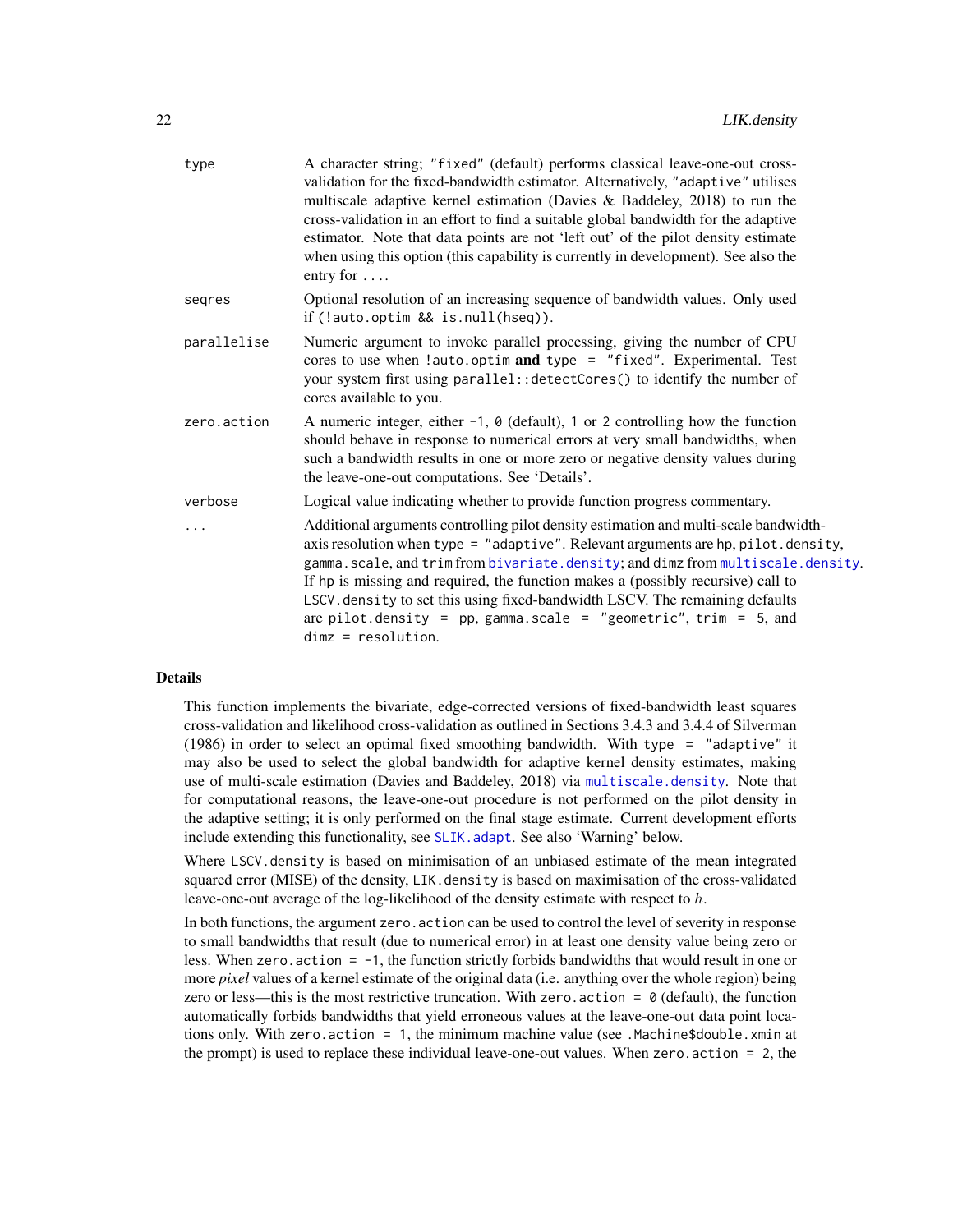### <span id="page-22-0"></span>LIK.density 23

minimum value of the valid (greater than zero) leave-one-out values is used to replace any erroneous leave-one-out values.

#### Value

A single numeric value of the estimated bandwidth (if auto.optim = TRUE). Otherwise, a [seqres  $x$  2 matrix giving the bandwidth sequence and corresponding CV function value.

## Warning

Leave-one-out CV for bandwidth selection in kernel density estimation is notoriously unstable in practice and has a tendency to produce rather small bandwidths, particularly for spatial data. Satisfactory bandwidths are not guaranteed for every application; zero.action can curb adverse numeric effects for very small bandwidths during the optimisation procedures. This method can also be computationally expensive for large data sets and fine evaluation grid resolutions. The user may also need to experiment with adjusting hlim to find a suitable minimum.

#### Author(s)

T. M. Davies

## References

Davies, T.M. and Baddeley A. (2018), Fast computation of spatially adaptive kernel estimates, *Statistics and Computing*, 28(4), 937-956.

Silverman, B.W. (1986), *Density Estimation for Statistics and Data Analysis*, Chapman & Hall, New York.

Wand, M.P. and Jones, C.M., 1995. *Kernel Smoothing*, Chapman & Hall, London.

## See Also

[SLIK.adapt](#page-46-1) and functions for bandwidth selection in package [spatstat](#page-0-0): [bw.diggle](#page-0-0); [bw.ppl](#page-0-0); [bw.scott](#page-0-0); [bw.frac](#page-0-0).

## Examples

```
data(pbc)
pbccas <- split(pbc)$case
```
LIK.density(pbccas) LSCV.density(pbccas)

#\* FIXED

```
# custom limits
LIK.density(pbccas,hlim=c(0.01,4))
LSCV.density(pbccas,hlim=c(0.01,4))
```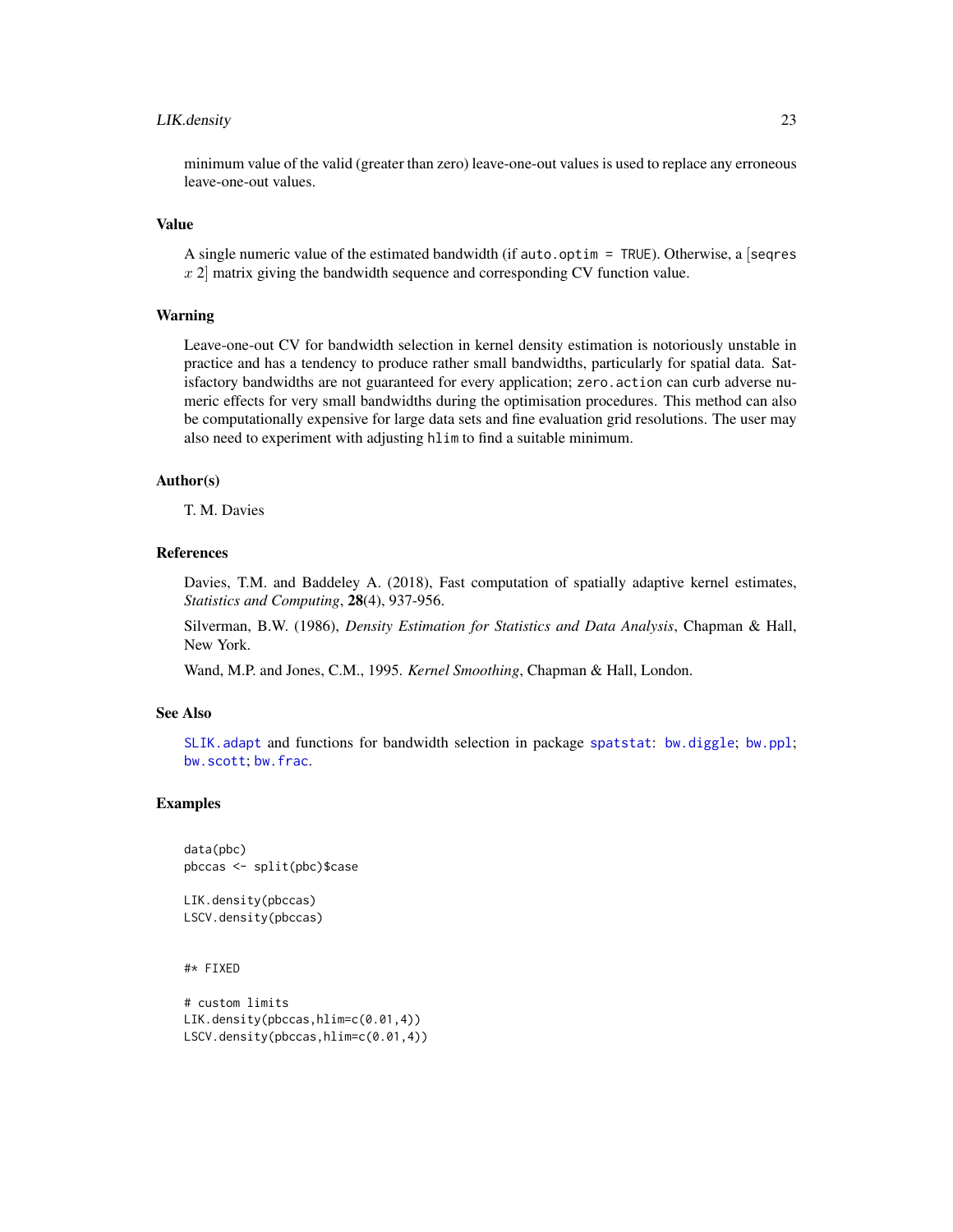```
# disable edge correction
LIK.density(pbccas,hlim=c(0.01,4),edge=FALSE)
LSCV.density(pbccas,hlim=c(0.01,4),edge=FALSE)
# obtain objective function
hcv <- LIK.density(pbccas,hlim=c(0.01,4),auto.optim=FALSE)
plot(hcv);abline(v=hcv[which.max(hcv[,2]),1],lty=2,col=2)
#* ADAPTIVE
LIK.density(pbccas,type="adaptive")
LSCV.density(pbccas,type="adaptive")
# change pilot bandwidth used
LIK.density(pbccas,type="adaptive",hp=2)
LSCV.density(pbccas,type="adaptive",hp=2)
```
<span id="page-23-2"></span>LIK.spattemp *Cross-validation bandwidths for spatiotemporal kernel density estimates*

#### <span id="page-23-1"></span>Description

Bandwidth selection for standalone spatiotemporal density/intensity based on either unbiased least squares cross-validation (LSCV) or likelihood (LIK) cross-validation, providing an isotropic scalar spatial bandwidth and a scalar temporal bandwidth.

#### Usage

```
LIK.spattemp(pp, tt = NULL, tlim = NULL, sedge = c("uniform", "none"),
  tedge = sedge, parallelise = NA, start = NULL, verbose = TRUE)
LSCV.spattemp(pp, tt = NULL, tlim = NULL, sedge = c("uniform", "none"),tedge = sedge, sres = 64, tres = sres, parallelise = NA,
  start = NULL, verbose = TRUE)
```

| pp   | An object of class ppp giving the spatial coordinates of the observations to be<br>smoothed. Possibly marked with the time of each event; see argument tt.                                                                                                                            |
|------|---------------------------------------------------------------------------------------------------------------------------------------------------------------------------------------------------------------------------------------------------------------------------------------|
| tt   | A numeric vector of equal length to the number of points in pp, giving the time<br>corresponding to each spatial observation. If unsupplied, the function attempts<br>to use the values in the marks attribute of the ppp. object in pp.                                              |
| tlim | A numeric vector of length 2 giving the limits of the temporal domain over<br>which to smooth. If supplied, all times in tt must fall within this interval (equal-<br>ity with limits allowed). If unsupplied, the function simply uses the range of the<br>observed temporal values. |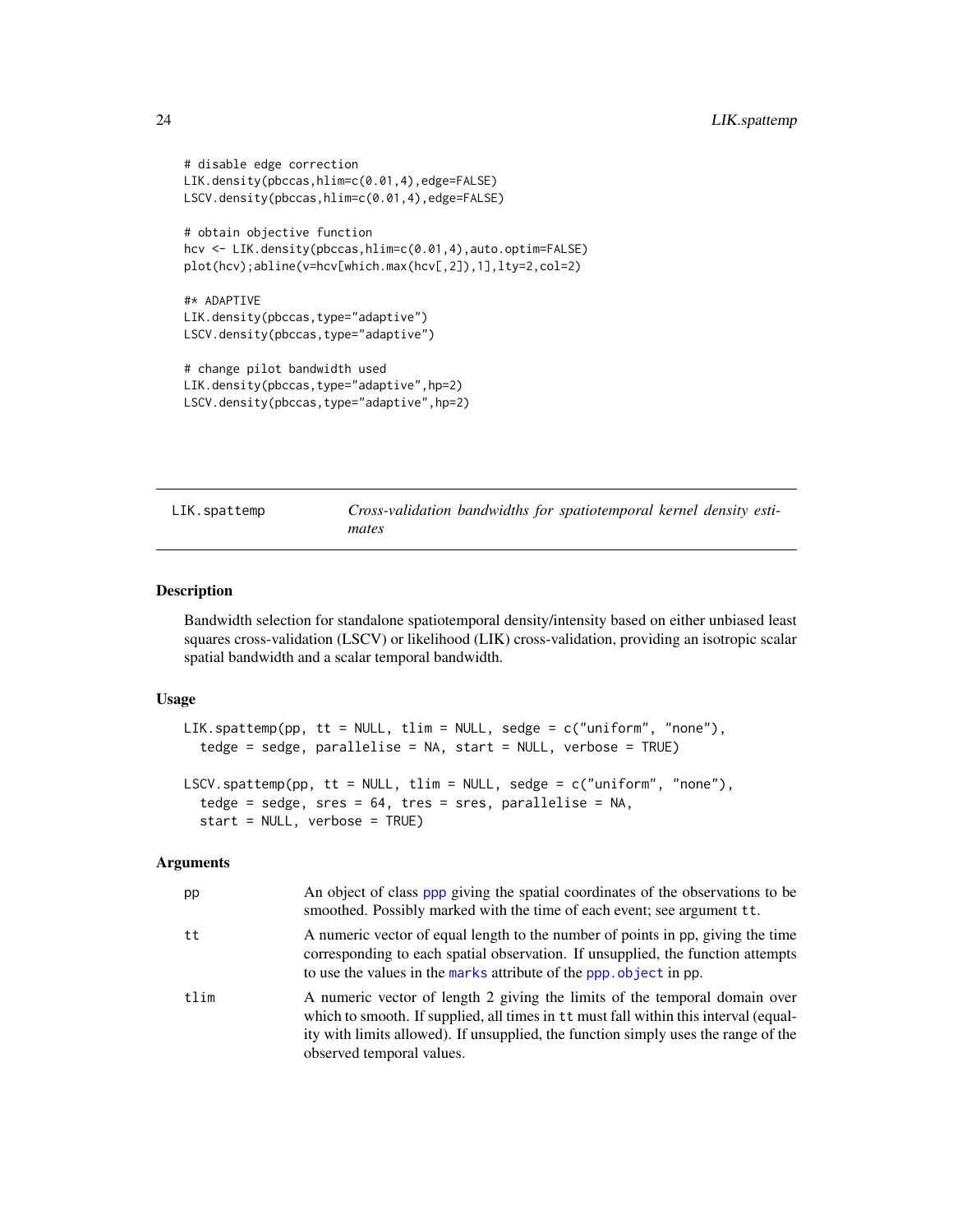<span id="page-24-0"></span>

| sedge       | Character string dictating spatial edge correction. "uniform" (default) corrects<br>based on evaluation grid coordinate. Setting sedge="none" requests no edge<br>correction.                                                                                                                                            |
|-------------|--------------------------------------------------------------------------------------------------------------------------------------------------------------------------------------------------------------------------------------------------------------------------------------------------------------------------|
| tedge       | As sedge, for temporal edge correction.                                                                                                                                                                                                                                                                                  |
| sres        | Numeric value > 0. Resolution of the [sres $\times$ sres] evaluation grid in the<br>spatial margin.                                                                                                                                                                                                                      |
| tres        | Numeric value $> 0$ . Resolution of the evaluation points in the temporal margin<br>as defined by the tlim interval. If unsupplied, the density is evaluated at integer<br>values between tlim[1] and tlim[2].                                                                                                           |
| parallelise | Optional numeric argument to invoke parallel processing, by giving the num-<br>ber of CPU cores to use optimisation. This is only useful for larger data sets<br>of many thousand observations. Experimental. Test your system first using<br>parallel:: detectCores() to identify the number of cores available to you. |
| start       | Optional positive numeric vector of length 2 giving starting values for the inter-<br>nal call to optim, in the order of ( <spatial bandwidth="">, <temporal bandwidth="">).</temporal></spatial>                                                                                                                        |
| verbose     | Logical value indicating whether to print a function progress bar to the console<br>during evaluation.                                                                                                                                                                                                                   |

#### Value

A numeric vector of length 2 giving the jointly optimised spatial and temporal bandwidths (named h and lambda respectively).

## Warning

Leave-one-out CV for bandwidth selection in kernel density estimation is notoriously unstable in practice and has a tendency to produce rather small bandwidths in the fixed bandwidth case. Satisfactory bandwidths are not guaranteed for every application. This method can also be computationally expensive for large data sets and fine evaluation grid resolutions.

#### Author(s)

T. M. Davies

## References

Silverman, B.W. (1986), *Density Estimation for Statistics and Data Analysis*, Chapman & Hall, New York.

## See Also

[BOOT.spattemp](#page-15-1), [spattemp.density](#page-48-1)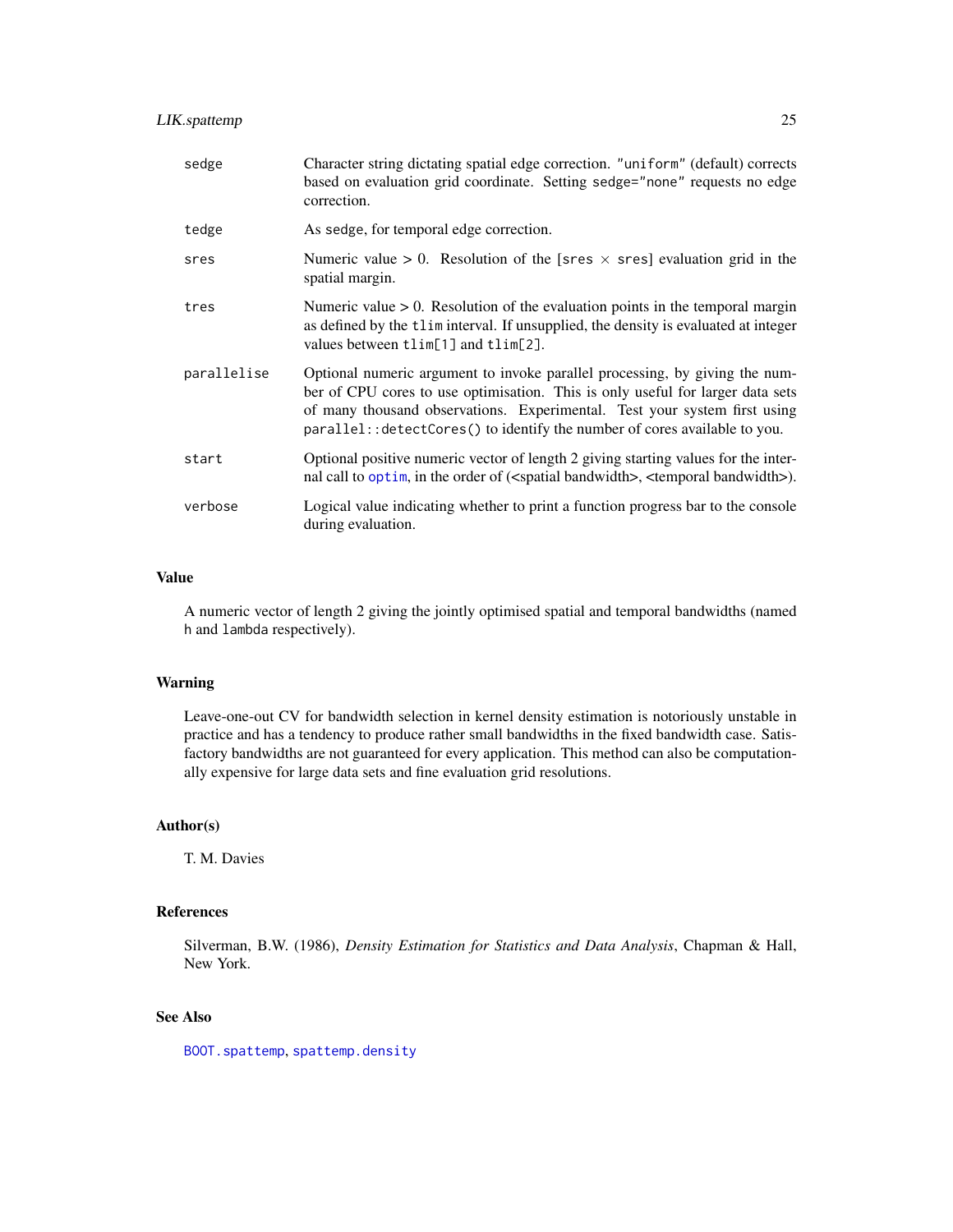## Examples

```
data(burk) # Burkitt's Uganda lymphoma data
burkcas <- burk$cases
hlam1 <- LSCV.spattemp(burkcas) #~9 secs
hlam2 <- LSCV.spattemp(burkcas,tlim=c(400,5800))
hlam3 <- LSCV.spattemp(burkcas,start=c(7,400))
rbind(hlam1,hlam2,hlam3)
hlam1 <- LIK.spattemp(burkcas) #~3 secs
hlam2 <- LIK.spattemp(burkcas,tlim=c(400,5800))
hlam3 <- LIK.spattemp(burkcas,start=c(7,400))
rbind(hlam1,hlam2,hlam3)
```
<span id="page-25-1"></span>LSCV.risk *Jointly optimal bandwidth selection for the spatial relative risk function*

#### Description

Methods to find a jointly optimal, common case-control isotropic bandwidth for use in estimation of the fixed or adaptive kernel-smoothed relative risk function.

#### Usage

```
LSCV.risk(f, g = NULL, hlim = NULL, hseq = NULL, type = c("fixed",
  "adaptive"), method = c("kelsall-diggle", "hazelton", "davies"),
  resolution = 64, edge = TRUE, hp = NULL,
  pilot.symmetry = c("none", "f", "g", "pooled"), auto.optim = TRUE,
  seqres = 30, parallelise = NA, verbose = TRUE, ...)
```

| $\mathsf{f}$ | Either a pre-calculated object of class bivden representing the 'case' (numer-<br>ator) density estimate, or an object of class ppp giving the observed case data.<br>Alternatively, if f is ppp object with dichotomous factor-valued marks, the func-<br>tion treats the first level as the case data, and the second as the control data,<br>obviating the need to supply g. |
|--------------|---------------------------------------------------------------------------------------------------------------------------------------------------------------------------------------------------------------------------------------------------------------------------------------------------------------------------------------------------------------------------------|
| g            | As for f, for the 'control' (denominator) density; this object must be of the<br>same class as f. Ignored if, as stated above, f contains both case and control<br>observations.                                                                                                                                                                                                |
| hlim         | An optional vector of length 2 giving the limits of the optimisation routine with<br>respect to the bandwidth. If unspecified, the function attempts to choose this<br>automatically.                                                                                                                                                                                           |

<span id="page-25-0"></span>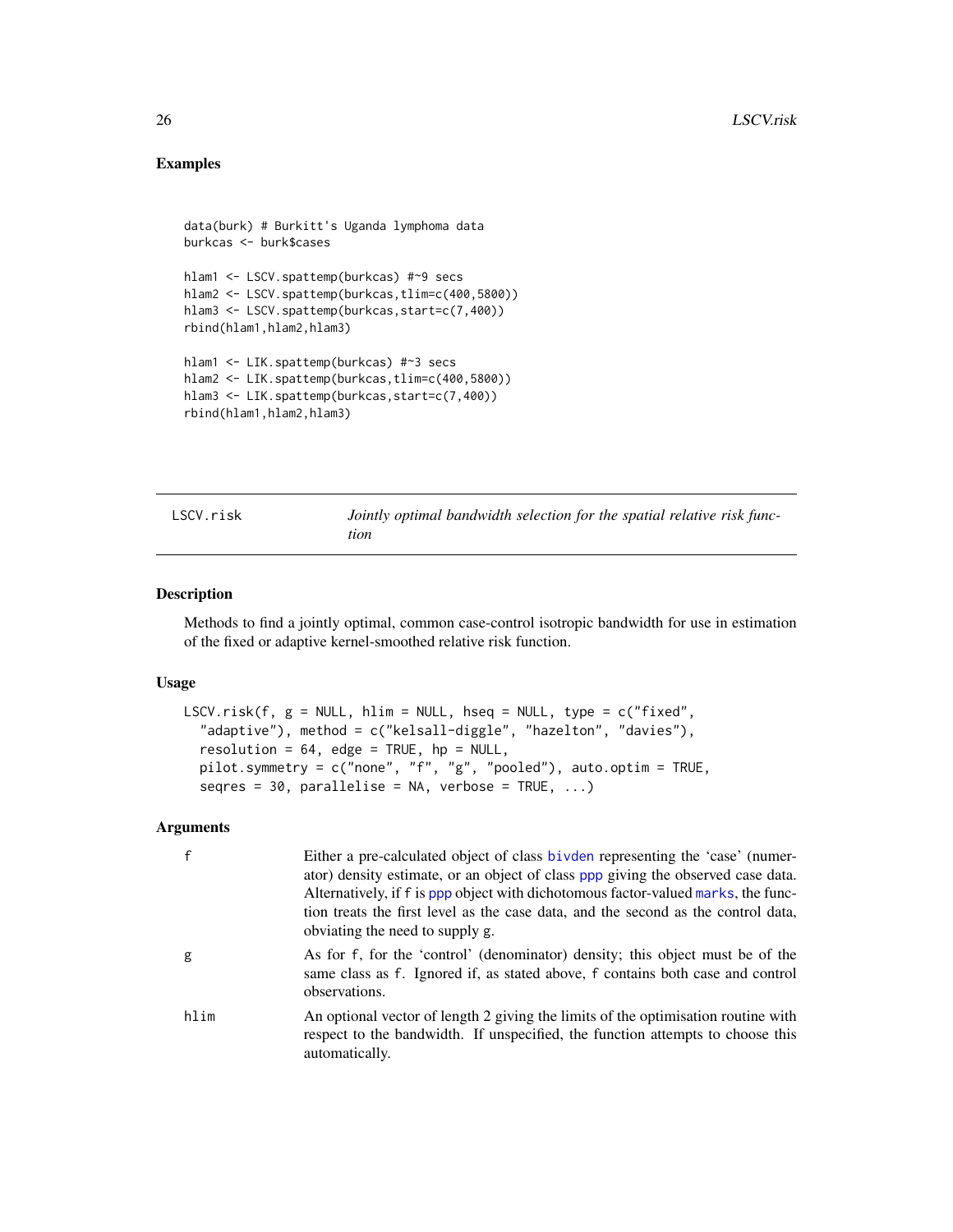<span id="page-26-0"></span>

| hseg           | An optional increasing sequence of bandwidth values at which to manually eval-<br>uate the optimisation criterion. Used only in the case (!auto.optim && is.null(hlim)).                                                                                                                                                                                                                                    |
|----------------|-------------------------------------------------------------------------------------------------------------------------------------------------------------------------------------------------------------------------------------------------------------------------------------------------------------------------------------------------------------------------------------------------------------|
| type           | A character string; "fixed" (default) performs classical leave-one-out cross-<br>validation for a jointly optimal fixed bandwidth. Alternatively, "adaptive"<br>utilises multiscale adaptive kernel estimation (Davies & Baddeley, 2018) to run<br>the cross-validation in an effort to find a suitable jointly optimal, common global<br>bandwidth for the adaptive relative risk function. See 'Details'. |
| method         | A character string controlling the selector to use. There are three types, based<br>on either the mean integrated squared error (MISE) (Kelsall and Diggle, 1995;<br>default - method = "kelsall-diggle"); a weighted MISE (Hazelton, 2008 -<br>method = "hazelton"); or an approximation to the asymptotic MISE (Davies,<br>$2013$ - method = "davies"). See 'Details'.                                    |
| resolution     | Spatial grid size; the optimisation will be based on a [resolution $\times$ resolution]<br>density estimate.                                                                                                                                                                                                                                                                                                |
| edge           | Logical value indicating whether to edge-correct the density estimates used.                                                                                                                                                                                                                                                                                                                                |
| hp             | A single numeric value or a vector of length 2 giving the pilot bandwidth(s) to<br>be used for estimation of the pilot densities for adaptive risk surfaces. Ignored<br>if type = $"fixed".$                                                                                                                                                                                                                |
| pilot.symmetry | A character string used to control the type of symmetry, if any, to use for the<br>bandwidth factors when computing an adaptive relative risk surface. See 'De-<br>tails'. Ignored if type $=$ "fixed".                                                                                                                                                                                                     |
| auto.optim     | Logical value indicating whether to automate the numerical optimisation using<br>optimise. If FALSE, the optimisation criterion is evaluated over hseq (if sup-<br>plied), or over a seqence of values controlled by hlim and seqres.                                                                                                                                                                       |
| seqres         | Optional resolution of an increasing sequence of bandwidth values. Only used<br>if (!auto.optim && is.null(hseq)).                                                                                                                                                                                                                                                                                          |
| parallelise    | Numeric argument to invoke parallel processing, giving the number of CPU<br>cores to use when !auto.optim. Experimental. Test your system first using<br>parallel:: detectCores() to identify the number of cores available to you.                                                                                                                                                                         |
| verbose        | Logical value indicating whether to provide function progress commentary.                                                                                                                                                                                                                                                                                                                                   |
|                | Additional arguments such as dimz and trim to be passed to the internal calls to<br>multiscale.density.                                                                                                                                                                                                                                                                                                     |

#### Details

Given the established preference of using a common bandwidth for both case and control density estimates when constructing a relative risk surface, This function calculates a 'jointly optimal', common isotropic LSCV bandwidth for the (Gaussian) kernel-smoothed relative risk function (casecontrol density-ratio). It can be shown that choosing a bandwidth that is equal for both case and control density estimates is preferable to computing 'separately optimal' bandwidths (Kelsall and Diggle, 1995). The user can choose to either calculate a common smoothing parameter for a fixedbandwidth relative risk surface (type = "fixed"; default), or a common global bandwidth for an adaptive risk surface (type = "adaptive"). See further comments below.

• method = "kelsall-diggle": the function computes the common bandwidth which minimises the approximate mean integrated squared error (MISE) of the log-transformed risk surface (Kelsall and Diggle, 1995).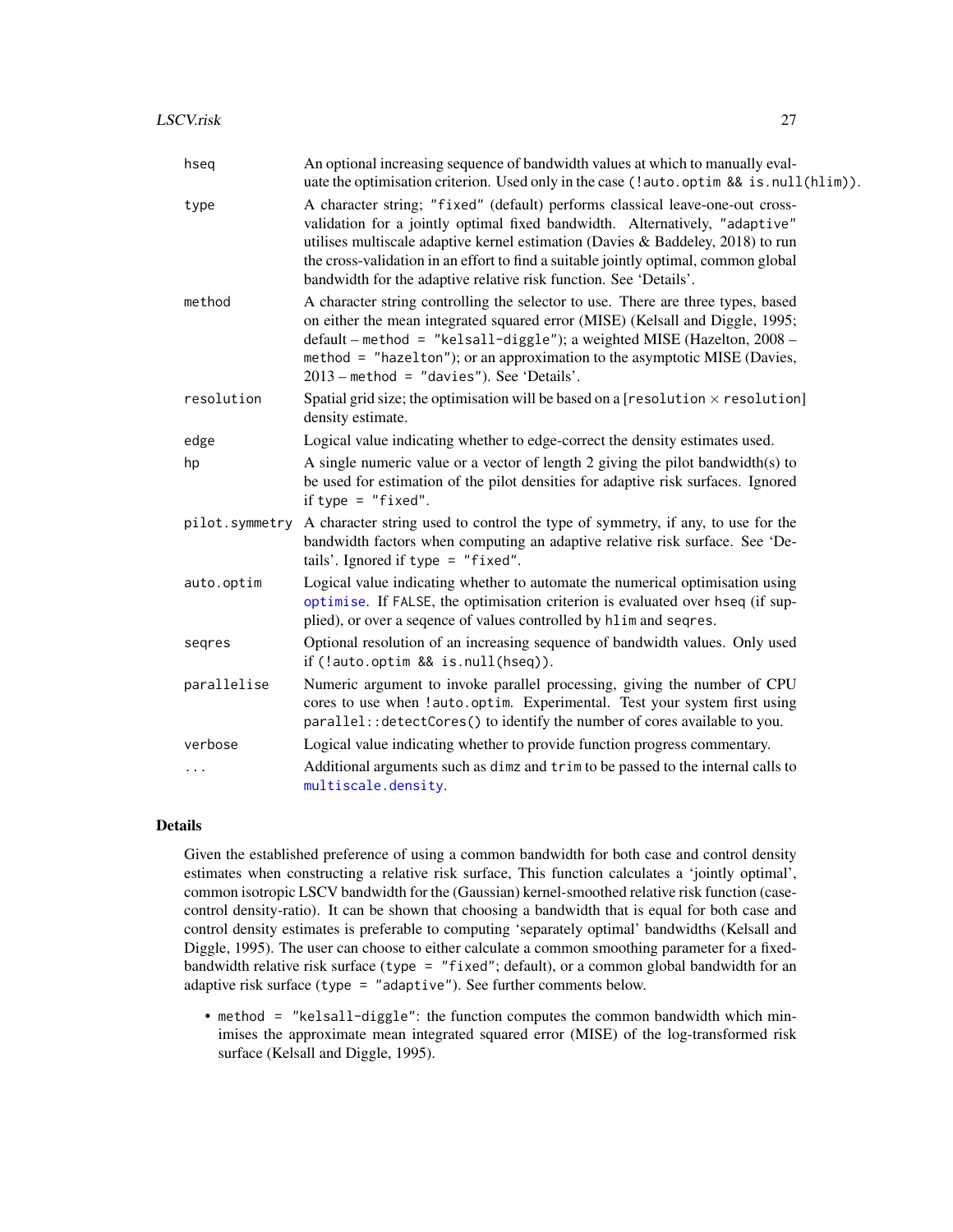- <span id="page-27-0"></span>• method = "hazelton": the function minimises a *weighted-by-control* MISE of the (raw) relative risk function (Hazelton, 2008).
- method = "davies": the optimal bandwidth is one that minimises a crude plug-in approximation to the *asymptotic* MISE (Davies, 2013). Only possible for type = "fixed".

For jointly optimal, common global bandwidth selection when type = "adaptive", the optimisation routine utilises [multiscale.density](#page-28-1). Like [LSCV.density](#page-20-1), the leave-one-out procedure does not affect the pilot density, for which additional control is offered via the hp and pilot.symmetry arguments. The user has the option of obtaining a so-called *symmetric* estimate (Davies et al. 2016) via pilot.symmetry. This amounts to choosing the same pilot density for both case and control densities. By choosing "none" (default), the result uses the case and control data separately for the fixed-bandwidth pilots, providing the original asymmetric density-ratio of Davies and Hazelton (2010). By selecting either of "f", "g", or "pooled", the pilot density is calculated based on the case, control, or pooled case/control data respectively (using hp[1] as the fixed bandwidth). Davies et al. (2016) noted some beneficial practical behaviour of the symmetric adaptive surface over the asymmetric. (The pilot bandwidth(s), if not supplied in hp, are calculated internally via default use of [LSCV.density](#page-20-1), using the requested symmetric-based data set, or separately with respect to the case and control datasets f and g if pilot.symmetry = "none".)

#### Value

A single numeric value of the estimated bandwidth (if auto.optim = TRUE). Otherwise, a list of two numeric vectors of equal length giving the bandwidth sequence (as hs) and corresponding CV function value (as CV).

#### Warning

The jointly optimal bandwidth selector can be computationally expensive for large data sets and fine evaluation grid resolutions. The user may need to experiment with adjusting hlim to find a suitable minimum.

#### Author(s)

T. M. Davies

#### References

Davies, T. M. (2013), Jointly optimal bandwidth selection for the planar kernel-smoothed densityratio, *Spatial and Spatio-temporal Epidemiology*, 5, 51-65.

Davies, T.M. and Baddeley A. (2018), Fast computation of spatially adaptive kernel estimates, *Statistics and Computing*, 28(4), 937-956.

Davies, T.M. and Hazelton, M.L. (2010), Adaptive kernel estimation of spatial relative risk, *Statistics in Medicine*, 29(23) 2423-2437.

Davies, T.M., Jones, K. and Hazelton, M.L. (2016), Symmetric adaptive smoothing regimens for estimation of the spatial relative risk function, *Computational Statistics & Data Analysis*, 101, 12- 28.

Hazelton, M. L. (2008), Letter to the editor: Kernel estimation of risk surfaces without the need for edge correction, *Statistics in Medicine*, 27, 2269-2272.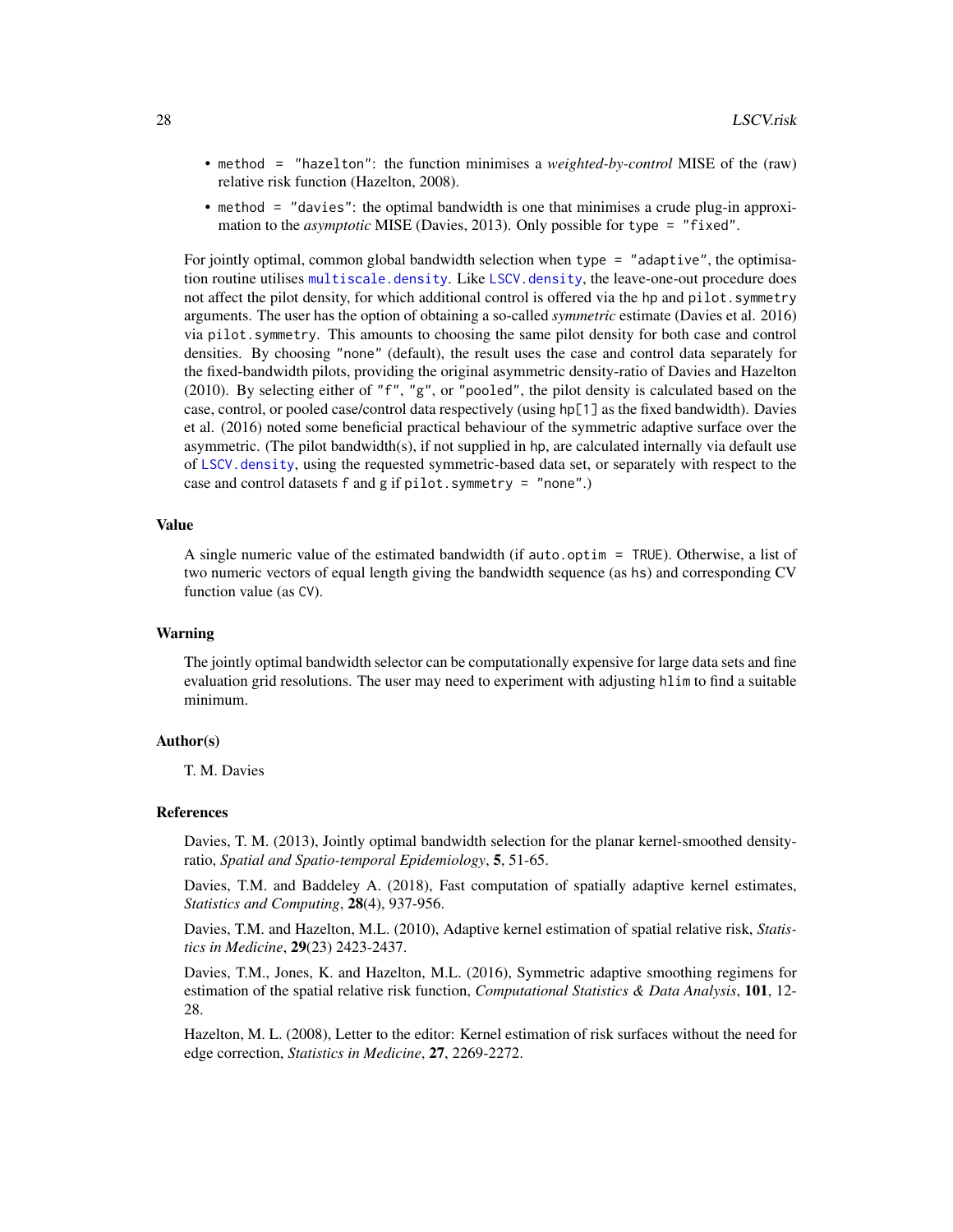<span id="page-28-0"></span>Kelsall, J.E. and Diggle, P.J. (1995), Kernel estimation of relative risk, *Bernoulli*, 1, 3-16.

Silverman, B.W. (1986), *Density Estimation for Statistics and Data Analysis*, Chapman & Hall, New York.

Wand, M.P. and Jones, C.M., 1995. *Kernel Smoothing*, Chapman & Hall, London.

#### See Also

[bivariate.density](#page-7-1)

#### Examples

```
data(pbc)
pbccas <- split(pbc)$case
pbccon <- split(pbc)$control
# FIXED (for common h)
LSCV.risk(pbccas,pbccon)
LSCV.risk(pbccas,pbccon,method="hazelton")
hcv <- LSCV.risk(pbccas,pbccon,method="davies",auto.optim=FALSE)
plot(hcv[,1],log(hcv[,2]));abline(v=hcv[which.min(hcv[,2]),1],col=2,lty=2)
# ADAPTIVE (for common h0)
LSCV.risk(pbccas,pbccon,type="adaptive")
# change pilot bandwidths used
LSCV.risk(pbccas,pbccon,type="adaptive",hp=c(OS(pbccas)/2,OS(pbccon)/2))
# specify pooled-data symmetric relative risk estimator
LSCV.risk(pbccas,pbccon,type="adaptive",hp=OS(pbc),pilot.symmetry="pooled")
# as above, for Hazelton selector
LSCV.risk(pbccas,pbccon,type="adaptive",method="hazelton")
LSCV.risk(pbccas,pbccon,type="adaptive",method="hazelton",hp=c(OS(pbccas)/2,OS(pbccon)/2))
LSCV.risk(pbccas,pbccon,type="adaptive",method="hazelton",hp=OS(pbc),pilot.symmetry="pooled")
```
<span id="page-28-1"></span>multiscale.density *Multi-scale adaptive kernel density/intensity estimation*

#### <span id="page-28-2"></span>Description

Computes adaptive kernel estimates of spatial density/intensity using a 3D FFT for multiple global bandwidth scales.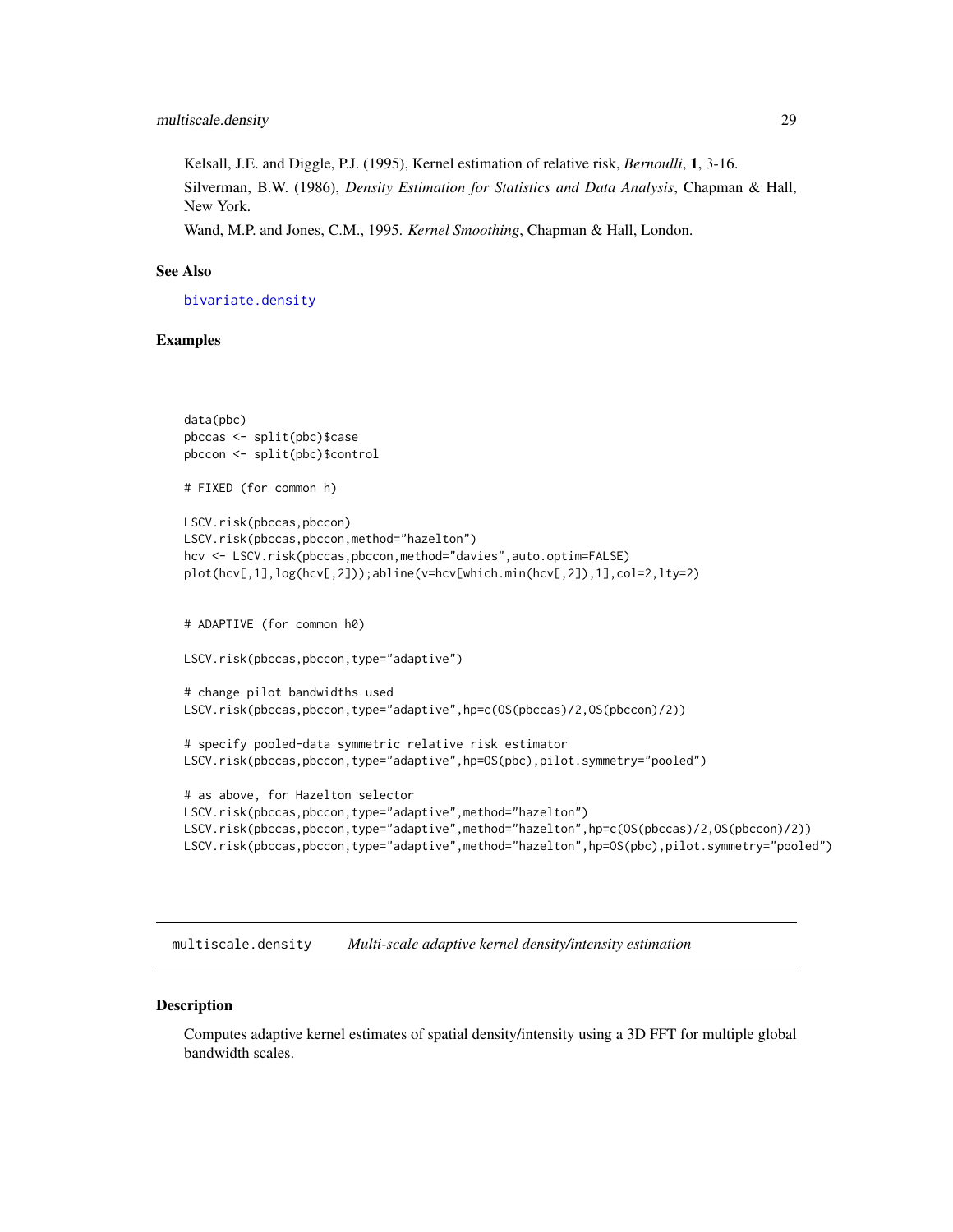## <span id="page-29-0"></span>Usage

```
multiscale.density(pp, h\emptyset, hp = NULL, h\emptysetfac = c(0.25, 1.5),
  edge = c("uniform", "none"), resolution = 128, dimz = 64,gamma.scale = "geometric", trim = 5, intensity = FALSE,
  pilot.density = NULL, xy = NULL, taper = TRUE, verbose = TRUE)
```

| pp            | An object of class ppp giving the observed 2D data set to be smoothed.                                                                                                                                                                                                                           |  |
|---------------|--------------------------------------------------------------------------------------------------------------------------------------------------------------------------------------------------------------------------------------------------------------------------------------------------|--|
| h0            | Reference global bandwidth for adaptive smoothing; numeric value $> 0$ . Multi-<br>scale estimates will be computed by rescaling this value as per h0fac.                                                                                                                                        |  |
| hp            | Pilot bandwidth (scalar, numeric $> 0$ ) to be used for fixed bandwidth estimation<br>of the pilot density. If NULL (default), it will take on the value of h0. Ignored<br>when pilot. density is supplied as a pre-defined pixel image.                                                         |  |
| h0fac         | A numeric vector of length 2 stipulating the span of the global bandwidths in the<br>multiscale estimates. Interpreted as a multiplicative factor on h0. See 'Details'.                                                                                                                          |  |
| edge          | Character string dictating edge correction. "uniform" (default) corrects based<br>on evaluation grid coordinate. Setting edge="none" requests no edge correc-<br>tion.                                                                                                                           |  |
| resolution    | Numeric value $> 0$ . Resolution of evaluation grid in the spatial domain; the<br>densities/intensities will be returned on a [resolution $\times$ resolution] grid.                                                                                                                             |  |
| dimz          | Resolution of z- (rescaled bandwidth)-axis in the trivariate convolution. Higher<br>values increase precision of the multiscale estimates at a computational cost.<br>See 'Details'.                                                                                                             |  |
| gamma.scale   | Scalar, numeric value $> 0$ ; controls rescaling of the variable bandwidths. De-<br>faults to the geometric mean of the bandwidth factors given the pilot density (as<br>per Silverman, 1986). See the documentation for bivariate.density.                                                      |  |
| trim          | Numeric value $> 0$ ; controls bandwidth truncation for adaptive estimation. See<br>the documentation for bivariate.density.                                                                                                                                                                     |  |
| intensity     | Logical value indicating whether to return an intensity estimate (integrates to<br>the sample size over the study region), or a density estimate (default, integrates<br>to $1$ ).                                                                                                               |  |
| pilot.density | An optional pixel image (class im) giving the pilot density to be used for calcula-<br>tion of the variable bandwidths in adaptive estimation, or a ppp. object giving<br>the data upon which to base a fixed-bandwidth pilot estimate using hp. See the<br>documentation for bivariate.density. |  |
| xy            | Optional alternative specification of the spatial evaluation grid; matches the ar-<br>gument of the same tag in as . mask. If supplied, resolution is ignored.                                                                                                                                   |  |
| taper         | Logical value indicating whether to taper off the trivariate kernel outside the<br>range of h0*h0fac in the scale space; see Davies & Baddeley (2018). Keep at<br>the default TRUE if you don't know what this means.                                                                            |  |
| verbose       | Logical value indicating whether to print function progress.                                                                                                                                                                                                                                     |  |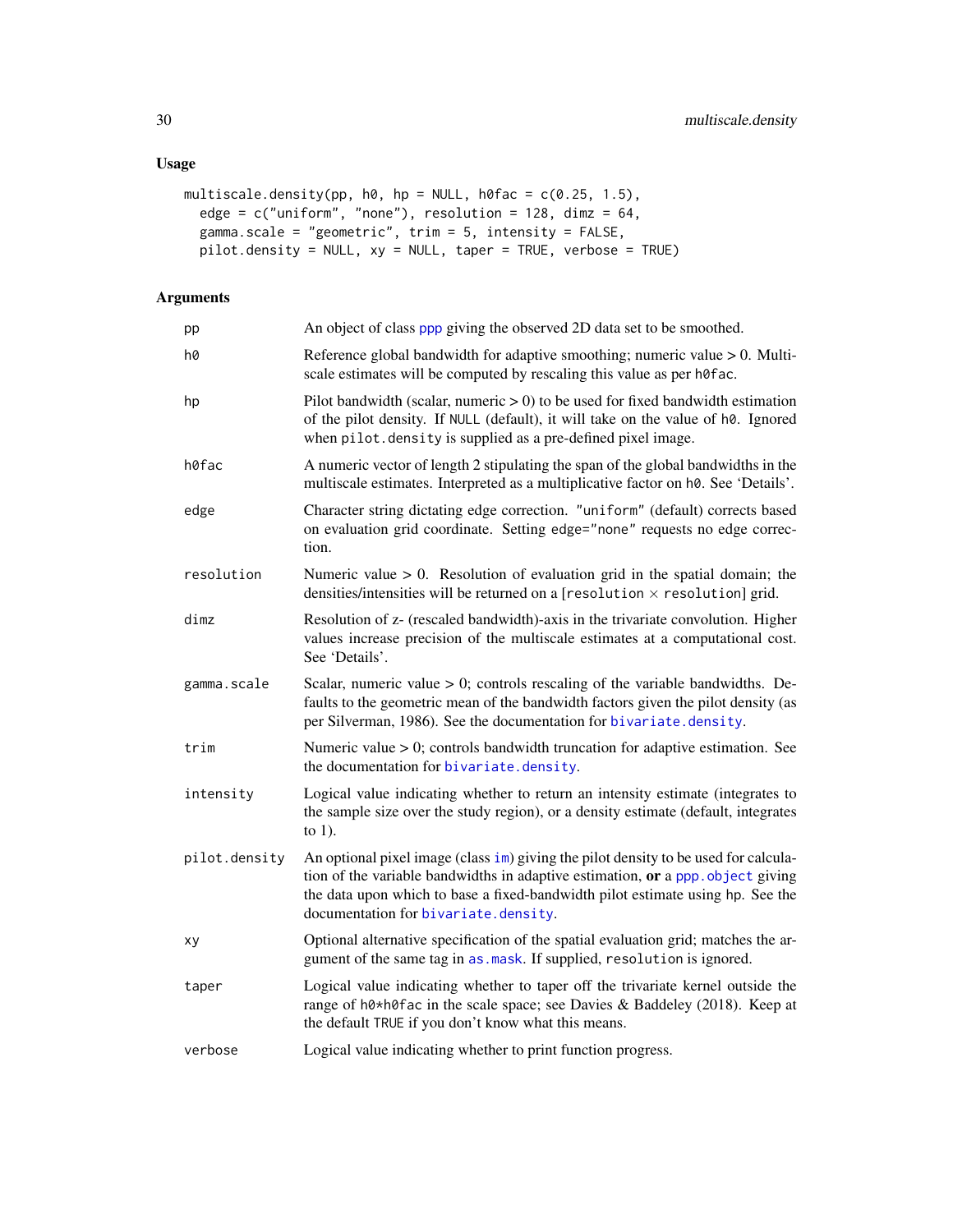#### <span id="page-30-0"></span>Details

Davies & Baddeley (2018) investigated computational aspects of Abramson's (1982) adaptive kernel smoother for spatial (2D) data. This function is the implementation of the 3D convolution via a fast-Fourier transform (FFT) which allows simultaneous calculation of an adaptive kernel estimate at multiple global bandwidth scales.

These 'multiple global bandwidth scales' are computed with respect to rescaling a reference value of the global bandwidth passed to the  $h\theta$  argument. This rescaling is defined by the range provided to the argument h0fac. For example, by default, the function will compute the adaptive kernel estimate for a range of global bandwidths between 0.25\*h0 and 1.5\*h0. The exact numeric limits are subject to discretisation, and so the returned valid range of global bandwidths will differ slightly. The exact resulting range following function execution is returned as the h0range element of the result, see 'Value' below.

The distinct values of global bandwidth used (which define the aforementioned h0range) and hence the total number of pixel [ima](#page-0-0)ges returned depend on both the width of the span h0fac and the discretisation applied to the bandwidth axis through dimz. Increasing this z-resolution will provide more pixel images and hence greater numeric precision, but increases computational cost. The returned pixel [ima](#page-0-0)ges that represent the multiscale estimates are stored in a named list (see 'Value'), whose names reflect the corresponding distinct global bandwidth. See 'Examples' for the easy way to extract these distinct global bandwidths.

The user can request an interpolated density/intensity estimate for any global bandwidth value within h0range by using the [multiscale.slice](#page-31-1) function, which returns an object of class [bivden](#page-7-2).

#### Value

An object of class "msden". This is very similar to a [bivden](#page-7-2) object, with lists of pixel [im](#page-0-0)ages in the z, him, and q components (instead of standalone images).

| z         | A list of the resulting density/intensity estimates; each member being a pixel<br>image object of class im. They are placed in increasing order of the discretised<br>values of h <sub>0</sub> .     |
|-----------|------------------------------------------------------------------------------------------------------------------------------------------------------------------------------------------------------|
| h0        | A copy of the reference value of h0 used.                                                                                                                                                            |
| h0range   | A vector of length 2 giving the actual range of global bandwidth values available<br>(inclusive).                                                                                                    |
| hp        | A copy of the value of hp used.                                                                                                                                                                      |
| h         | A numeric vector of length equal to the number of data points, giving the band-<br>width used for the corresponding observation in pp with respect to the reference<br>global bandwidth h0.          |
| him       | A list of pixel images (class im), corresponding to z, giving the 'hypothetical'<br>Abramson bandwidth at each pixel coordinate conditional upon the observed<br>data and the global bandwidth used. |
| q         | Edge-correction weights; list of pixel images corresponding to z if edge = "uniform",<br>and NULL if edge $=$ "none".                                                                                |
| gamma     | The numeric value of gamma. scale used in scaling the bandwidths.                                                                                                                                    |
| geometric | The geometric mean of the untrimmed variable bandwidth factors. This will be<br>identical to gamma if gamma.scale = "geometric" as per default.                                                      |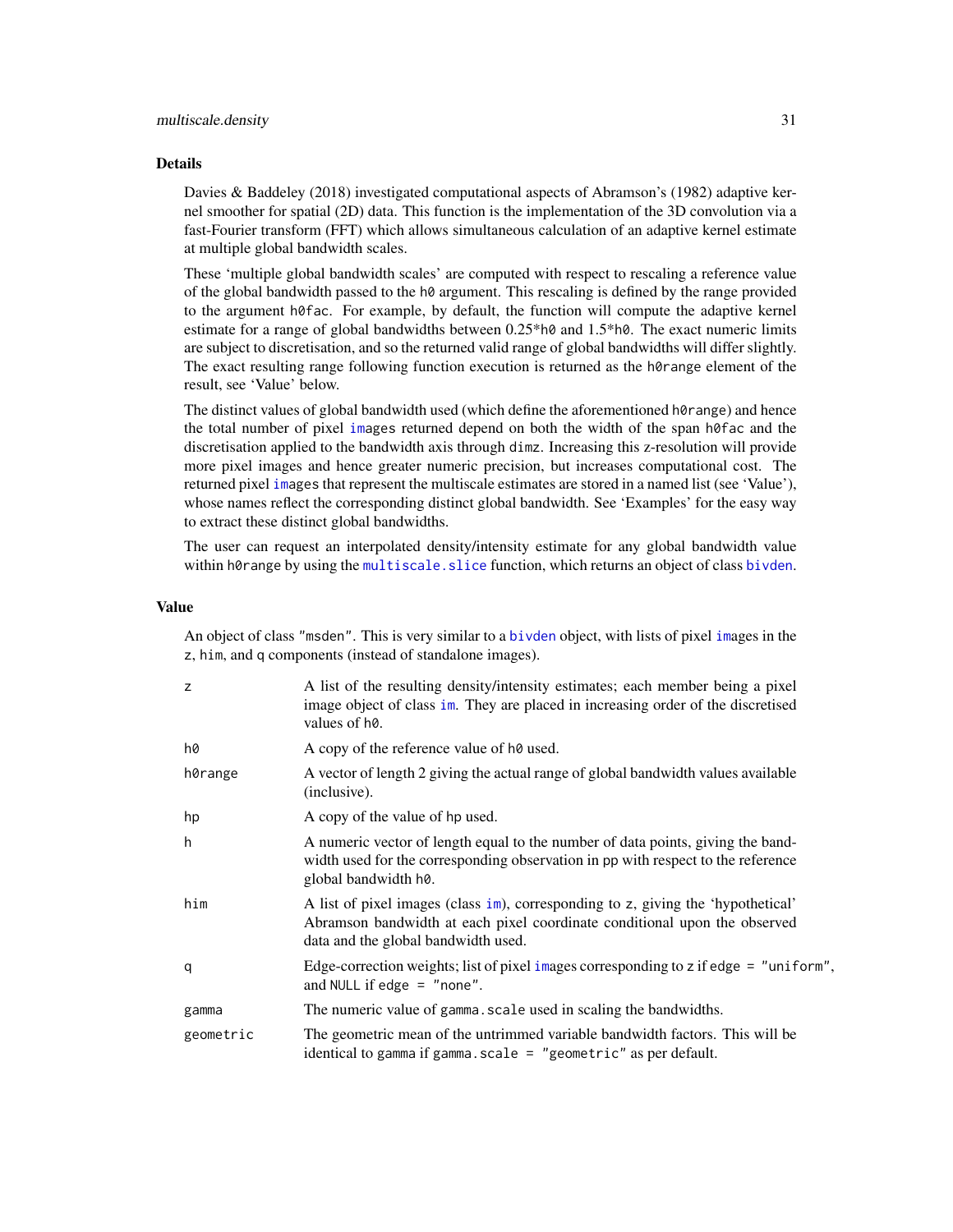<span id="page-31-0"></span>pp A copy of the [ppp.object](#page-0-0) initially passed to the pp argument, containing the data that were smoothed.

#### Author(s)

T.M. Davies and A. Baddeley

#### References

Abramson, I. (1982). On bandwidth variation in kernel estimates — a square root law, *Annals of Statistics*, 10(4), 1217-1223.

Davies, T.M. and Baddeley A. (2018), Fast computation of spatially adaptive kernel estimates, *Statistics and Computing*, 28(4), 937-956.

Silverman, B.W. (1986), *Density Estimation for Statistics and Data Analysis*, Chapman & Hall, New York.

## See Also

[bivariate.density](#page-7-1), [multiscale.slice](#page-31-1)

#### Examples

```
data(chorley) # Chorley-Ribble data (package 'spatstat')
ch.multi <- multiscale.density(chorley,h0=1)
plot(ch.multi)
ch.pilot <- bivariate.density(chorley, h0=0.75) # with pre-defined pilot density
ch.multi2 <- multiscale.density(chorley,h0=1,pilot.density=ch.pilot$z)
plot(ch.multi2)
```

```
data(pbc)
# widen h0 scale, increase z-axis resolution
pbc.multi <- multiscale.density(pbc,h0=2,hp=1,h0fac=c(0.25,2.5),dimz=128)
plot(pbc.multi)
```
<span id="page-31-1"></span>

| multiscale.slice |  | Slicing a multi-scale density/intensity object |
|------------------|--|------------------------------------------------|
|------------------|--|------------------------------------------------|

#### Description

Takes slices of a multi-scale density/intensity estimate at desired global bandwidths

#### Usage

```
multiscale.slice(msob, h0, checkargs = TRUE)
```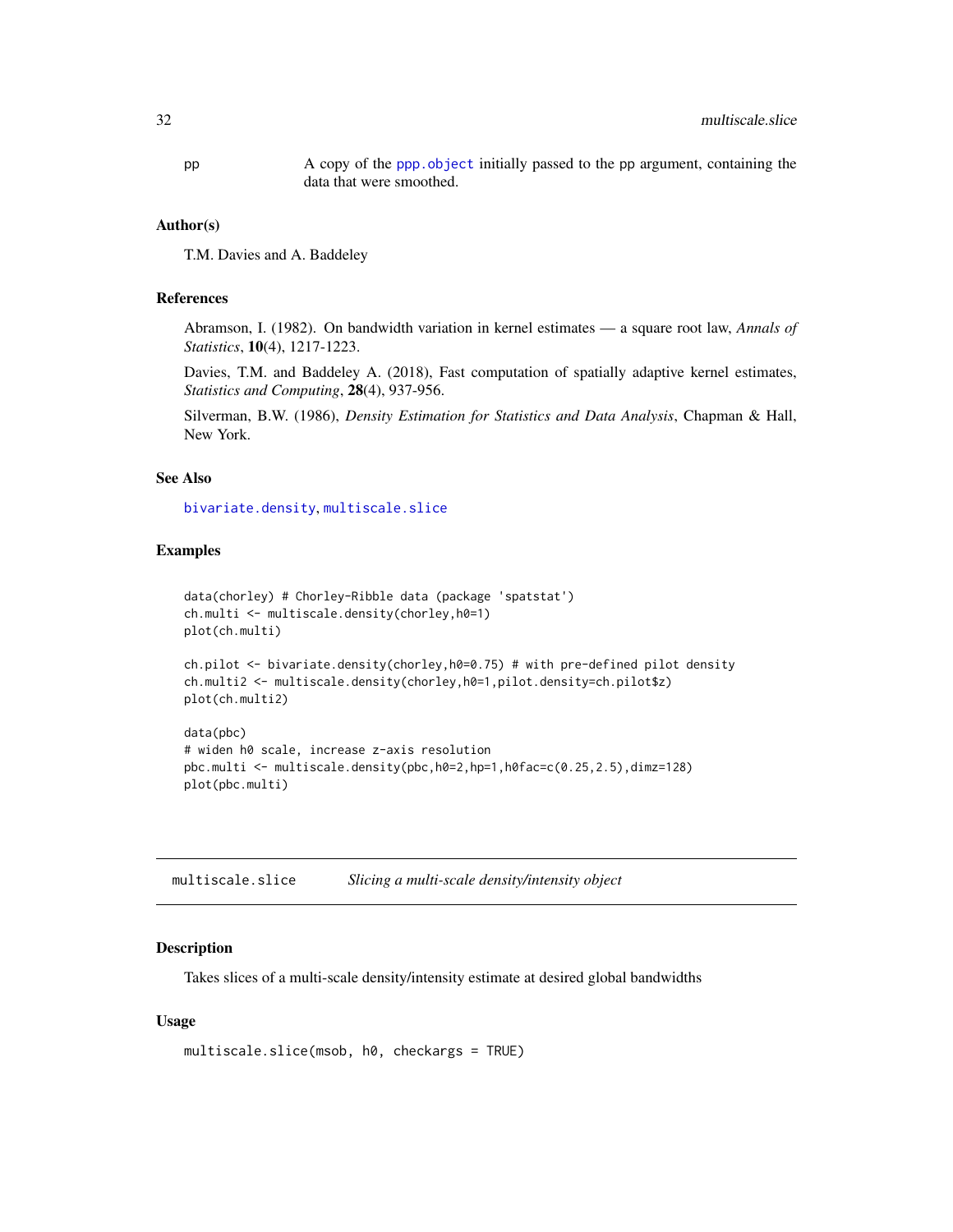## <span id="page-32-0"></span>multiscale.slice 33

#### Arguments

| msob      | An object of class msden giving the multi-scale estimate from which to take<br>slices.                                                                                                                                  |
|-----------|-------------------------------------------------------------------------------------------------------------------------------------------------------------------------------------------------------------------------|
| h0        | Desired global bandwidth(s); the density/intensity estimate corresponding to<br>which will be returned. A numeric vector. All values <b>must</b> be in the available<br>range provided by msob\$h0range; see 'Details'. |
| checkargs | Logical value indicating whether to check validity of msob and h0. Disable only<br>if you know this check will be unnecessary.                                                                                          |

#### Details

Davies & Baddeley (2018) demonstrate that once a multi-scale density/intensity estimate has been computed, we may take slices parallel to the spatial domain of the trivariate convolution to return the estimate at any desired global bandwidth. This function is the implementation thereof based on a multi-scale estimate resulting from a call to [multiscale.density](#page-28-1).

The function returns an error if the requested slices at  $h\theta$  are not all within the available range of pre-computed global bandwidth scalings as defined by the h0range component of msob.

Because the contents of the msob argument, an object of class [msden](#page-28-2), are returned based on a discretised set of global bandwidth scalings, the function internally computes the desired surface as a pixel-by-pixel linear interpolation using the two discretised global bandwidth rescalings that bound each requested h0. (Thus, numeric accuracy of the slices is improved with an increase to the dimz argument of the preceding call to multiscale.density at the cost of additional computing time.)

## Value

If h0 is scalar, an object of class [bivden](#page-7-2) with components corresponding to the requested slice at h0. If h0 is a vector, a list of objects of class [bivden](#page-7-2).

#### Author(s)

T.M. Davies

#### References

Davies, T.M. and Baddeley A. (2018), Fast computation of spatially adaptive kernel estimates, *Statistics and Computing*, 28(4), 937-956.

#### See Also

[multiscale.density](#page-28-1), [bivariate.density](#page-7-1)

## Examples

```
data(chorley) # Chorley-Ribble data (package 'spatstat')
ch.multi <- multiscale.density(chorley,h0=1,h0fac=c(0.5,2))
```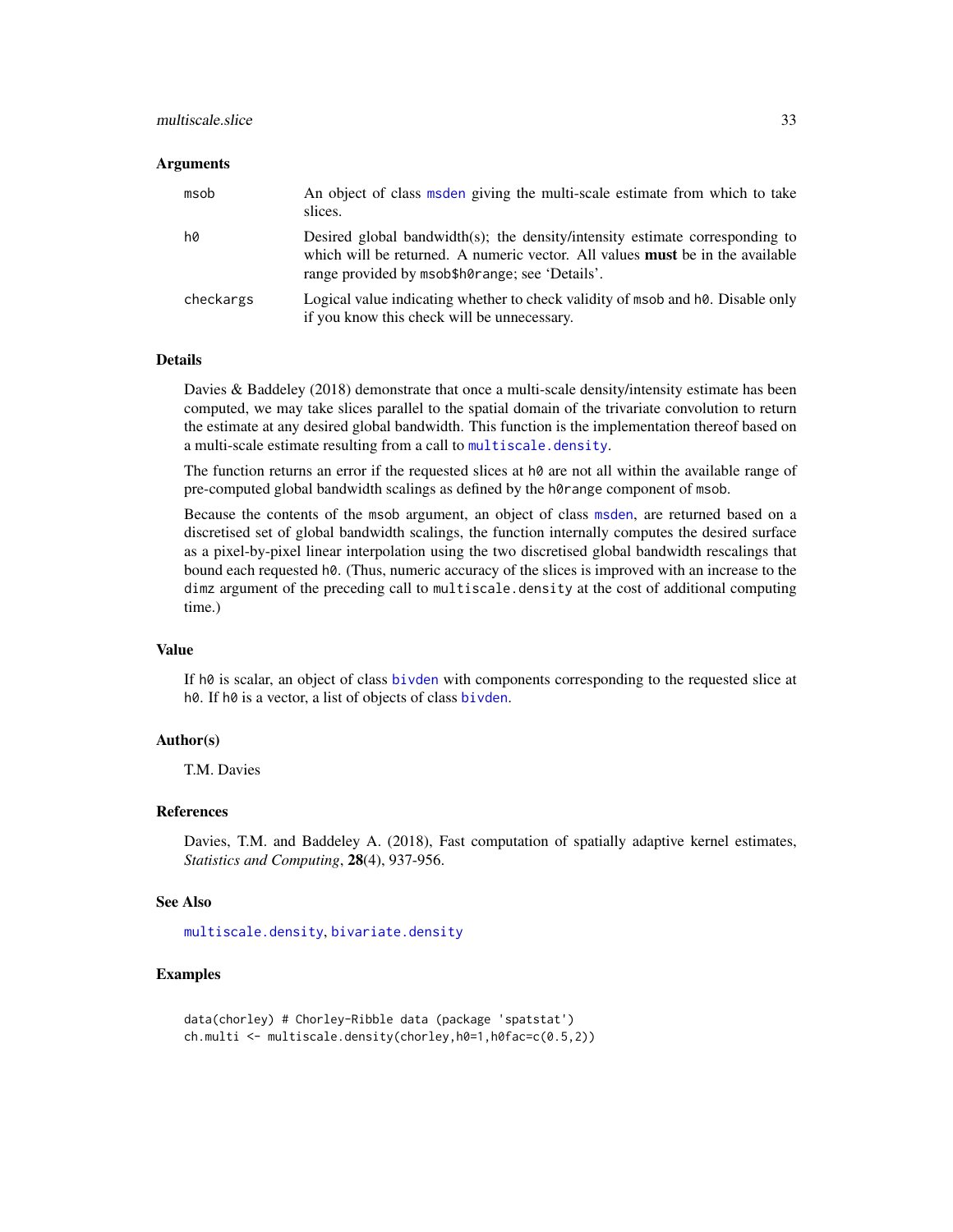```
available.h0(ch.multi)
ch.slices <- multiscale.slice(ch.multi,h0=c(0.7,1.1,1.6))
par(mfcol=c(2,3)) # plot each density and edge-correction surface
for(i in 1:3) { plot(ch.slices[[i]]$z); plot(ch.slices[[i]]$q) }
```
## <span id="page-33-1"></span>NS *Normal scale (NS) bandwidth selector*

## <span id="page-33-2"></span>Description

Provides the asymptotically optimal fixed bandwidths for spatial or spatiotemporal normal densities based on a simple expression.

#### Usage

```
NS(pp, nstar = c("npoints", "geometric"), scaler = c("silverman",
  "IQR", "sd", "var"))
```

```
NS. spattemp(pp, tt = NULL, nstar = "npoints", scaler = c("silverman",
  "IQR", "sd", "var"))
```
## Arguments

| pp     | An object of class ppp giving the observed 2D data to be smoothed.                                                                                                                                                                                      |
|--------|---------------------------------------------------------------------------------------------------------------------------------------------------------------------------------------------------------------------------------------------------------|
| nstar  | Optional. Controls the value to use in place of the number of observations $n$<br>in the normal scale formula. Either a character string, "npoints" (default) or<br>"geometric" (only possible for NS), or a positive numeric value. See 'Details'.     |
| scaler | Optional. Controls the value for a scalar representation of the spatial (and tem-<br>poral for NS. spattemp) scale of the data. Either a character string, "silverman"<br>(default), "IQR", "sd", or "var"; or a positive numeric value. See 'Details'. |
| tt     | A numeric vector of equal length to the number of points in pp, giving the time<br>corresponding to each spatial observation. If unsupplied, the function attempts<br>to use the values in the marks attribute of the ppp. object in pp.                |

#### Details

These functions calculate scalar smoothing bandwidths for kernel density estimates of spatial or spatiotemporal data: the optimal values would minimise the asymptotic mean integrated squared error assuming normally distributed data; see pp. 46-48 of Silverman (1986). The NS function returns a single bandwidth for isotropic smoothing of spatial (2D) data. The NS.spattemp function returns two values – one for the spatial margin and another for the temporal margin, based on independently applying the normal scale rule (in 2D and 1D) to the spatial and temporal margins of the supplied data.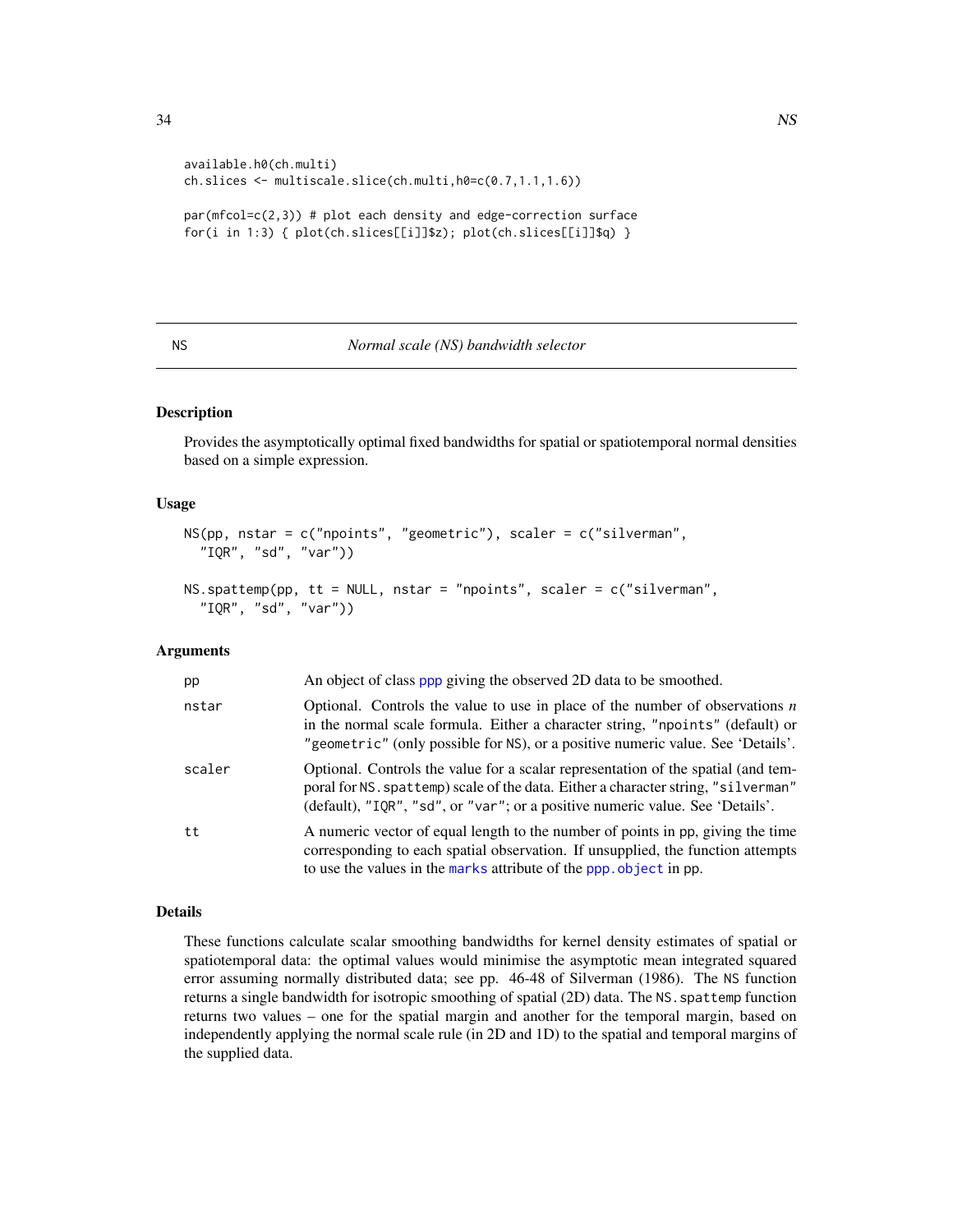- **Effective sample size** The formula requires a sample size, and this can be minimally tailored via nstar. By default, the function simply uses the number of observations in pp: nstar = "npoints". Alternatively, the user can specify their own value by simply supplying a single positive numeric value to nstar. For NS (not applicable to NS.spattemp), if pp is a [ppp.object](#page-0-0) with factor-valued [marks](#page-0-0), then the user has the option of using nstar = "geometric", which sets the sample size used in the formula to the geometric mean of the counts of observations of each mark. This can be useful for e.g. relative risk calculations, see Davies and Hazelton (2010).
- Spatial (and temporal) scale The scaler argument is used to specify spatial (as well as temporal, in use of NS.spattemp) scale. For isotropic smoothing in the spatial margin, one may use the 'robust' estimate of standard deviation found by a weighted mean of the interquartile ranges of the x- and y-coordinates of the data respectively (scaler = "IQR"). Two other options are the raw mean of the coordinate-wise standard deviations (scaler  $=$  "sd"), or the square root of the mean of the two variances (scaler = "var"). A fourth option, scaler = "silverman" (default), sets the scaling constant to be the minimum of the "IQR" and "sd" options; see Silverman (1986), p. 47. In use of NS.spattemp the univariate version of the elected scale statistic is applied to the recorded times of the data for the temporal bandwidth. Alternatively, like nstar, the user can specify their own value by simply supplying a single positive numeric value to scaler for NS, or a numeric vector of length 2 (in the order of *[<spatial scale>, <temporal scale>]*) for NS.spattemp.

#### Value

A single numeric value of the estimated spatial bandwidth for NS, or a named numeric vector of length 2 giving the spatial bandwidth (as h) and the temporal bandwidth (as lambda) for NS. spattemp.

#### Warning

The NS bandwidth is an approximation, and assumes *that the target density is normal*. This is considered rare in most real-world applications. Nevertheless, it remains a quick and easy 'rule-ofthumb' method with which one may obtain a smoothing parameter. Note that a similar expression for the adaptive kernel estimator is not possible (Davies et al., 2018).

#### Author(s)

T.M. Davies

## References

Davies, T.M. and Hazelton, M.L. (2010), Adaptive kernel estimation of spatial relative risk, *Statistics in Medicine*, 29(23) 2423-2437.

Davies, T.M., Flynn, C.R. and Hazelton, M.L. (2018), On the utility of asymptotic bandwidth selectors for spatially adaptive kernel density estimation, *Statistics & Probability Letters* [in press].

Silverman, B.W. (1986), *Density Estimation for Statistics and Data Analysis*, Chapman & Hall, New York.

Wand, M.P. and Jones, C.M., 1995. *Kernel Smoothing*, Chapman & Hall, London.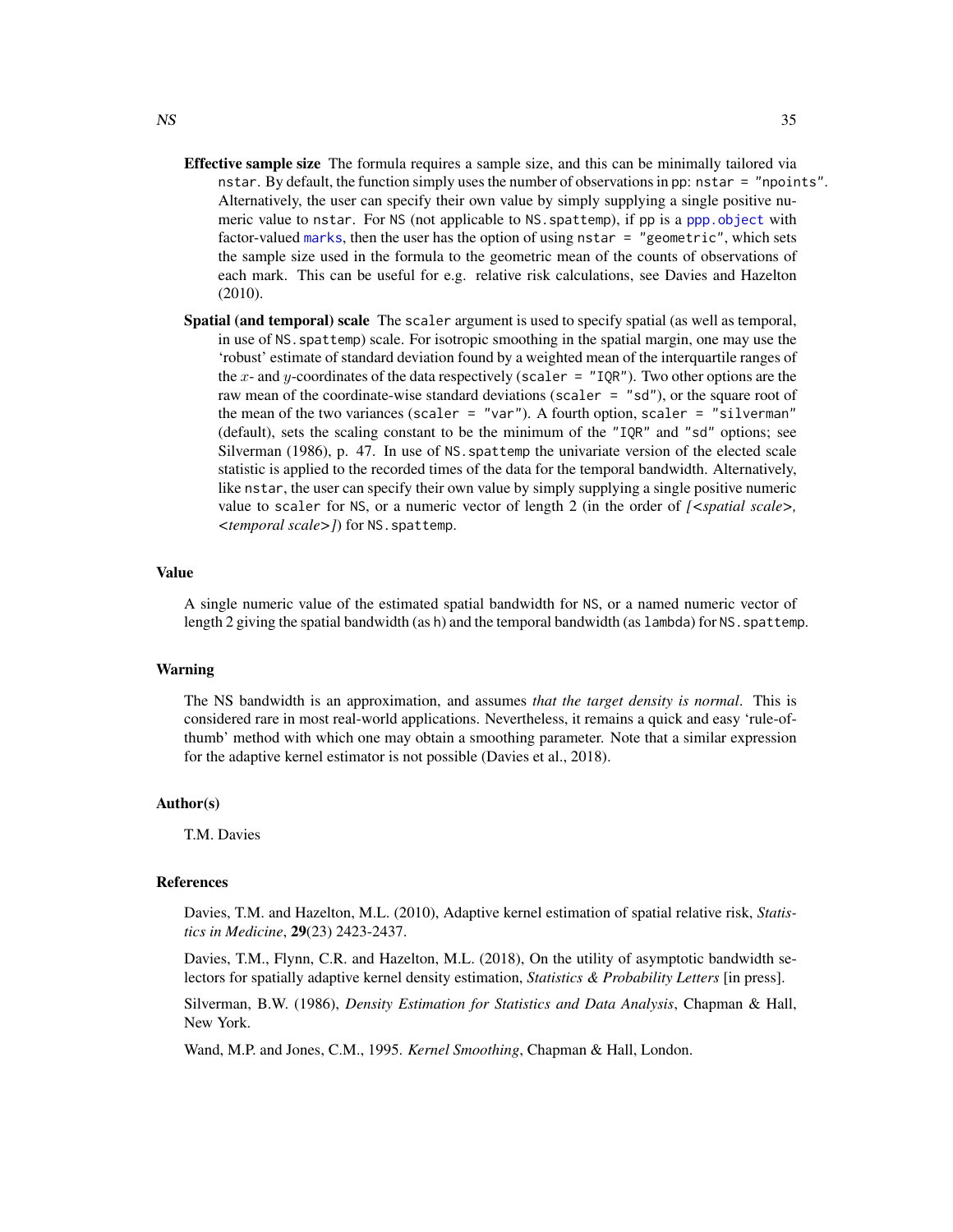## <span id="page-35-0"></span>Examples

```
data(pbc)
NS(pbc)
NS(pbc,nstar="geometric") # uses case-control marks to replace sample size
NS(pbc,scaler="var") # set different scalar measure of spread
data(burk)
NS.spattemp(burk$cases)
```
NS.spattemp(burk\$cases,scaler="sd")

## <span id="page-35-1"></span>OS *Oversmoothing (OS) bandwidth selector*

## <span id="page-35-2"></span>Description

Provides fixed bandwidths for spatial or spatiotemporal data based on the maximal smoothing (oversmoothing) principle of Terrell (1990).

## Usage

```
OS(pp, nstar = c("npoints", "geometric"), scaler = c("silverman",
  "IQR", "sd", "var"))
OS.spattemp(pp, tt = NULL, nstar = "npoints", scaler = c("silverman",
  "IQR", "sd", "var"))
```

| pp     | An object of class ppp giving the observed 2D data to be smoothed.                                                                                                                                                                                       |
|--------|----------------------------------------------------------------------------------------------------------------------------------------------------------------------------------------------------------------------------------------------------------|
| nstar  | Optional. Controls the value to use in place of the number of observations $n$ in<br>the oversmoothing formula. Either a character string, "npoints" (default) or<br>"geometric" (only possible for OS), or a positive numeric value. See 'Details'.     |
| scaler | Optional. Controls the value for a scalar representation of the spatial (and tem-<br>poral for 0S. spattemp) scale of the data. Either a character string, "silverman"<br>(default), "IQR", "sd", or "var"; or positive numeric value(s). See 'Details'. |
| tt     | A numeric vector of equal length to the number of points in pp, giving the time<br>corresponding to each spatial observation. If unsupplied, the function attempts<br>to use the values in the marks attribute of the ppp. object in pp.                 |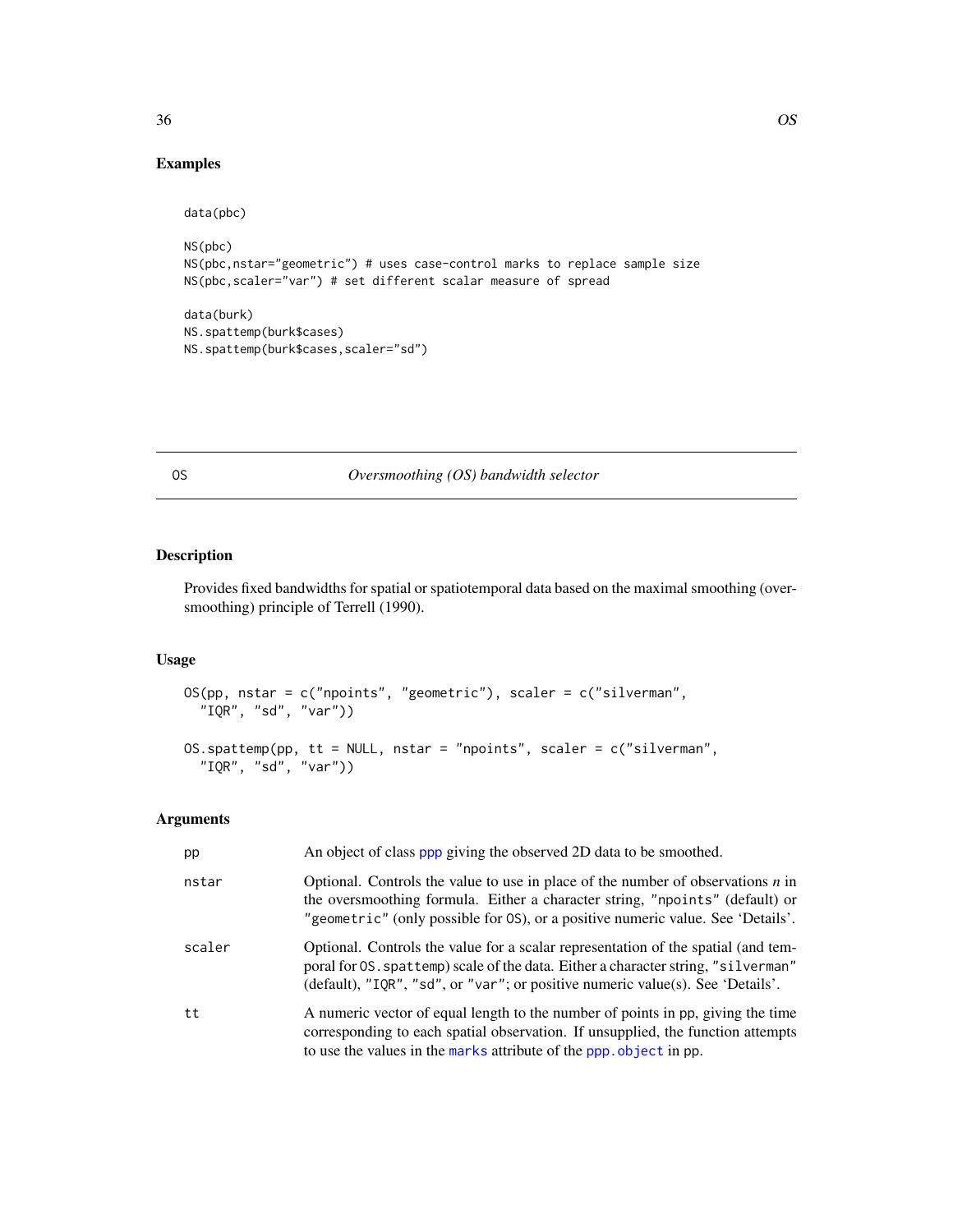#### <span id="page-36-0"></span>Details

These functions calculate scalar smoothing bandwidths for kernel density estimates of spatial or spatiotemporal data: the "maximal amount of smoothing compatible with the estimated scale of the observed data". See Terrell (1990). The OS function returns a single bandwidth for isotropic smoothing of spatial (2D) data. The 0S. spattemp function returns two values – one for the spatial margin and another for the temporal margin, based on independently applying Terrell's (1990) rule (in 2D and 1D) to the spatial and temporal margins of the supplied data.

- **Effective sample size** The formula requires a sample size, and this can be minimally tailored via nstar. By default, the function simply uses the number of observations in pp: nstar = "npoints". Alternatively, the user can specify their own value by simply supplying a single positive numeric value to nstar. For OS (not applicable to OS.spattemp), if pp is a [ppp.object](#page-0-0) with factor-valued [marks](#page-0-0), then the user has the option of using nstar = "geometric", which sets the sample size used in the formula to the geometric mean of the counts of observations of each mark. This can be useful for e.g. relative risk calculations, see Davies and Hazelton (2010).
- Spatial (and temporal) scale The scaler argument is used to specify spatial (as well as temporal, in use of OS.spattemp) scale. For isotropic smoothing in the spatial margin, one may use the 'robust' estimate of standard deviation found by a weighted mean of the interquartile ranges of the x- and y-coordinates of the data respectively (scaler = "IQR"). Two other options are the raw mean of the coordinate-wise standard deviations (scaler  $=$  "sd"), or the square root of the mean of the two variances (scaler = "var"). A fourth option, scaler = "silverman" (default), sets the scaling constant to be the minimum of the "IQR" and "sd" options; see Silverman (1986), p. 47. In use of OS.spattemp the univariate version of the elected scale statistic is applied to the recorded times of the data for the temporal bandwidth. Alternatively, like nstar, the user can specify their own value by simply supplying a single positive numeric value to scaler for OS, or a numeric vector of length 2 (in the order of *[<spatial scale>, <temporal scale>]*) for OS.spattemp.

#### Value

A single numeric value of the estimated spatial bandwidth for OS, or a named numeric vector of length 2 giving the spatial bandwidth (as h) and the temporal bandwidth (as lambda) for 0S. spattemp.

#### Author(s)

T.M. Davies

#### References

Davies, T.M. and Hazelton, M.L. (2010), Adaptive kernel estimation of spatial relative risk, *Statistics in Medicine*, 29(23) 2423-2437.

Terrell, G.R. (1990), The maximal smoothing principle in density estimation, *Journal of the American Statistical Association*, 85, 470-477.

## Examples

data(pbc)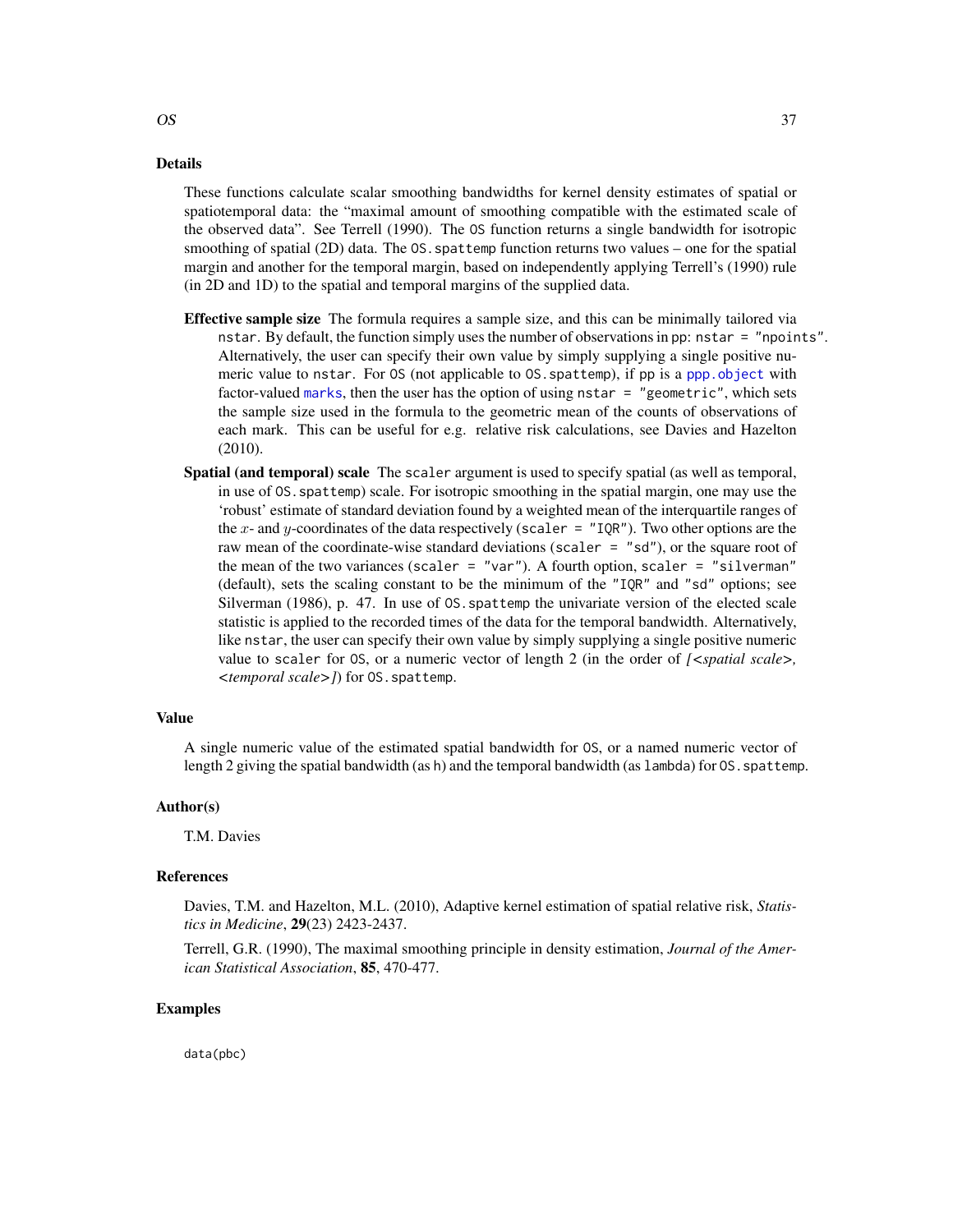```
OS(pbc)
OS(pbc,nstar="geometric") # uses case-control marks to replace sample size
OS(pbc,scaler="var") # set different scalar measure of spread
data(burk)
```

```
OS.spattemp(burk$cases)
OS.spattemp(burk$cases,scaler="sd")
```
<span id="page-37-1"></span>

pbc *Primary biliary cirrhosis data*

## Description

Data of the locations of 761 cases of primary biliary cirrhosis in several adjacent health regions of north-eastern England, along with 3020 controls representing the at-risk population, collected between 1987 and 1994. These data were first presented and analysed by Prince et al. (2001); subsequent analysis of these data in the spirit of [sparr](#page-1-1) was performed in Davies and Hazelton (2010). Also included is the polygonal study region.

## Format

pbc is a dichotomously marked [ppp.object](#page-0-0), with locations expressed in UK Ordnance Survey Coordinates (km).

#### Acknowledgements

The authors thank Prof. Peter Diggle at Lancaster University ([http://www.lancs.ac.uk/staff/](http://www.lancs.ac.uk/staff/diggle/) [diggle/](http://www.lancs.ac.uk/staff/diggle/)) for providing access to these data.

#### Source

Prince et al. (2001), The geographical distribution of primary biliary cirrhosis in a well-defined cohort, *Hepatology*, 34, 1083-1088.

## References

Davies, T.M. and Hazelton, M.L. (2010), Adaptive kernel estimation of spatial relative risk, *Statistics in Medicine*, 29(23) 2423-2437.

## Examples

```
data(pbc)
summary(pbc)
plot(pbc)
```
<span id="page-37-0"></span>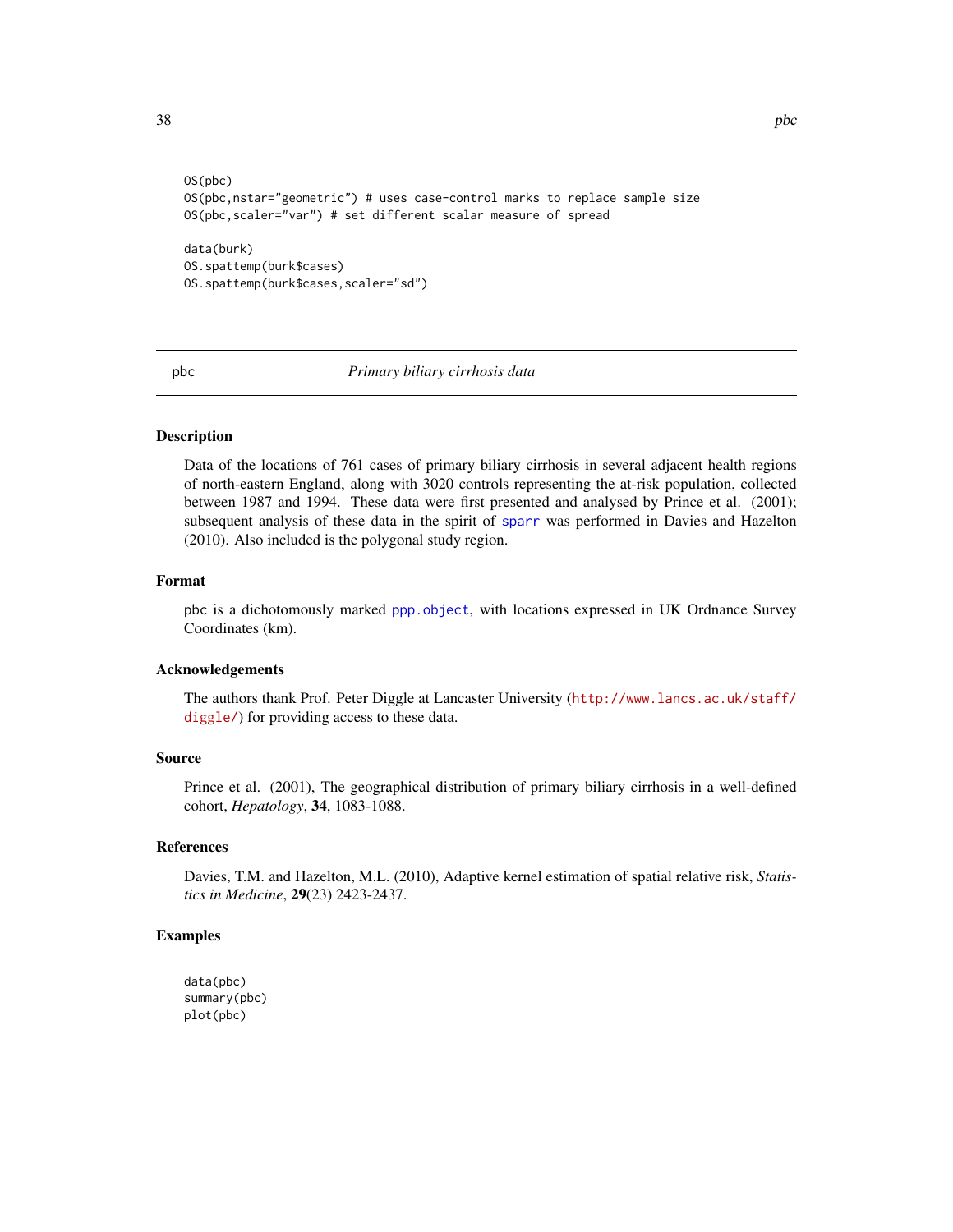<span id="page-38-1"></span><span id="page-38-0"></span>

#### <span id="page-38-2"></span>Description

plot methods for classes [bivden](#page-7-2), [stden](#page-48-2), [rrs](#page-43-2), [rrst](#page-51-2) and [msden](#page-28-2).

## Usage

```
## S3 method for class 'bivden'
plot(x, what = c("z", "edge", "bw"), add.pts = FALSE,auto.axes = TRUE, override.par = TRUE, ...)## S3 method for class 'msden'
plot(x, what = c("z", "edge", "bw"), sleep = 0.2,override.par = TRUE, ...)
## S3 method for class 'rrs'
plot(x, auto.axes = TRUE, tol.show = TRUE,tol.type = c("upper", "lower", "two.sided"), tol.args = list(levels =
  0.05, \text{lty} = 1, drawlabels = TRUE), ...)
## S3 method for class 'rrst'
plot(x, tselect = NULL, type = c("joint","conditional"), fix.range = FALSE, tol.show = TRUE,
  tol.type = c("upper", "lower", "two.sided"), tol.args = list(levels =
  0.05, lty = 1, drawlabels = TRUE), sleep = 0.2, override.par = TRUE,
  expscale = FALSE, ...)## S3 method for class 'stden'
plot(x, tselect = NULL, type = c("joint",
```
## "conditional"),  $fix.random = FALSE, sleep = 0.2,$ override.par =  $TRUE$ , ...)

| x            | An object of class bivden, stden, rrs, rrst, or msden.                                                                                                                                          |
|--------------|-------------------------------------------------------------------------------------------------------------------------------------------------------------------------------------------------|
| what         | A character string to select plotting of result ("z"; default); edge-correction<br>surface ("edge"); or variable bandwidth surface ("bw").                                                      |
| add.pts      | Logical value indicating whether to add the observations to the image plot using<br>default points.                                                                                             |
| auto.axes    | Logical value indicating whether to display the plot with automatically added<br>x-y axes and an 'L' box in default styles.                                                                     |
| override.par | Logical value indicating whether to override the existing graphics device pa-<br>rameters prior to plotting, resetting mfrow and mar. See 'Details' for when you<br>might want to disable this. |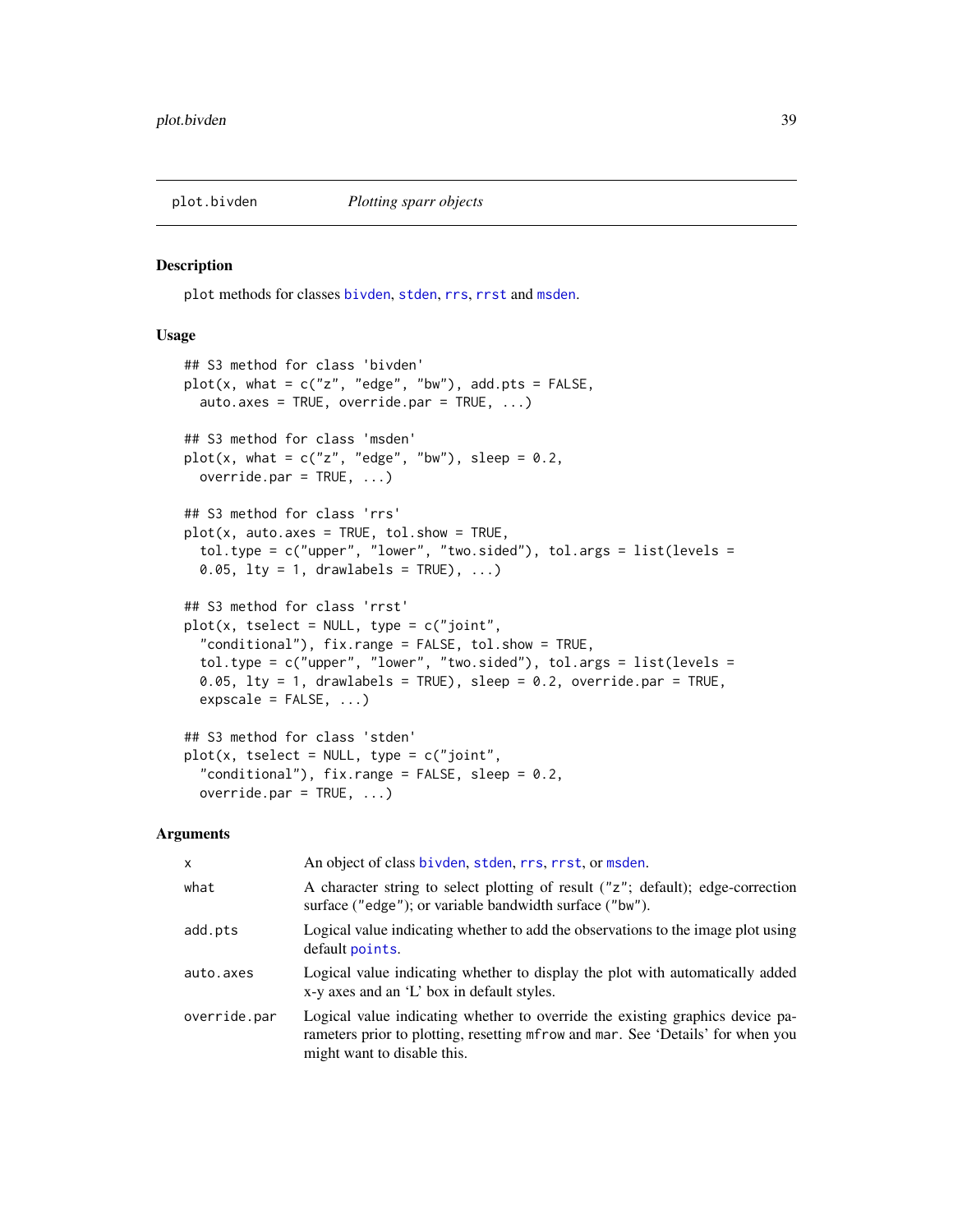<span id="page-39-0"></span>

| .         | Additional graphical parameters to be passed to plot. im, or in one instance, to<br>plot.ppp (see 'Details').                                                                                                                                                                                                                                           |
|-----------|---------------------------------------------------------------------------------------------------------------------------------------------------------------------------------------------------------------------------------------------------------------------------------------------------------------------------------------------------------|
| sleep     | Single positive numeric value giving the amount of time (in seconds) to Sys. sleep<br>before drawing the next image in the animation.                                                                                                                                                                                                                   |
| tol.show  | Logical value indicating whether to show pre-computed tolerance contours on<br>the plot(s). The object x must already have the relevant $p$ -value surface(s) stored<br>in order for this argument to have any effect.                                                                                                                                  |
| tol.type  | A character string used to control the type of tolerance contour displayed; a<br>test for elevated risk ("upper"), decreased risk ("lower"), or a two-tailed test<br>(two.sided).                                                                                                                                                                       |
| tol.args  | A named list of valid arguments to be passed directly to contour to control the<br>appearance of plotted contours. Commonly used items are levels, lty, lwd<br>and drawlabels.                                                                                                                                                                          |
| tselect   | Either a single numeric value giving the time at which to return the plot, or a<br>vector of length 2 giving an interval of times over which to plot. This argument<br>must respect the stored temporal bound in x\$tlim, else an error will be thrown.<br>By default, the full set of images (i.e. over the entire available time span) is<br>plotted. |
| type      | A character string to select plotting of joint/unconditional spatiotemporal esti-<br>mate (default) or conditional spatial density given time.                                                                                                                                                                                                          |
| fix.range | Logical value indicating whether use the same color scale limits for each plot<br>in the sequence. Ignored if the user supplies a pre-defined colour map to the<br>col argument, which is matched to  above and passed to plot.im. See<br>'Examples'.                                                                                                   |
| expscale  | Logical value indicating whether to force a raw-risk scale. Useful for users<br>wishing to plot a log-relative risk surface, but to have the raw-risk displayed on<br>the colour ribbon.                                                                                                                                                                |

## Details

In all instances, visualisation is deferred to plot. im, for which there are a variety of customisations available the user can access via .... The one exception is when plotting observation-specific "diggle" edge correction factors—in this instance, a plot of the spatial observations is returned with size proportional to the influence of each correction weight.

When plotting a [rrs](#page-43-2) object, a pre-computed *p*-value surface (see argument tolerate in [risk](#page-43-1)) will automatically be superimposed at a significance level of 0.05. Greater flexibility in visualisation is gained by using [tolerance](#page-57-1) in conjunction with [contour](#page-0-0).

An [msden](#page-28-2), [stden](#page-48-2), or [rrst](#page-51-2) object is plotted as an animation, one pixel image after another, separated by sleep seconds. If instead you intend the individual images to be plotted in an array of images, you should first set up your plot device layout, and ensure override.par = FALSE so that the function does not reset these device parameters itself. In such an instance, one might also want to set sleep  $= 0$ .

## Value

Plots to the relevant graphics device.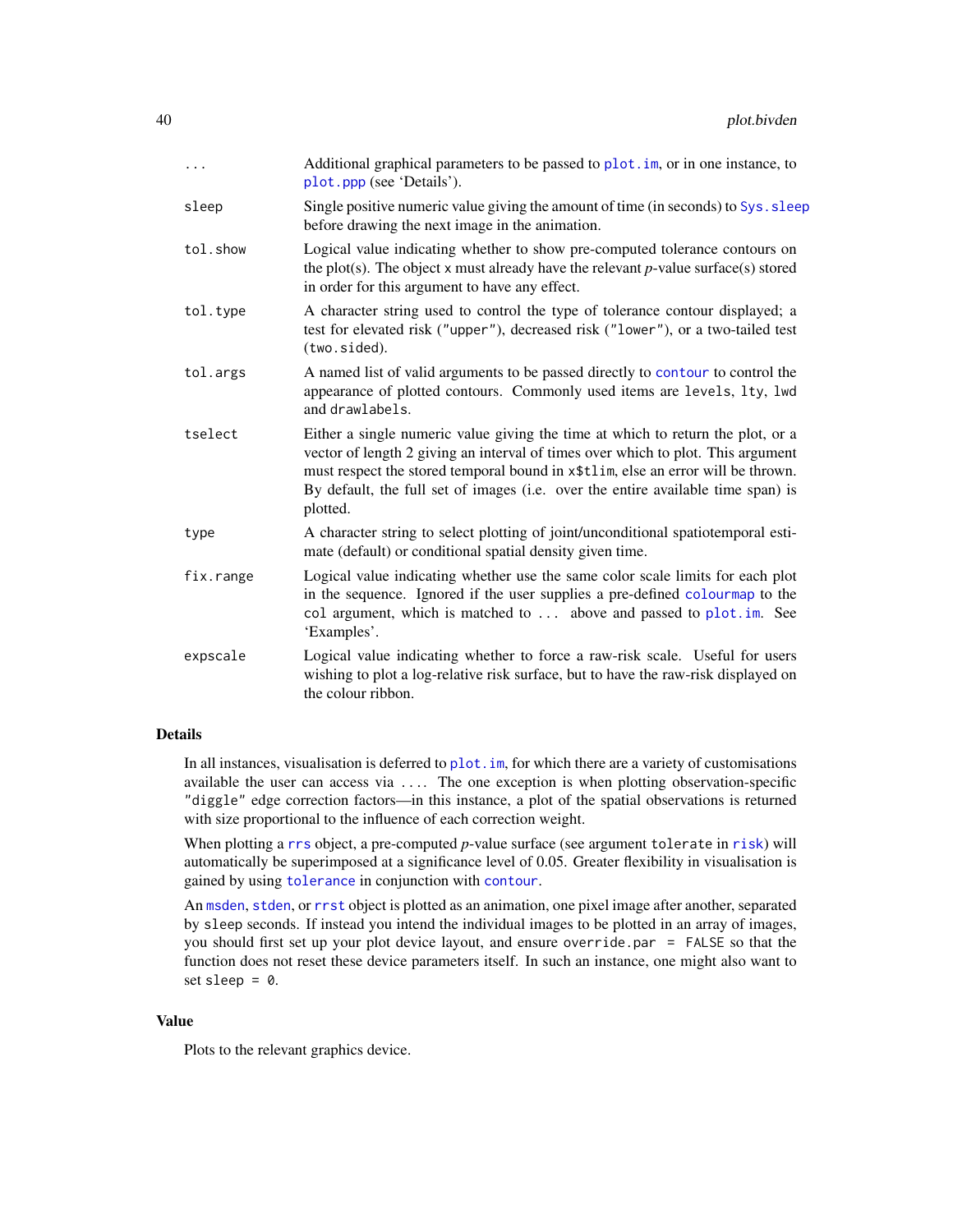<span id="page-40-0"></span>print.bivden 41

#### Author(s)

T.M. Davies

## Examples

```
data(pbc)
data(fmd)
data(burk)
# 'bivden' object
pbcden <- bivariate.density(split(pbc)$case,h0=3,hp=2,adapt=TRUE,davies.baddeley=0.05,verbose=FALSE)
plot(pbcden)
plot(pbcden,what="bw",main="PBC cases\n variable bandwidth surface",xlab="Easting",ylab="Northing")
# 'stden' object
burkden <- spattemp.density(burk$cases,tres=128) # observation times are stored in marks(burk$cases)
plot(burkden,fix.range=TRUE,sleep=0.1) # animation
plot(burkden,tselect=c(1000,3000),type="conditional") # spatial densities conditional on each time
```

```
# 'rrs' object
pbcrr <- risk(pbc,h0=4,hp=3,adapt=TRUE,tolerate=TRUE,davies.baddeley=0.025,edge="diggle")
plot(pbcrr) # default
plot(pbcrr,tol.args=list(levels=c(0.05,0.01),lty=2:1,col="seagreen4"),auto.axes=FALSE)
# 'rrst' object
f <- spattemp.density(fmd$cases,h=6,lambda=8)
g <- bivariate.density(fmd$controls,h0=6)
fmdrr <- spattemp.risk(f,g,tolerate=TRUE)
plot(fmdrr,sleep=0.1,fix.range=TRUE)
plot(fmdrr,type="conditional",sleep=0.1,tol.type="two.sided",
     tol.args=list(levels=0.05,drawlabels=FALSE))
# 'msden' object
pbcmult <- multiscale.density(split(pbc)$case,h0=4,h0fac=c(0.25,2.5))
plot(pbcmult) # densities
plot(pbcmult,what="edge") # edge correction surfaces
```

```
plot(pbcmult,what="bw") # bandwidth surfaces
```
<span id="page-40-1"></span>

print.bivden *Printing sparr objects*

## <span id="page-40-2"></span>Description

print methods for classes [bivden](#page-7-2), [stden](#page-48-2), [rrs](#page-43-2), [rrst](#page-51-2) and [msden](#page-28-2).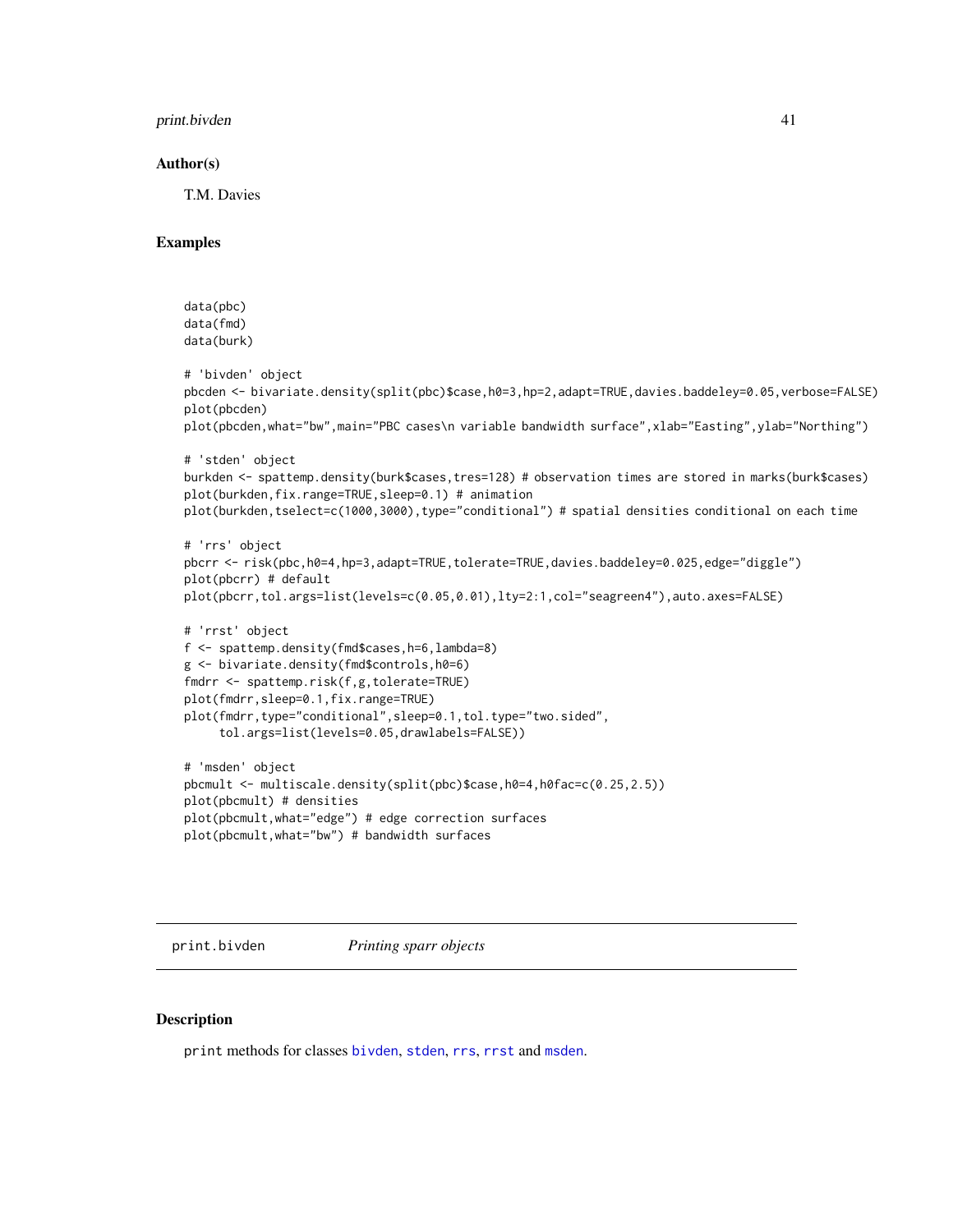## Usage

```
## S3 method for class 'bivden'
print(x, \ldots)## S3 method for class 'msden'
print(x, \ldots)## S3 method for class 'rrs'
print(x, \ldots)## S3 method for class 'rrst'
print(x, \ldots)## S3 method for class 'stden'
print(x, \ldots)
```
## Arguments

| X        | An object of class bivden, stden, rrs, rrst, or msden. |
|----------|--------------------------------------------------------|
| $\cdots$ | Ignored.                                               |

## Author(s)

T.M. Davies

<span id="page-41-1"></span>

| rimpoly | Random point generation inside polygon |
|---------|----------------------------------------|
|         |                                        |

## Description

Generates a random point pattern of  $n$  iid points with any specified distribution based on a pixel image and a corresponding polygonal window.

## Usage

 $rimpoly(n, z, w = NULL, correction = 1.1, maxpass = 50)$ 

| n          | Number of points to generate.                                                                                                                                                                   |
|------------|-------------------------------------------------------------------------------------------------------------------------------------------------------------------------------------------------|
| Z.         | A pixel image of class im defining the probability density of the points, possibly<br>unnormalised.                                                                                             |
| w          | A polygonal window of class owin. See 'Details'.                                                                                                                                                |
| correction | An adjustment to the number of points generated at the initial pass of the internal<br>loop in an effort to minimise the total number of passes required to reach $n$<br>points. See 'Details'. |

<span id="page-41-0"></span>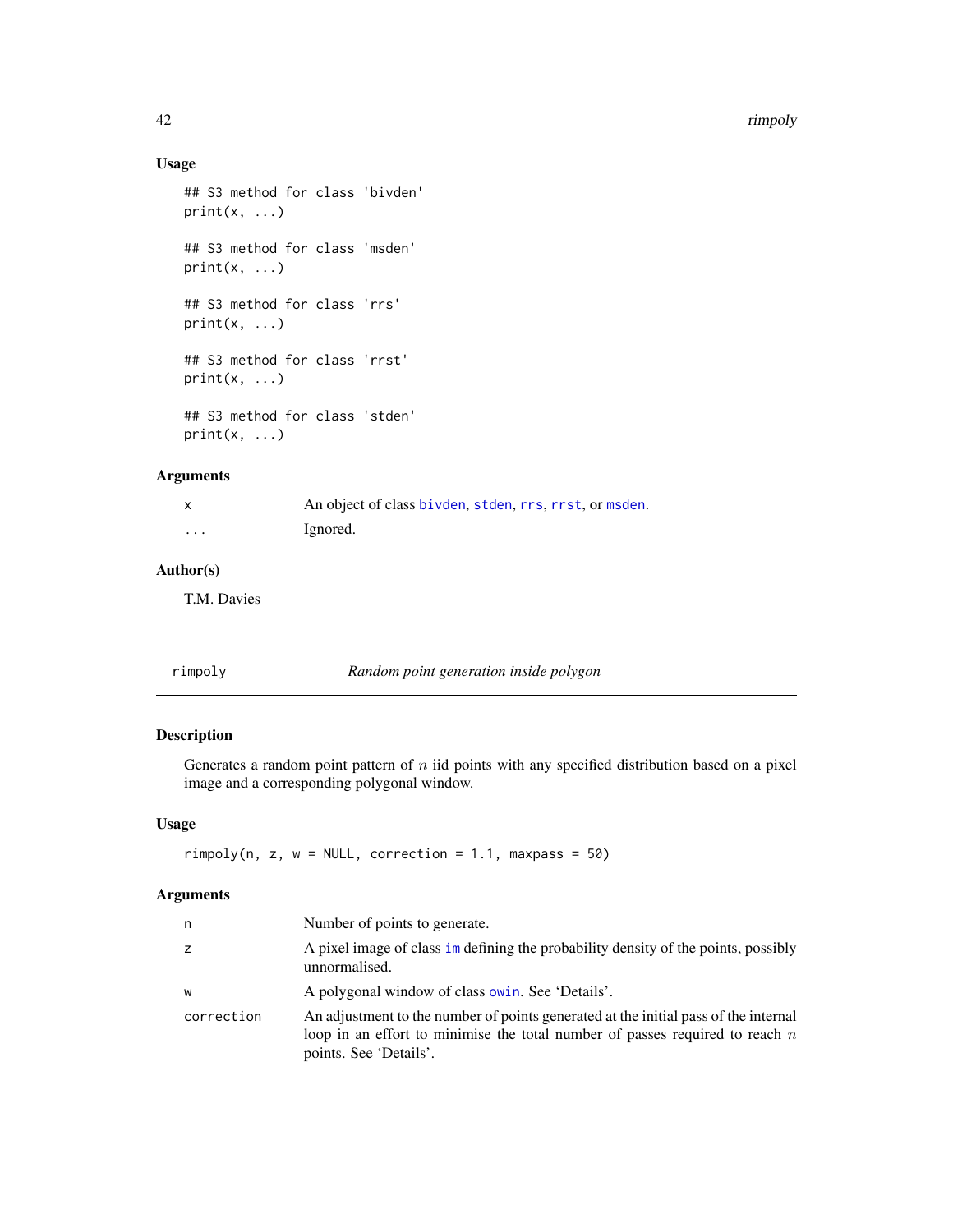#### <span id="page-42-0"></span>rimpoly 43

maxpass The maximum number of passes allowed before the function exits. If this is reached before *n* points are found that fall within w, a warning is issued.

#### Details

This function is a deliberate variant of [rpoint](#page-0-0) (Baddeley et. al, 2015), to be accessed when the user desires a randomly generated point pattern based on a pixel image, but wants the window of the point pattern to be a corresponding irregular polygon, as opposed to a binary image mask (which, when converted to a polygon directly, gives jagged edges based on the union of the pixels). When the user specifies their own polygonal window, a while loop is called and repeated as many times as necessary (up to maxpass times) to find n points inside w (when w = NULL, then the aforementioned union of the pixels of z is used, obtained via as.polygonal ( $Window(z))$ ). The loop is necessary because the standard behaviour of [rpoint](#page-0-0) can (and often does) yield points that sit in corners of pixels which lie outside the corresponding w.

The correction argument is used to determine how many points are generated initially, which will be ceiling(correction\*n); to minimise the number of required passes over the loop this is by default set to give a number slightly higher than the requested n.

An error is thrown if Window(z) and w do not overlap.

#### Value

An object of class [ppp](#page-0-0) containing the n generated points, defined with the polygonal [owin](#page-0-0), w.

#### Author(s)

T.M. Davies

#### References

Baddeley, A., Rubak, E. and Turner, R. (2015) *Spatial Point Patterns: Methodology and Applications with R*, Chapman and Hall/CRC Press, UK.

## Examples

```
data(pbc)
Y <- bivariate.density(pbc,h0=2.5,res=25)
# Direct use of 'rpoint':
A <- rpoint(500,Y$z)
npoints(A)
# Using 'rimpoly' without supplying polygon:
B <- rimpoly(500,Y$z)
npoints(B)
# Using 'rimpoly' with the original pbc polygonal window:
C <- rimpoly(500,Y$z,Window(Y$pp))
npoints(C)
```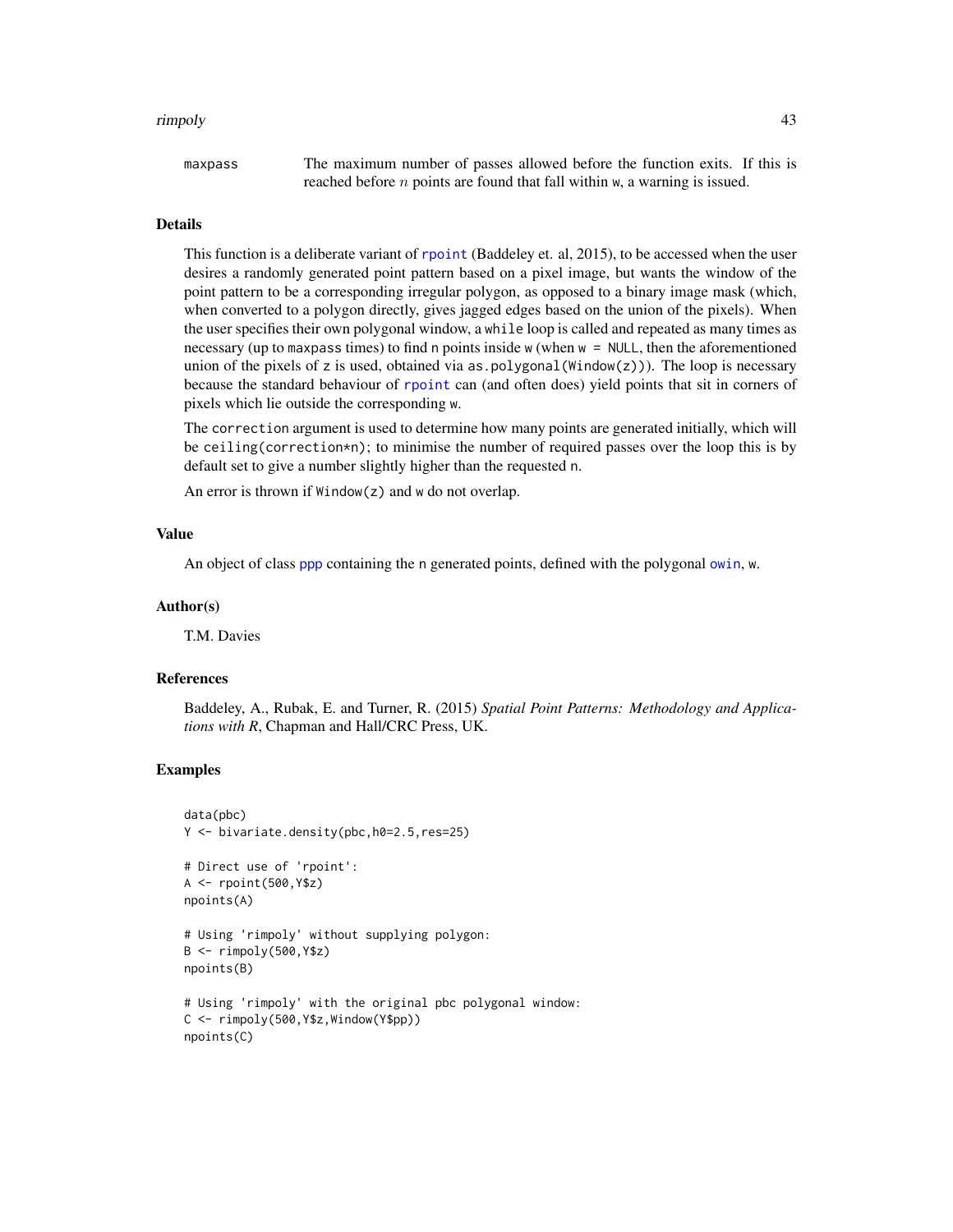```
par(mfrow=c(1,3))
plot(A,main="rpoint")
plot(B,main="rimpoly (no polygon supplied)")
plot(C,main="rimpoly (original polygon supplied)")
```
#### <span id="page-43-1"></span>risk *Spatial relative risk/density ratio*

## <span id="page-43-2"></span>Description

Estimates a *relative risk* function based on the ratio of two 2D kernel density estimates.

## Usage

```
risk(f, g = NULL, log = TRUE, h0 = NULL, hp = h0, adapt = FALSE,tolerate = FALSE, doplot = FALSE, pilot.symmetry = c("none", "f",
  "g", "pooled"), epsilon = 0, verbose = TRUE, \ldots)
```

| $\mathsf{f}$ | Either a pre-calculated object of class bivden representing the 'case' (numer-<br>ator) density estimate, or an object of class ppp giving the observed case data.<br>Alternatively, if f is ppp object with dichotomous factor-valued marks, the func-<br>tion treats the first level as the case data, and the second as the control data,<br>obviating the need to supply g. |
|--------------|---------------------------------------------------------------------------------------------------------------------------------------------------------------------------------------------------------------------------------------------------------------------------------------------------------------------------------------------------------------------------------|
| g            | As for f, for the 'control' (denominator) density; this object must be of the<br>same class as f. Ignored if, as stated above, f contains both case and control<br>observations.                                                                                                                                                                                                |
| log          | Logical value indicating whether to return the (natural) log-transformed relative<br>risk function as recommended by Kelsall and Diggle (1995a). Defaults to TRUE,<br>with the alternative being the raw density ratio.                                                                                                                                                         |
| h0           | A single positive numeric value or a vector of length 2 giving the global band-<br>width(s) to be used for case/control density estimates; defaulting to a common<br>oversmoothing bandwidth computed via 0S on the pooled data using nstar = "geometric"<br>if unsupplied. Ignored if f and g are already bivden objects.                                                      |
| hp           | A single numeric value or a vector of length 2 giving the pilot bandwidth(s) to<br>be used for fixed-bandwidth estimation of the pilot densities for adaptive risk<br>surfaces. Ignored if adapt = FALSE or if f and g are already bivden objects.                                                                                                                              |
| adapt        | A logical value indicating whether to employ adaptive smoothing for internally<br>estimating the densities. Ignored if f and g are already bivden objects.                                                                                                                                                                                                                      |
| tolerate     | A logical value indicating whether to internally calculate a corresponding asymp-<br>totic p-value surface (for tolerance contours) for the estimated relative risk func-<br>tion. See 'Details'.                                                                                                                                                                               |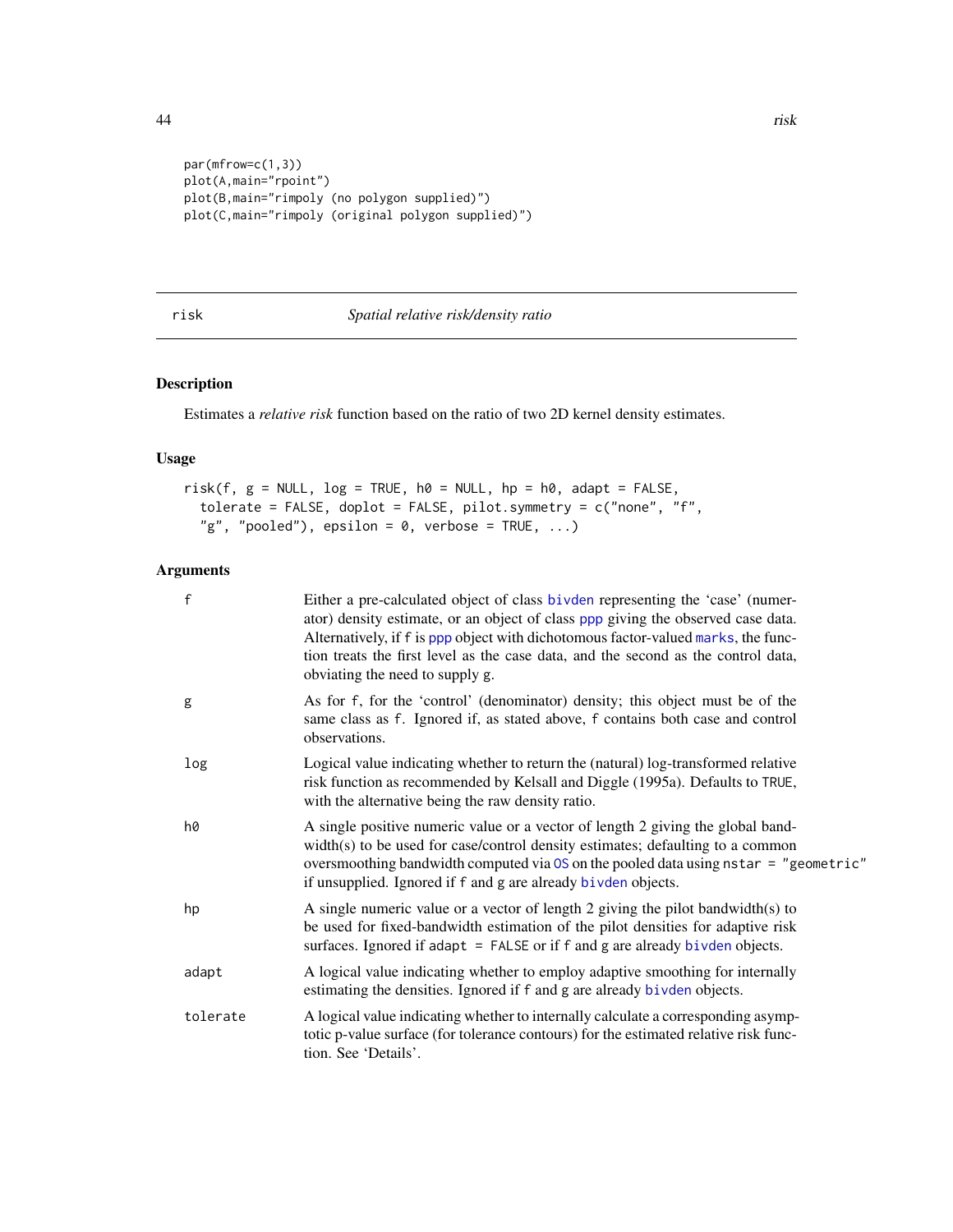<span id="page-44-0"></span>

| doplot    | Logical. If TRUE, an image plot of the estimated relative risk function is pro-<br>duced using various visual presets. If additionally tolerate was TRUE, asymp-<br>totic tolerance contours are automatically added to the plot at a significance level<br>of 0.05 for elevated risk (for more flexible options for calculating and plotting<br>tolerance contours, see tolerance and tol. contour). |
|-----------|-------------------------------------------------------------------------------------------------------------------------------------------------------------------------------------------------------------------------------------------------------------------------------------------------------------------------------------------------------------------------------------------------------|
|           | pilot. symmetry A character string used to control the type of symmetry, if any, to use for the<br>bandwidth factors when computing an adaptive relative risk surface. See 'De-<br>tails'. Ignored if $adapt = FALSE$ .                                                                                                                                                                               |
| epsilon   | A single non-negative numeric value used for optional scaling to produce ad-<br>ditive constant to each density in the raw ratio (see 'Details'). A zero value<br>requests no additive constant (default).                                                                                                                                                                                            |
| verbose   | Logical value indicating whether to print function progress during execution.                                                                                                                                                                                                                                                                                                                         |
| $\ddotsc$ | Additional arguments passed to any internal calls of bivariate. density for<br>estimation of the requisite densities. Ignored if f and g are already bivden<br>objects.                                                                                                                                                                                                                               |

## Details

The relative risk function is defined here as the ratio of the 'case' density to the 'control' (Bithell, 1990; 1991). Using kernel density estimation to model these densities (Diggle, 1985), we obtain a workable estimate thereof. This function defines the risk function *r* in the following fashion:

 $r = (fd + epsilon * max(gd))/(gd + epsilon * max(gd)),$ 

where fd and gd denote the case and control density estimates respectively. Note the (optional) additive constants defined by epsilon times the maximum of each of the densities in the numerator and denominator respectively (see Bowman and Azzalini, 1997).

The log-risk function *rho*, given by *rho* = log[*r*], is argued to be preferable in practice as it imparts a sense of symmetry in the way the case and control densities are treated (Kelsall and Diggle, 1995a;b). The option of log-transforming the returned risk function is therefore selected by default.

When computing adaptive relative risk functions, the user has the option of obtaining a so-called *symmetric* estimate (Davies et al. 2016) via pilot.symmetry. This amounts to choosing the same pilot density for both case and control densities. By choosing "none" (default), the result uses the case and control data separately for the fixed-bandwidth pilots, providing the original asymmetric density-ratio of Davies and Hazelton (2010). By selecting either of "f", "g", or "pooled", the pilot density is calculated based on the case, control, or pooled case/control data respectively (using hp[1] as the fixed bandwidth). Davies et al. (2016) noted some beneficial practical behaviour of the symmetric adaptive surface over the asymmetric.

If the user selects tolerate = TRUE, the function internally computes asymptotic tolerance contours as per Hazelton and Davies (2009) and Davies and Hazelton (2010). When adapt = FALSE, the reference density estimate (argument ref.density in [tolerance](#page-57-1)) is taken to be the estimated control density. The returned pixel [im](#page-0-0)age of *p*-values (see 'Value') is interpreted as an upper-tailed test i.e. smaller *p*-values represent greater evidence in favour of significantly increased risk. For greater control over calculation of tolerance contours, use [tolerance](#page-57-1).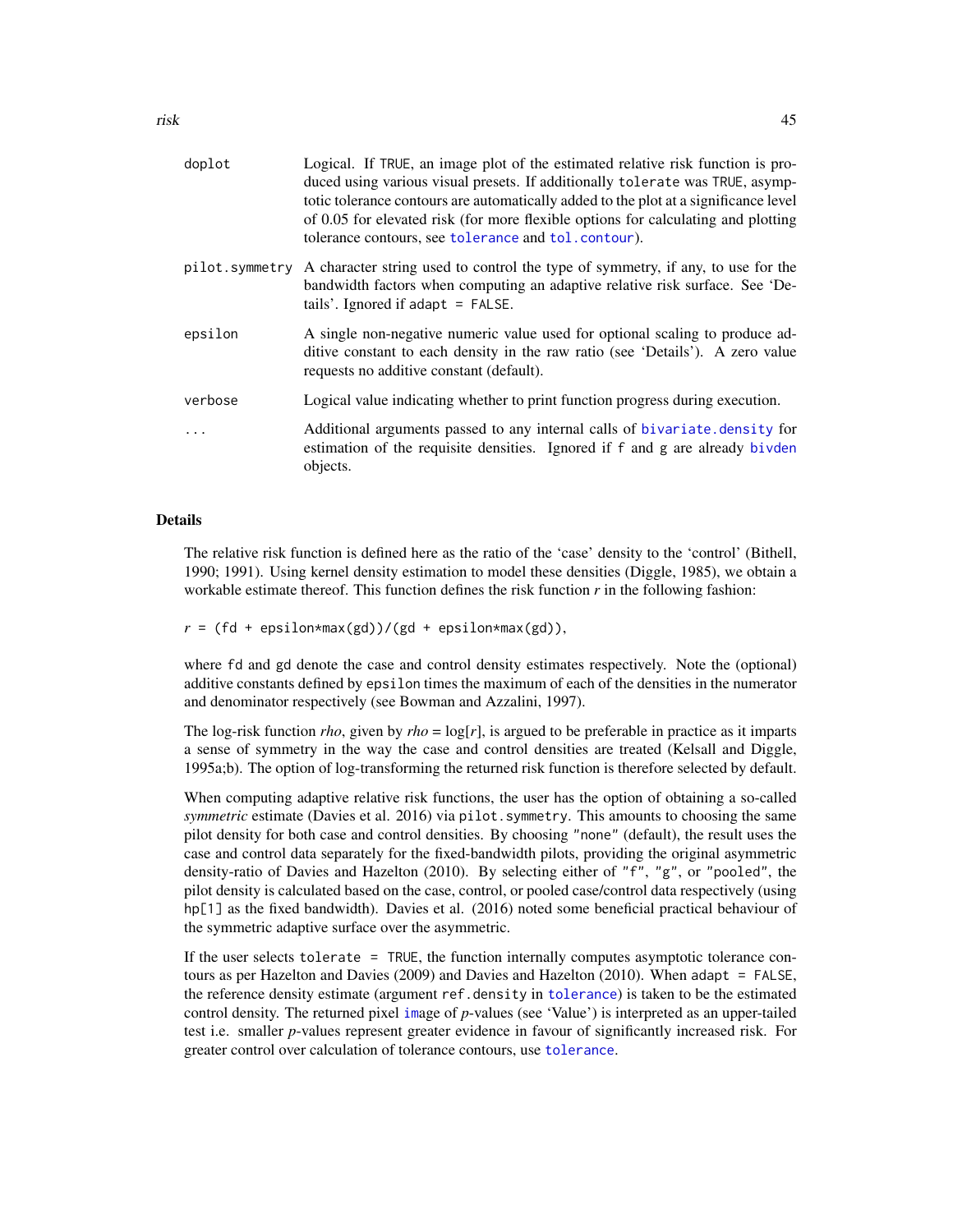#### <span id="page-45-0"></span>Value

An object of class "rrs". This is a named list with the following components:

| rr           | A pixel image of the estimated risk surface.                                                                         |
|--------------|----------------------------------------------------------------------------------------------------------------------|
| $\mathbf{f}$ | An object of class bivden used as the numerator or 'case' density estimate.                                          |
| g            | An object of class bivden used as the denominator or 'control' density estimate.                                     |
| P            | Only included if tolerate = TRUE. A pixel image of the $p$ -value surface for<br>tolerance contours; NULL otherwise. |

## Author(s)

T.M. Davies

#### **References**

Bithell, J.F. (1990), An application of density estimation to geographical epidemiology, *Statistics in Medicine*, 9, 691-701.

Bithell, J.F. (1991), Estimation of relative risk functions, *Statistics in Medicine*, 10, 1745-1751.

Bowman, A.W. and Azzalini A. (1997), *Applied Smoothing Techniques for Data Analysis: The Kernel Approach with S-Plus Illustrations*, Oxford University Press Inc., New York.

Davies, T.M. and Hazelton, M.L. (2010), Adaptive kernel estimation of spatial relative risk, *Statistics in Medicine*, 29(23) 2423-2437.

Davies, T.M., Jones, K. and Hazelton, M.L. (2016), Symmetric adaptive smoothing regimens for estimation of the spatial relative risk function, *Computational Statistics & Data Analysis*, 101, 12- 28.

Diggle, P.J. (1985), A kernel method for smoothing point process data, *Journal of the Royal Statistical Society Series C*, 34(2), 138-147.

Hazelton, M.L. and Davies, T.M. (2009), Inference based on kernel estimates of the relative risk function in geographical epidemiology, *Biometrical Journal*, 51(1), 98-109.

Kelsall, J.E. and Diggle, P.J. (1995a), Kernel estimation of relative risk, *Bernoulli*, 1, 3-16.

Kelsall, J.E. and Diggle, P.J. (1995b), Non-parametric estimation of spatial variation in relative risk, *Statistics in Medicine*, 14, 2335-2342.

#### Examples

```
data(pbc)
pbccas <- split(pbc)$case
pbccon <- split(pbc)$control
h0 <- OS(pbc,nstar="geometric")
# Fixed
pbcrr1 <- risk(pbccas,pbccon,h0=h0,tolerate=TRUE)
# Asymmetric adaptive
```
pbcrr2 <- risk(pbccas,pbccon,h0=h0,adapt=TRUE,hp=c(OS(pbccas)/2,OS(pbccon)/2),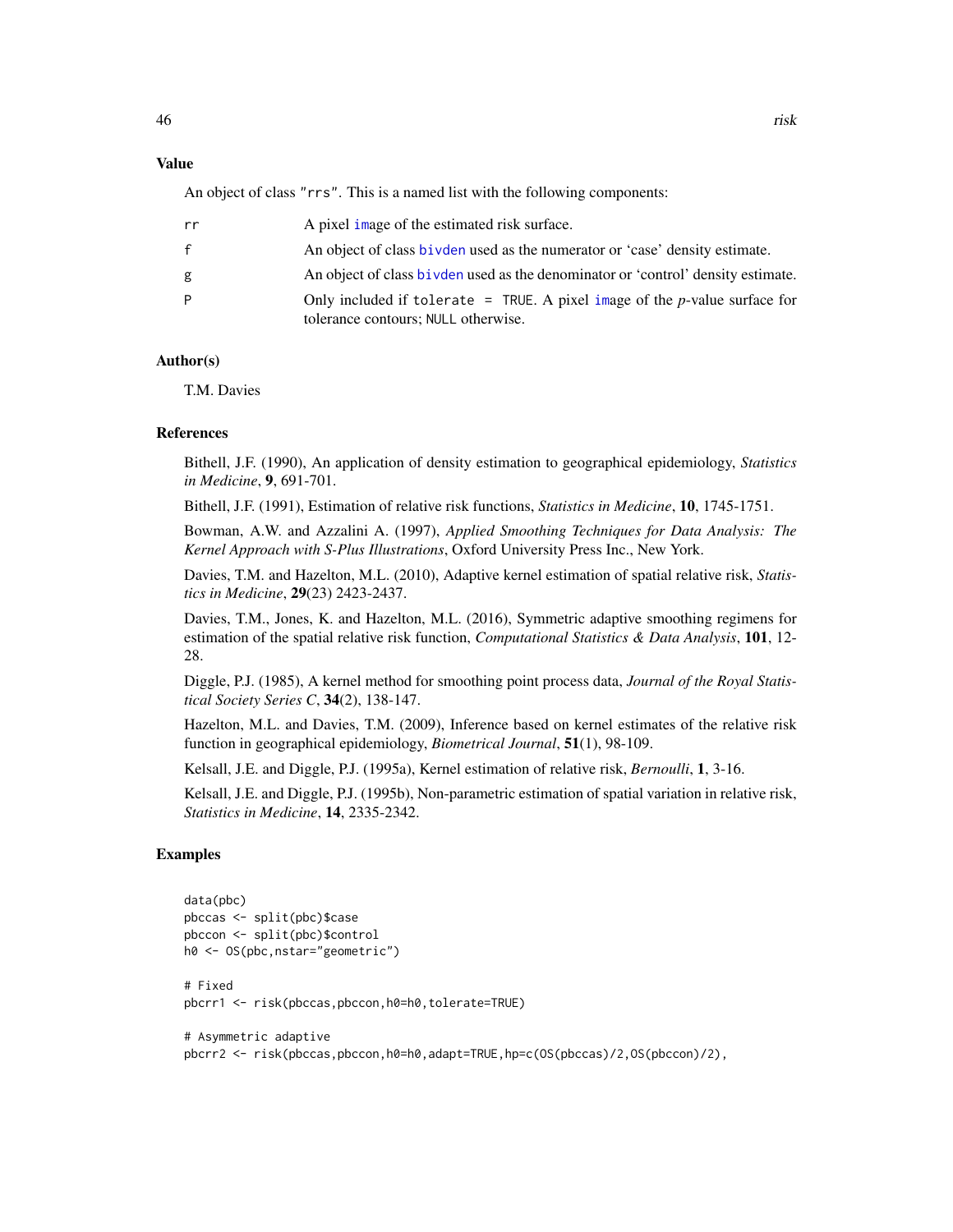```
tolerate=TRUE,davies.baddeley=0.05)
# Symmetric (pooled) adaptive
pbcrr3 <- risk(pbccas,pbccon,h0=h0,adapt=TRUE,tolerate=TRUE,hp=OS(pbc)/2,
               pilot.symmetry="pooled",davies.baddeley=0.05)
# Symmetric (case) adaptive; from two existing 'bivden' objects
f <- bivariate.density(pbccas,h0=h0,hp=2,adapt=TRUE,pilot.density=pbccas,
                       edge="diggle",davies.baddeley=0.05,verbose=FALSE)
g <- bivariate.density(pbccon,h0=h0,hp=2,adapt=TRUE,pilot.density=pbccas,
                       edge="diggle",davies.baddeley=0.05,verbose=FALSE)
pbcrr4 <- risk(f,g,tolerate=TRUE,verbose=FALSE)
par(mfrow=c(2,2))
plot(pbcrr1,override.par=FALSE,main="Fixed")
plot(pbcrr2,override.par=FALSE,main="Asymmetric adaptive")
plot(pbcrr3,override.par=FALSE,main="Symmetric (pooled) adaptive")
plot(pbcrr4,override.par=FALSE,main="Symmetric (case) adaptive")
```
<span id="page-46-1"></span>SLIK.adapt *Simultaneous global/pilot likelihood bandwidth selection*

#### Description

Isotropic global and pilot bandwidth selection for adaptive density/intensity based on likelihood cross-validation.

#### Usage

```
SLIK.adapt(pp, hold = TRUE, start = rep(OS(pp), 2), hlim = NULL,
  edge = TRUE, zero.action = c(-1, 0), optim.control = list(),
 parallelise = NULL, verbose = TRUE, ...)
```

| pp    | An object of class ppp giving the observed 2D data to be smoothed.                                                                                                                                                                                   |
|-------|------------------------------------------------------------------------------------------------------------------------------------------------------------------------------------------------------------------------------------------------------|
| hold  | Logical value indicating whether to hold the global and pilot bandwidths equal<br>throughout the optimisation; defaults to TRUE. See 'Details'.                                                                                                      |
| start | A positively-valued numeric vector of length 2 giving the starting values to be<br>used for the global/pilot optimisation routine when $hold = FALSE$ . Defaults to<br>the oversmoothing bandwidth $(OS)$ for both values; ignored when hold = TRUE. |
| hlim  | An optional vector of length 2 giving the limits of the optimisation routine with<br>respect to the bandwidth when hold = TRUE. If unspecified, the function at-<br>tempts to choose this automatically. Ignored when hold = FALSE.                  |
| edge  | Logical value indicating whether to edge-correct the density estimates used.                                                                                                                                                                         |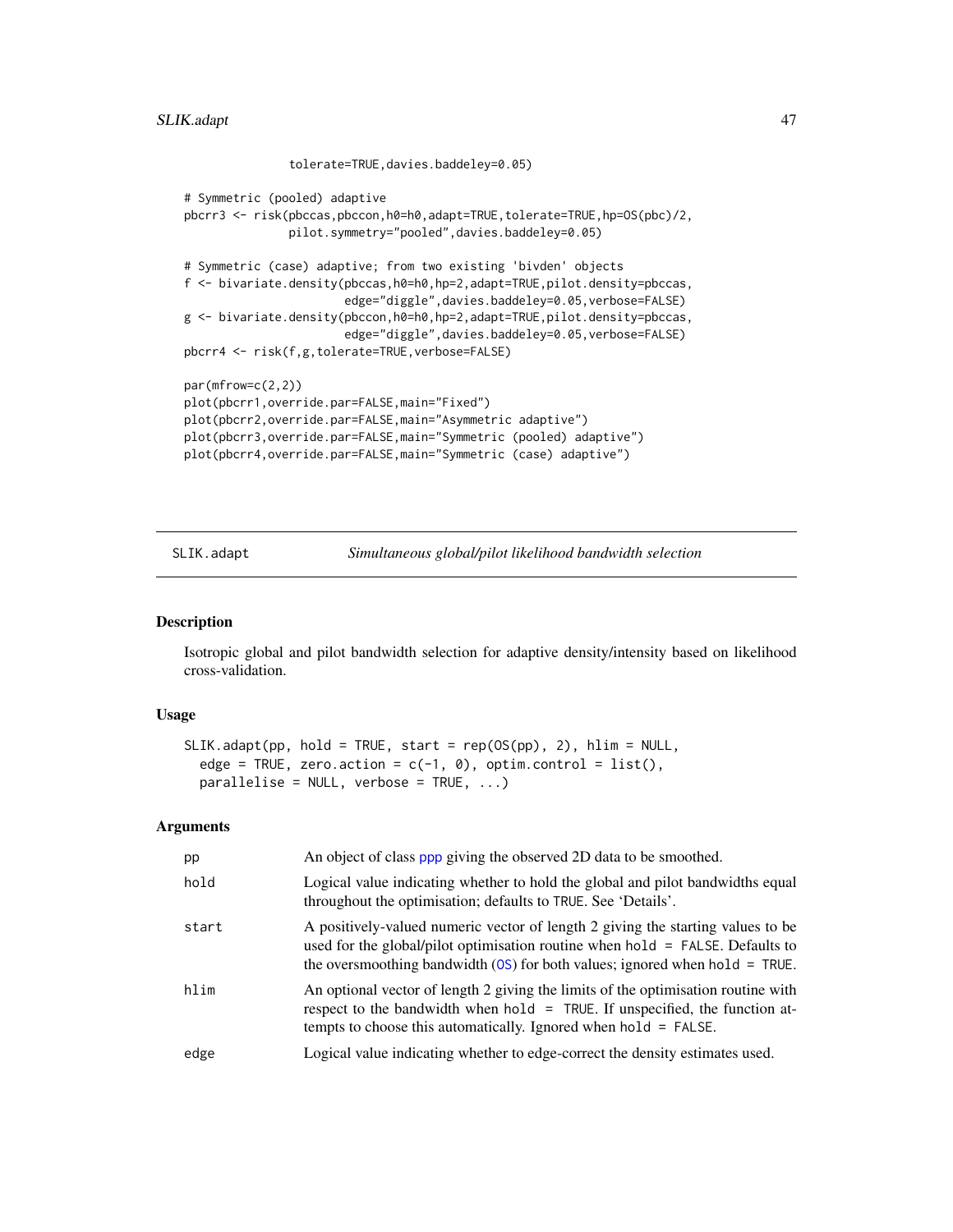<span id="page-47-0"></span>

| zero.action   | A numeric vector of length 2, each value being either $-1$ , $\theta$ (default), 1 or 2<br>controlling how the function should behave in response to numerical errors at<br>very small bandwidths, when such a bandwidth results in one or more zero or<br>negative density values during the leave-one-out computations. See 'Details'.        |
|---------------|-------------------------------------------------------------------------------------------------------------------------------------------------------------------------------------------------------------------------------------------------------------------------------------------------------------------------------------------------|
| optim.control | An optional list to be passed to the control argument of optim for further con-<br>trol over the numeric optimisation when $hold = FALSE$ . See the documentation<br>for optime for further details.                                                                                                                                            |
| parallelise   | Numeric argument to invoke parallel processing in the brute force leave-one-out<br>calculations, giving the number of CPU cores to use. Experimental. Test your<br>system first using parallel:: detectCores() to identify the number of cores<br>available to you. If NA (default), no parallelisation performed and a single loop<br>is used. |
| verbose       | Logical value indicating whether to provide function progress commentary.                                                                                                                                                                                                                                                                       |
| $\ddots$      | Additional arguments controlling density estimation for the internal calcula-<br>tions. Relevant arguments are resolution, gamma.scale, and trim. If unsup-<br>plied these default to 64, "geometric", and 5 respectively; see bivariate.density<br>for a further explanation of these arguments.                                               |

#### Details

This function is a generalisation of  $LIK$ . density, and is used in attempts to simultaneously choose an optimal global and pilot bandwidth for adaptive kernel density estimates. Where [LIK.density](#page-20-2) for adaptive estimates assumes the pilot density is held constant (and is not subject to the leave-oneout operations), this function allows the pilot bandwidth to vary alongside the global.

Thus, in contrast to [LIK.density](#page-20-2) the internal leave-one-out operations now also affect the pilot estimation stage. Hence, the set of variable bandwidths changes as each point is left out. In turn, this means the leave-one-out operations must be computed by brute force, and this is computationally expensive.

Identifiability problems can sometimes arise when the global and pilot bandwidths are allowed to 'float freely' in the bivariate optimisation routine, which is the default behaviour of the function (with hold = FALSE). This can be curbed by setting hold = TRUE, which forces both the global and pilot to be held at the same value during optimisation. Doing this also has the beneficial side effect of turning the problem into one of univariate optimisation, thereby reducing total computational cost. Current work (Davies & Lawson, 2018) provides some empirical evidence that this strategy performs quite well in practice.

Like LSCV. density and LIK. density, the argument zero. action can be used to control the level of severity in response to small bandwidths that result (due to numerical error) in at least one density value being zero or less. When this argument is passed a vector of length 2, the first entry corresponds to the global bandwidth (and hence refers to checks of the final adaptive density estimate and its leave-one-out values) and the second to the pilot bandwidth (and hence checks the fixedbandwidth pilot density and its leave-one-out values). Alternatively a single value may be supplied, which will be taken to be the same for both global and pilot. See the help page for  $LIK$ , density for an explanation of the four allowable values  $(-1, 0, 1, 2)$  for each component of this argument.

## Value

A numeric vector of length 2 giving the likelihood-maximised global and pilot bandwidths.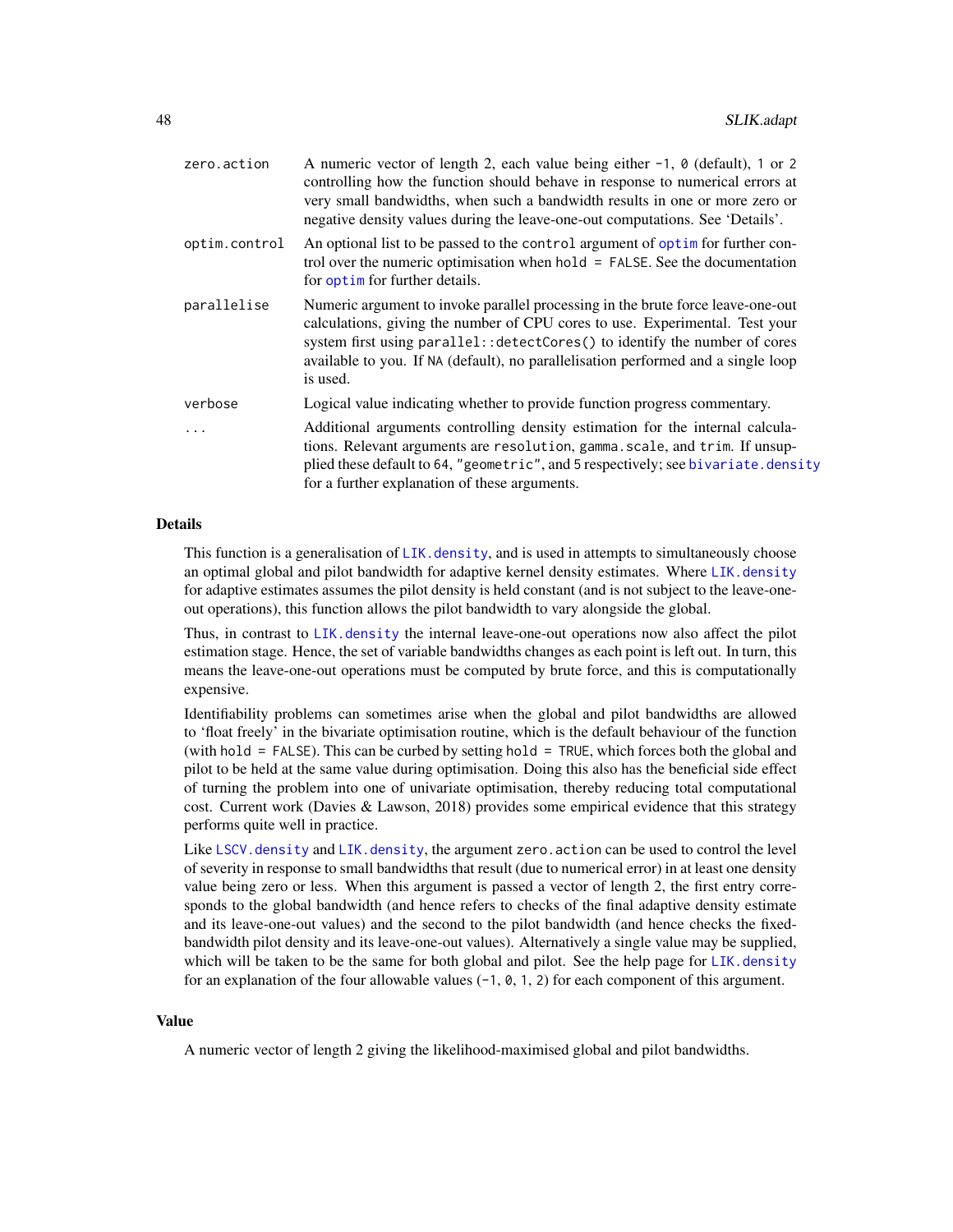## <span id="page-48-0"></span>spattemp.density 49

## Note

While theoretically valid, this is a largely experimental function. There is presently little in the literature to suggest how well this type of simultaneous global/pilot bandwidth selection might perform in practice. Current research efforts (Davies & Lawson, 2018) seek in part to address these questions.

## Author(s)

T. M. Davies

## References

Davies, T.M. and Lawson, A.B. (2018), An evaluation of likelihood-based bandwidth selectors for spatial and spatiotemporal kernel estimates, *Submitted for publication*.

Silverman, B.W. (1986), *Density Estimation for Statistics and Data Analysis*, Chapman & Hall, New York.

Wand, M.P. and Jones, C.M., 1995. *Kernel Smoothing*, Chapman & Hall, London.

#### See Also

Functions for bandwidth selection in package [spatstat](#page-0-0): [bw.diggle](#page-0-0); [bw.ppl](#page-0-0); [bw.scott](#page-0-0); [bw.frac](#page-0-0).

#### Examples

data(pbc) pbccas <- split(pbc)\$case

SLIK.adapt(pbccas) SLIK.adapt(pbccas,hold=TRUE)

<span id="page-48-1"></span>spattemp.density *Spatiotemporal kernel density estimation*

#### <span id="page-48-2"></span>Description

Provides a fixed-bandwidth kernel estimate of continuous spatiotemporal data.

#### Usage

```
spattemp.density(pp, h = NULL, tt = NULL, lambda = NULL,
 tlim = NULL, sedge = c("uniform", "none"), tedge = sedge,sres = 128, tres = NULL, verbose = TRUE)
```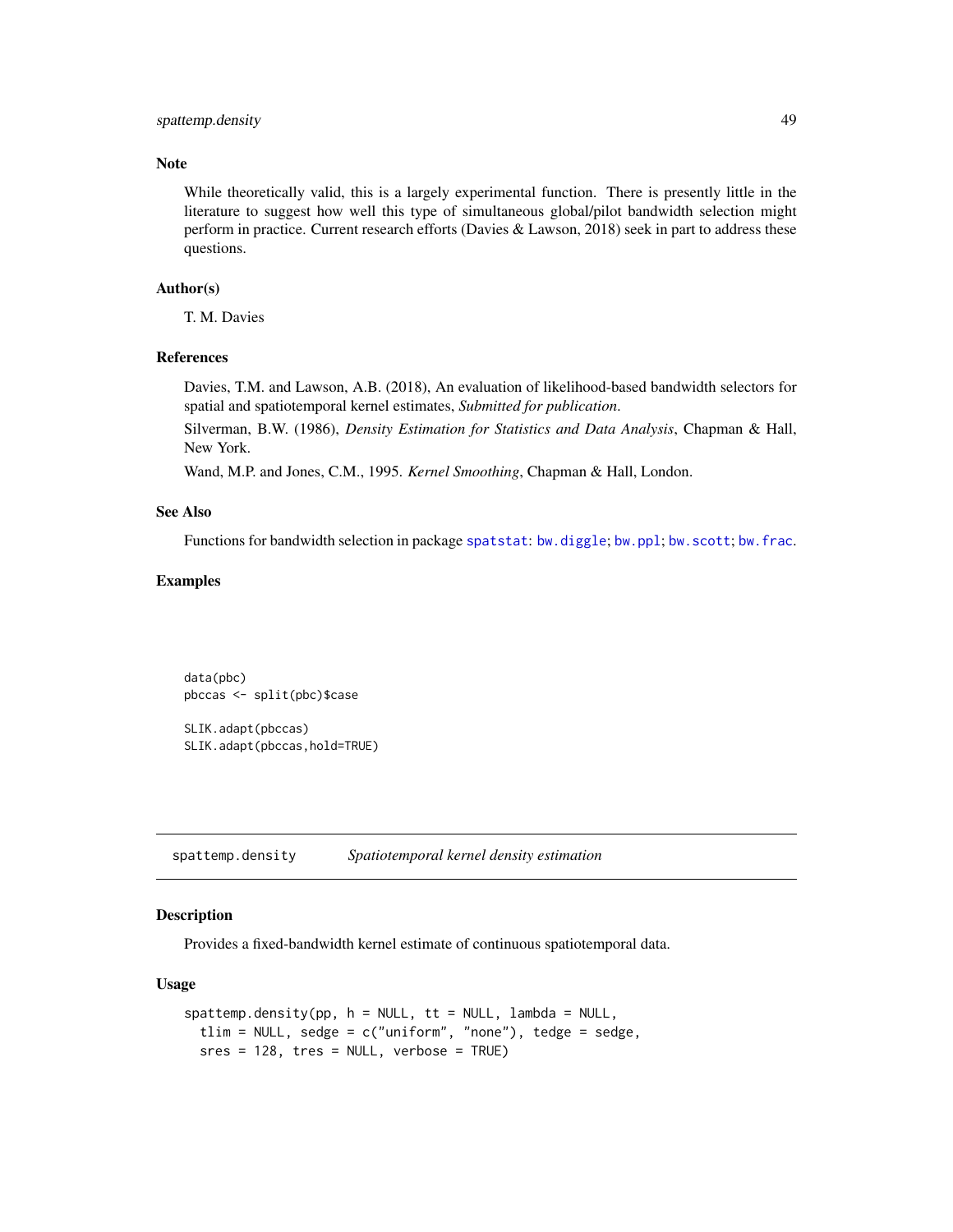#### <span id="page-49-0"></span>Arguments

| pp      | An object of class ppp giving the spatial coordinates of the observations to be<br>smoothed. Possibly marked with the time of each event; see argument tt.                                                                                                                            |
|---------|---------------------------------------------------------------------------------------------------------------------------------------------------------------------------------------------------------------------------------------------------------------------------------------|
| h       | Fixed bandwidth to smooth the spatial margin. A numeric value $> 0$ . If unsup-<br>plied, the oversmoothing bandwidth is used as per OS.                                                                                                                                              |
| tt      | A numeric vector of equal length to the number of points in pp, giving the time<br>corresponding to each spatial observation. If unsupplied, the function attempts<br>to use the values in the marks attribute of the ppp. object in pp.                                              |
| lambda  | Fixed bandwidth to smooth the temporal margin; a numeric value $> 0$ . If un-<br>supplied, the function internally computes the Sheather-Jones bandwith using<br>bw. SJ (Sheather $\&$ Jones, 1991).                                                                                  |
| tlim    | A numeric vector of length 2 giving the limits of the temporal domain over<br>which to smooth. If supplied, all times in tt must fall within this interval (equal-<br>ity with limits allowed). If unsupplied, the function simply uses the range of the<br>observed temporal values. |
| sedge   | Character string dictating spatial edge correction. "uniform" (default) corrects<br>based on evaluation grid coordinate. Setting sedge="none" requests no edge<br>correction.                                                                                                         |
| tedge   | As sedge, for temporal edge correction.                                                                                                                                                                                                                                               |
| sres    | Numeric value > 0. Resolution of the [sres $\times$ sres] evaluation grid in the<br>spatial margin.                                                                                                                                                                                   |
| tres    | Numeric value $> 0$ . Resolution of the evaluation points in the temporal margin<br>as defined by the tlim interval. If unsupplied, the density is evaluated at integer<br>values between tlim[1] and tlim[2].                                                                        |
| verbose | Logical value indicating whether to print a function progress bar to the console<br>during evaluation.                                                                                                                                                                                |

#### Details

This function produces a fixed-bandwidth kernel estimate of a single spatiotemporal density, with isotropic smoothing in the spatial margin, as per Fernando  $\&$  Hazelton (2014). Estimates may be edge-corrected for an irregular spatial study window *and* for the bounds on the temporal margin as per tlim; this edge-correction is performed in precisely the same way as the "uniform" option in [bivariate.density](#page-7-1).

Specifically, for  $n$  trivariate points in space-time (pp,  $tt$ ,  $ttlim$ ), we have

$$
\hat{f}(x,t) = n^{-1} \sum_{i=1}^{n} h^{-2} \lambda^{-1} K((x - x_i)/h) L((t - t_i)/\lambda) / (q(x)q(t)),
$$

where  $x \in W \subset R^2$  and  $t \in T \subset R$ ; K and L are the 2D and 1D Gaussian kernels controlled by fixed bandwidths h (h) and  $\lambda$  (lambda) respectively; and  $q(x) = \int_W h^{-2}K((u-x)/h)du$  and  $q(t) = \int_T \lambda^{-1} L((w - t)/\lambda) dw$  are optional edge-correction factors (sedge and tedge).

The above equation provides the *joint* or *unconditional* density at a given space-time location  $(x, t)$ . In addition to this, the function also yields the *conditional* density at each grid time, defined as

$$
\hat{f}(x|t) = \hat{f}(x,t)/\hat{f}(t),
$$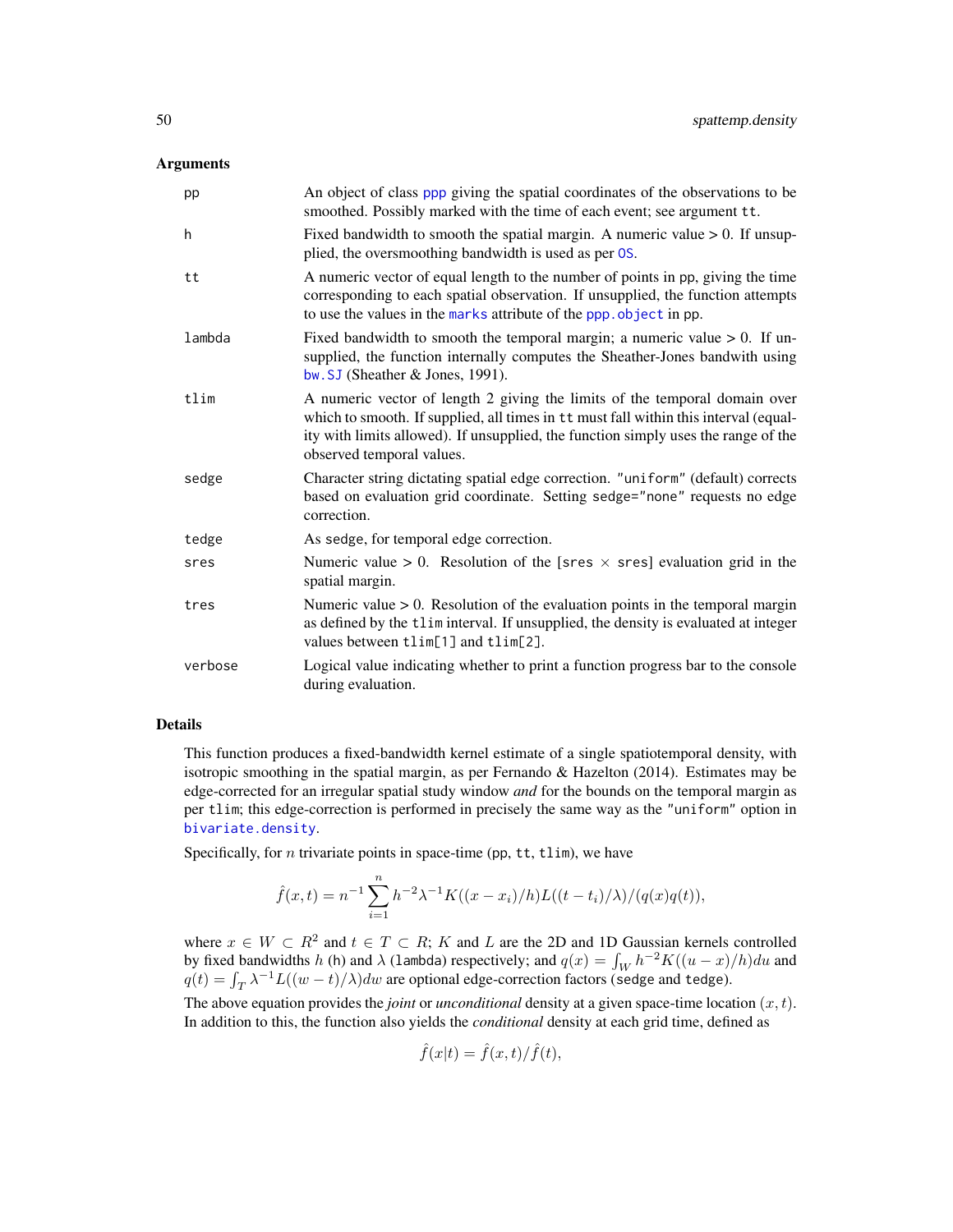#### <span id="page-50-0"></span>spattemp.density 51

where  $\hat{f}(t) = n^{-1} \sum_{i=1}^{n} \lambda^{-1} L((t - t_i)/\lambda)/q(t)$  is the univariate kernel estimate of the temporal margin. Normalisation of the two versions  $\hat{f}(x,t)$  and  $\hat{f}(x|t)$  is the only way they differ. Where in the unconditional setting we have  $\int_W \int_T \hat{f}(x, t) dt dx = 1$ , in the conditional setting we have  $\int_W \hat{f}(x|t)dx = 1$  for all t. See Fernando & Hazelton (2014) for further details and practical reasons as to why we might prefer one over the other in certain situations.

The objects returned by this function (see 'Value' below) are necessary for kernel estimation of spatiotemporal relative risk surfaces, which is performed by [spattemp.risk](#page-51-1).

#### Value

An object of class "stden". This is effectively a list with the following components:

| z          | A named (by time-point) list of pixel images corresponding to the joint spa-<br>tiotemporal density over space at each discretised time.       |
|------------|------------------------------------------------------------------------------------------------------------------------------------------------|
| z.cond     | A named (by time-point) list of pixel images corresponding to the conditional<br>spatial density given each discretised time.                  |
| h          | The scalar bandwidth used for spatial smoothing.                                                                                               |
| lambda     | The scalar bandwidth used for temporal smoothing.                                                                                              |
| tlim       | A numeric vector of length two giving the temporal bound of the density esti-<br>mate.                                                         |
| spatial.z  | A pixel image giving the overall spatial margin as a single 2D density estimate<br>( <i>i.e.</i> ignoring time).                               |
| temporal.z | An object of class density giving the overall temporal margin as a single 1D<br>density estimate (i.e. ignoring space).                        |
| qs         | A pixel image giving the edge-correction surface for the spatial margin. NULL if<br>$sedge = "none".$                                          |
| qt         | A numeric vector giving the edge-correction weights for the temporal margin.<br>NULL if tedge = $"none".$                                      |
| pp         | A ppp object of the spatial data passed to the argument of the same name in<br>the initial function call, with marks of the observation times. |
| tgrid      | A numeric vector giving the discretised time grid at which the spatiotemporal<br>density was evaluated (matches the names of z and z . cond).  |

#### Author(s)

T.M. Davies

#### References

Duong, T. (2007), ks: Kernel Density Estimation and Kernel Discriminant Analysis for Multivariate Data in R, *Journal of Statistical Software*, 21(7), 1-16.

Fernando, W.T.P.S. and Hazelton, M.L. (2014), Generalizing the spatial relative risk function, *Spatial and Spatio-temporal Epidemiology*, 8, 1-10.

Kelsall, J.E. and Diggle, P.J. (1995), Kernel estimation of relative risk, *Bernoulli*, 1, 3-16.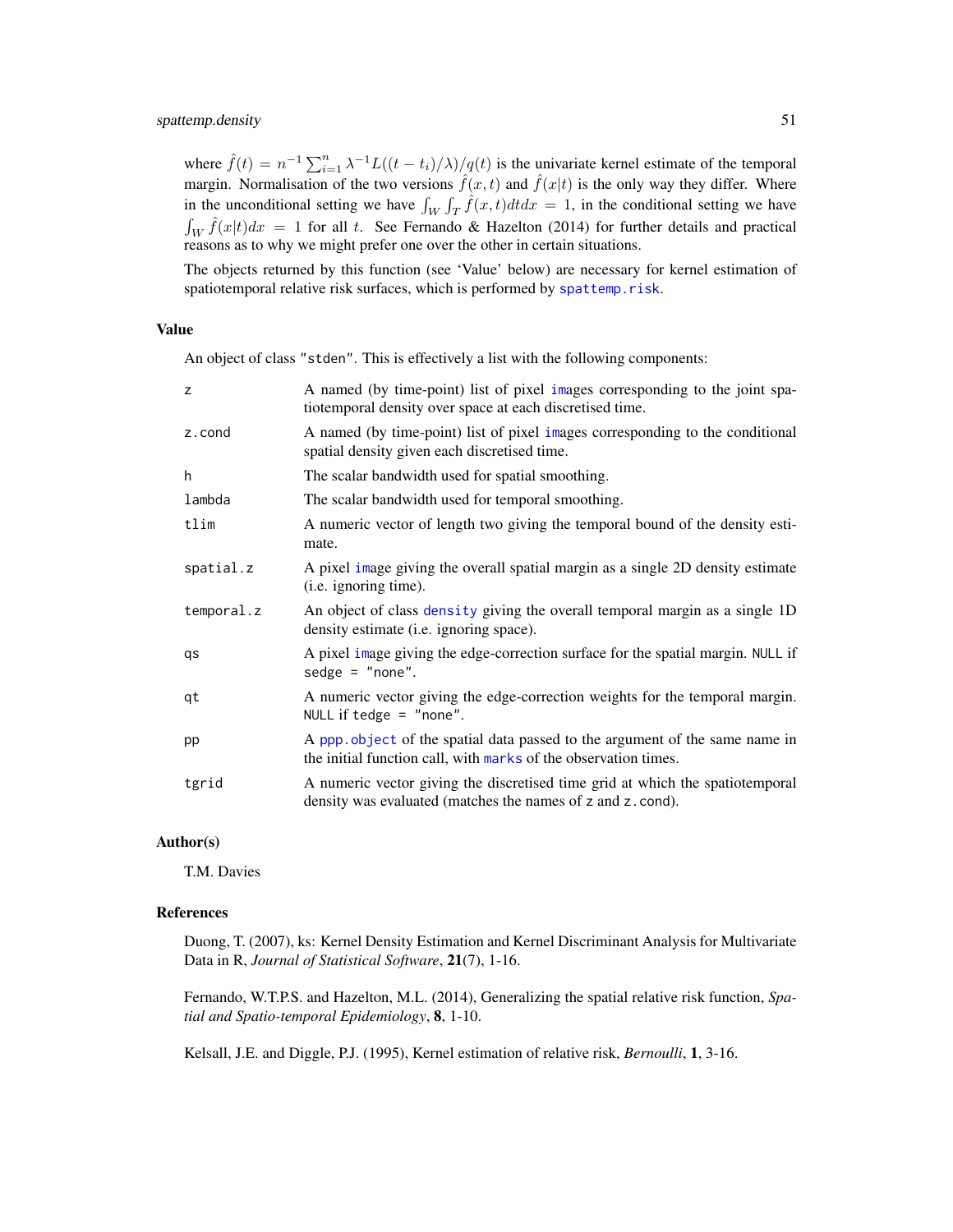<span id="page-51-0"></span>Sheather, S. J. and Jones, M. C. (1991), A reliable data-based bandwidth selection method for kernel density estimation. Journal of the Royal Statistical Society Series B, 53, 683-690.

Silverman, B.W. (1986), *Density Estimation for Statistics and Data Analysis*, Chapman & Hall, New York.

#### See Also

[bivariate.density](#page-7-1), [spattemp.risk](#page-51-1), [spattemp.slice](#page-54-1)

## Examples

```
data(burk)
burkcas <- burk$cases
burkden1 <- spattemp.density(burkcas,tres=128)
summary(burkden1)
hlam <- LIK.spattemp(burkcas,tlim=c(400,5900),verbose=FALSE)
burkden2 <- spattemp.density(burkcas,h=hlam[1],lambda=hlam[2],tlim=c(400,5900),tres=256)
tims <- c(1000,2000,3500)
par(mfcol=c(2,3))for(i in tims){
 plot(burkden2,i,override.par=FALSE,fix.range=TRUE,main=paste("joint",i))
 plot(burkden2,i,"conditional",override.par=FALSE,main=paste("cond.",i))
}
```
<span id="page-51-1"></span>spattemp.risk *Spatiotemporal relative risk/density ratio*

#### <span id="page-51-2"></span>Description

Produces a spatiotemporal relative risk surface based on the ratio of two kernel estimates of spatiotemporal densities.

#### Usage

```
spattemp.risk(f, g, log = TRUE, tolerate = FALSE, finiteness = TRUE, verbose = TRUE)
```

| f | An object of class stden representing the 'case' (numerator) density estimate.        |
|---|---------------------------------------------------------------------------------------|
| g | Either an object of class stden, or an object of class bivden for the 'control'       |
|   | (denominator) density estimate. This object <b>must</b> match the spatial (and tempo- |
|   | ral, if stden) domain of f completely; see 'Details'.                                 |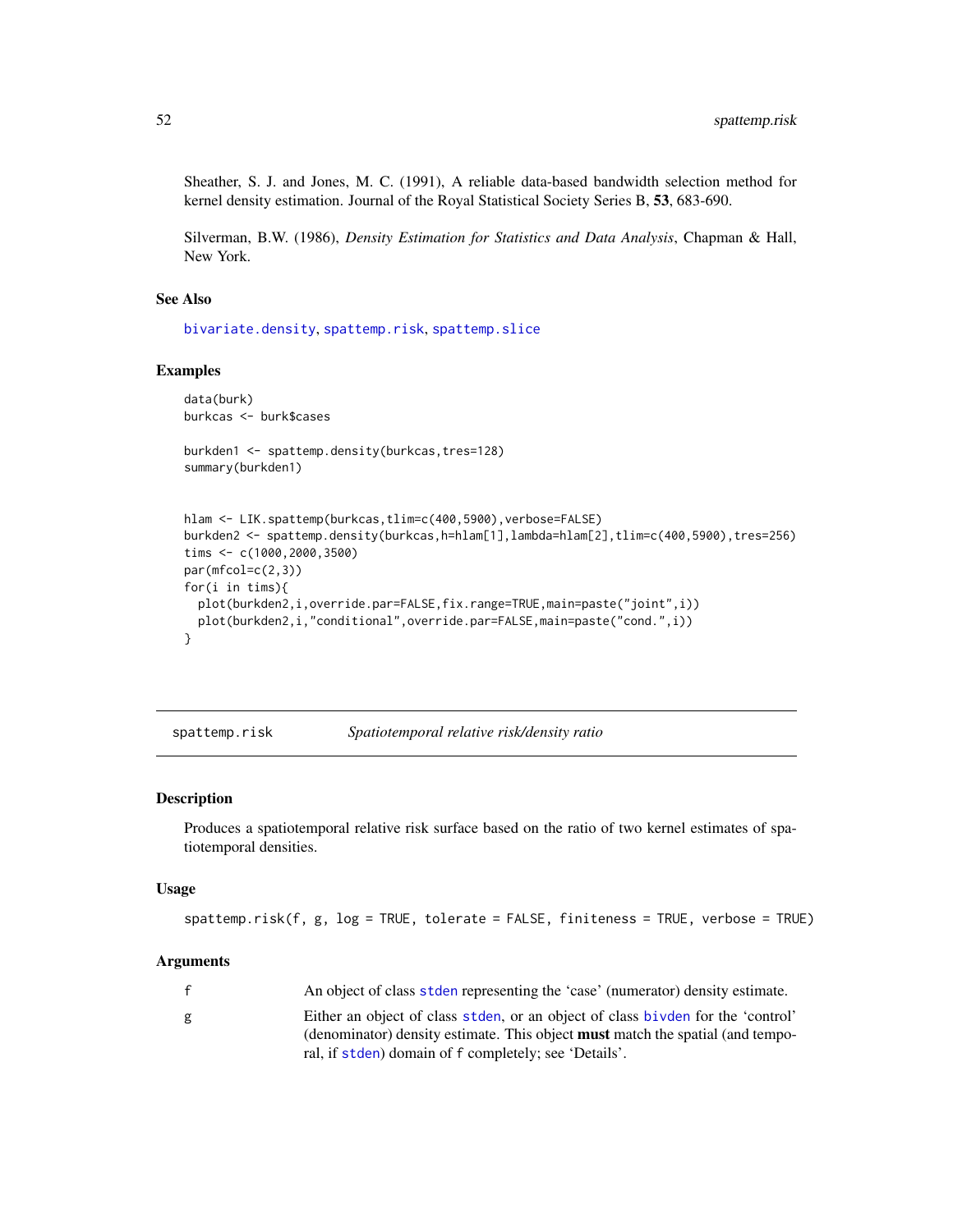<span id="page-52-0"></span>

| log        | Logical value indicating whether to return the log relative risk (default) or the<br>raw ratio.                                                                                                       |
|------------|-------------------------------------------------------------------------------------------------------------------------------------------------------------------------------------------------------|
| tolerate   | Logical value indicating whether to compute and return asymptotic $p$ -value sur-<br>faces for elevated risk; see 'Details'.                                                                          |
| finiteness | Logical value indicating whether to internally correct infinite risk (on the log-<br>scale) to the nearest finite value to avoid numerical problems. A small extra<br>computational cost is required. |

verbose Logical value indicating whether to print function progress during execution.

#### Details

Fernando & Hazelton (2014) generalise the spatial relative risk function (e.g. Kelsall & Diggle, 1995) to the spatiotemporal domain. This is the implementation of their work, yielding the generalised log-relative risk function for  $x \in W \subset R^2$  and  $t \in T \subset R$ . It produces

$$
\hat{\rho}(x,t) = \log(\hat{f}(x,t)) - \log(\hat{g}(x,t)),
$$

where  $\hat{f}(x, t)$  is a fixed-bandwidth kernel estimate of the spatiotemporal density of the cases (argument f) and  $\hat{q}(x, t)$  is the same for the controls (argument g).

- When argument g is an object of class [stden](#page-48-2) arising from a call to [spattemp.density](#page-48-1), the resolution, spatial domain, and temporal domain of this spatiotemporal estimate must match that of f exactly, else an error will be thrown.
- When argument g is an object of class [bivden](#page-7-2) arising from a call to [bivariate.density](#page-7-1), it is assumed the 'at-risk' control density is static over time. In this instance, the above equation for the relative risk becomes  $\hat{\rho} = \log(f(x, t)) + \log |T| - \log(g(x))$ . The spatial density estimate in g must match the spatial domain of f exactly, else an error will be thrown.
- The estimate  $\hat{\rho}(x, t)$  represents the joint or unconditional spatiotemporal relative risk over  $W \times T$ . This means that the raw relative risk  $\hat{r}(x, t) = \exp \hat{\rho}(x, t)$  integrates to 1 with respect to the control density over space and time:  $\int_W \int_T r(x, t)g(x, t)dt dx = 1$ . This function also computes the conditional spatiotemporal relative risk at each time point, namely

$$
\hat{\rho}(x|t) = \log \hat{f}(x|t) - \log \hat{g}(x|t),
$$

where  $\hat{f}(x|t)$  and  $\hat{g}(x|t)$  are the conditional densities over space of the cases and controls given a specific time point  $t$  (see the documentation for [spattemp.density](#page-48-1)). In terms of normalisation, we therefore have  $\int_W r(x|t)g(x|t)dx = 1$ . In the case where  $\hat{g}$  is static over time, one may simply replace  $\hat{g}(x|t)$  with  $\hat{g}(x)$  in the above.

• Based on the asymptotic properties of the estimator, Fernando & Hazelton (2014) also define the calculation of tolerance contours for detecting statistically significant fluctuations in such spatiotemporal log-relative risk surfaces. This function can produce the required  $p$ -value surfaces by setting tolerate = TRUE; and if so, results are returned for both the unconditional  $(x,t)$  and conditional  $(x|t)$  surfaces. See the examples in the documentation for [plot.rrst](#page-38-2) for details on how one may superimpose contours at specific  $p$ -values for given evaluation times t on a plot of relative risk on the spatial margin.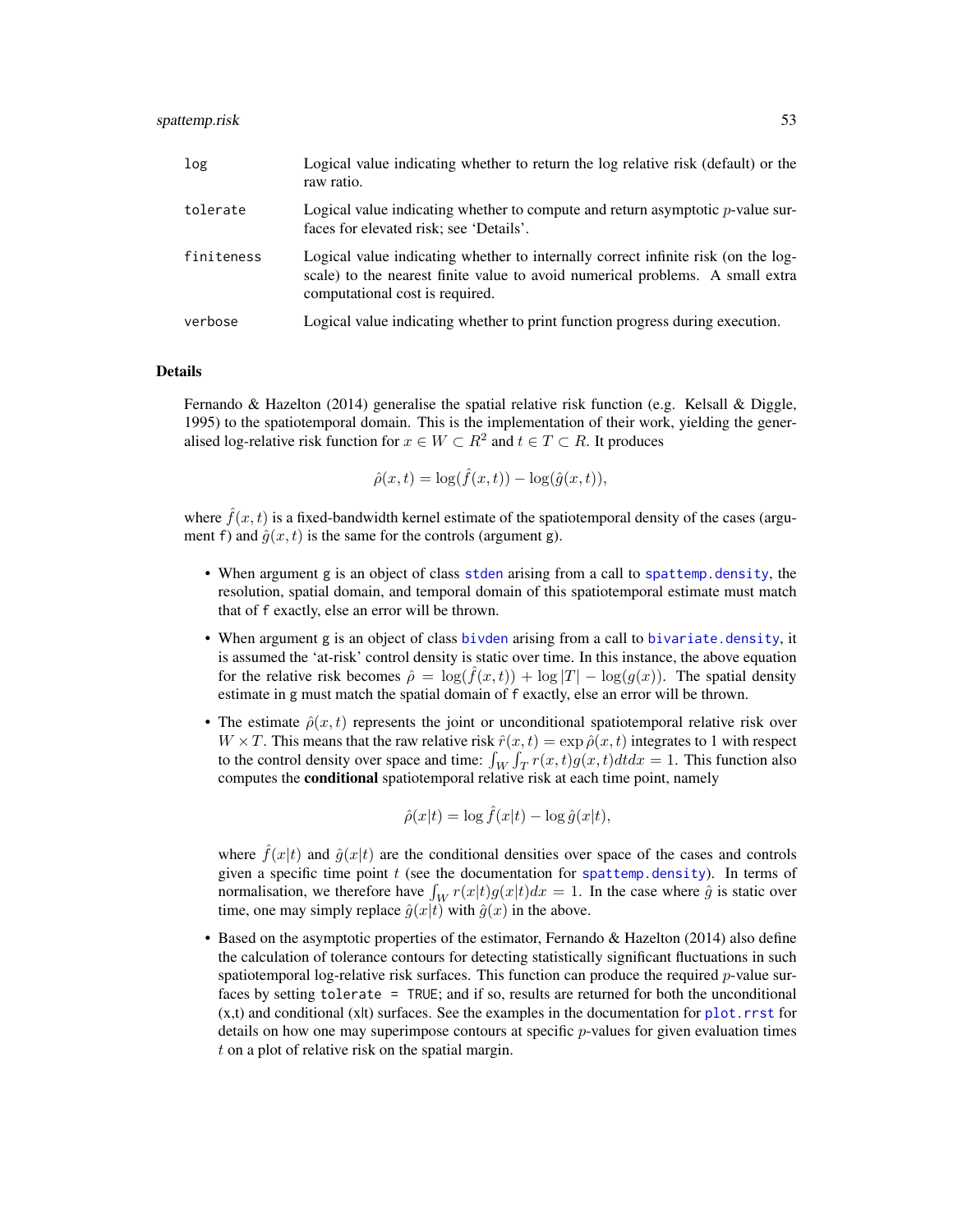<span id="page-53-0"></span>An object of class "rrst". This is effectively a list with the following members:

| rr           | A named (by time-point) list of pixel images corresponding to the joint spa-<br>tiotemporal relative risk over space at each discretised time.         |
|--------------|--------------------------------------------------------------------------------------------------------------------------------------------------------|
| rr.cond      | A named list of pixel images corresponding to the conditional spatial relative<br>risk given each discretised time.                                    |
| P            | A named list of pixel images of the $p$ -value surfaces testing for elevated risk for<br>the joint estimate. If tolerate $=$ FALSE, this will be NULL. |
| P.cond       | As above, for the conditional relative risk surfaces.                                                                                                  |
| $\mathbf{f}$ | A copy of the object f used in the initial call.                                                                                                       |
| g            | As above, for g.                                                                                                                                       |
| tlim         | A numeric vector of length two giving the temporal bound of the density esti-<br>mate.                                                                 |

## Author(s)

T.M. Davies

## References

Fernando, W.T.P.S. and Hazelton, M.L. (2014), Generalizing the spatial relative risk function, *Spatial and Spatio-temporal Epidemiology*, 8, 1-10.

## See Also

[spattemp.density](#page-48-1), [spattemp.slice](#page-54-1), [bivariate.density](#page-7-1)

## Examples

```
data(fmd)
fmdcas <- fmd$cases
fmdcon <- fmd$controls
```

```
f <- spattemp.density(fmdcas,h=6,lambda=8) # stden object as time-varying case density
g <- bivariate.density(fmdcon,h0=6) # bivden object as time-static control density
rho <- spattemp.risk(f,g,tolerate=TRUE)
print(rho)
```

```
par(mfrow=c(2,3))
plot(rho$f$spatial.z,main="Spatial margin (cases)") # spatial margin of cases
plot(rho$f$temporal.z,main="Temporal margin (cases)") # temporal margin of cases
plot(rho$g$z,main="Spatial margin (controls)") # spatial margin of controls
plot(rho,tselect=50,type="conditional",tol.args=list(levels=c(0.05,0.0001),
     lty=2:1,lwd=1:2),override.par=FALSE)
plot(rho,tselect=100,type="conditional",tol.args=list(levels=c(0.05,0.0001),
```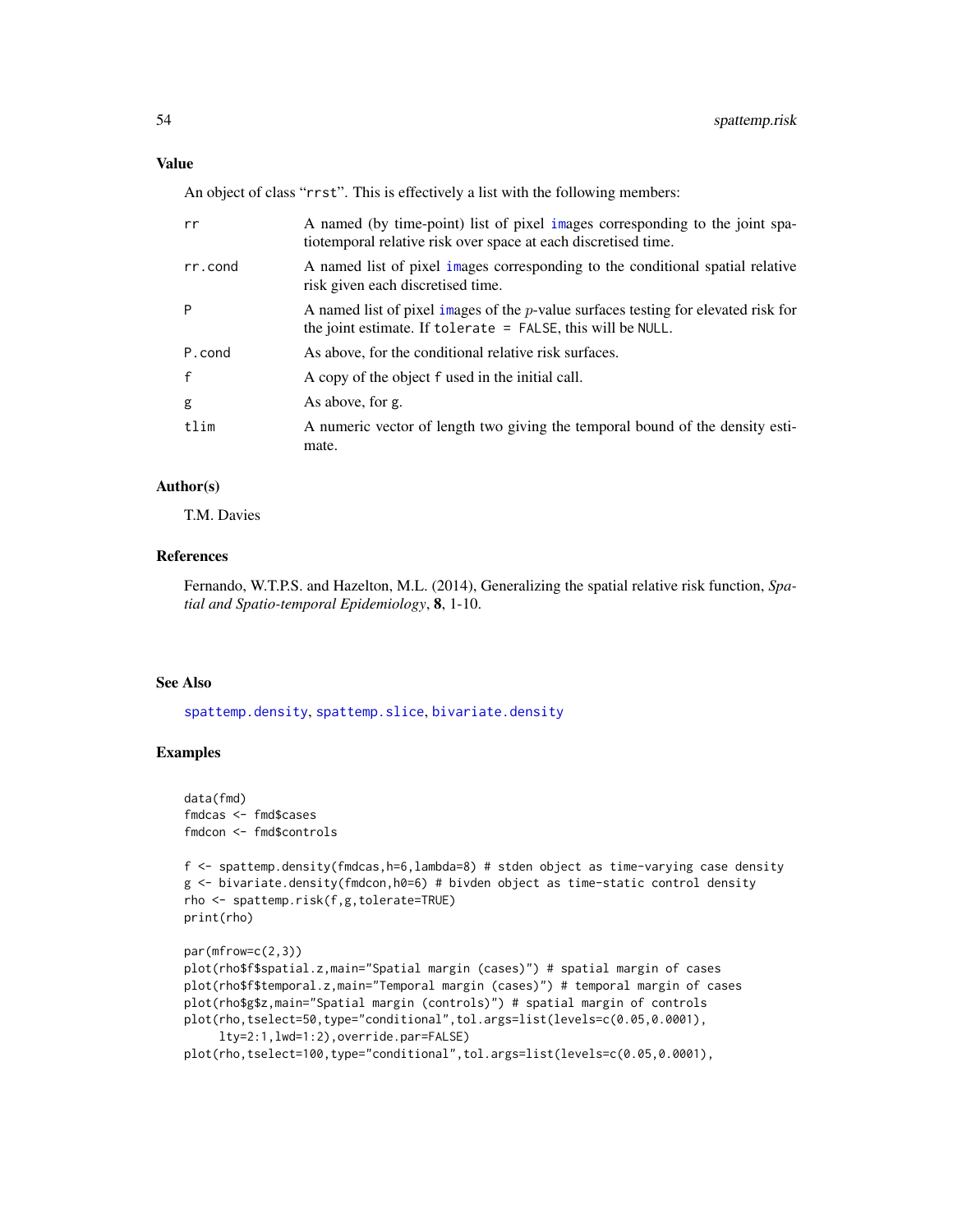```
lty=2:1,lwd=1:2),override.par=FALSE)
plot(rho,tselect=200,type="conditional",tol.args=list(levels=c(0.05,0.0001),
    lty=2:1,lwd=1:2),override.par=FALSE)
```
<span id="page-54-1"></span>spattemp.slice *Slicing a spatiotemporal object*

#### Description

Takes slices of the spatiotemporal kernel density or relative risk function estimate at desired times

#### Usage

spattemp.slice(stob, tt, checkargs = TRUE)

## Arguments

| stob      | An object of class stden or r rst giving the spatioley or all estimate from which<br>to take slices.                                                                                       |
|-----------|--------------------------------------------------------------------------------------------------------------------------------------------------------------------------------------------|
| tt        | Desired time(s); the density/risk surface estimate corresponding to which will<br>be returned. This value <b>must</b> be in the available range provided by stob \$t1im;<br>see 'Details'. |
| checkargs | Logical value indicating whether to check validity of stob and tt. Disable only<br>if you know this check will be unnecessary.                                                             |

## Details

Contents of the stob argument are returned based on a discretised set of times. This function internally computes the desired surfaces as pixel-by-pixel linear interpolations using the two discretised times that bound each requested tt.

The function returns an error if any of the requested slices at tt are not within the available range of times as given by the tlim component of stob.

## Value

A list of lists of pixel [im](#page-0-0)ages, each of which corresponds to the requested times in tt, and are named as such.

If stob is an object of class [stden](#page-48-2):

- z Pixel images of the joint spatiotemporal density corresponding to tt.
- z.cond Pixel images of the conditional spatiotemporal density given each time in tt.

If stob is an object of class [rrst](#page-51-2):

rr Pixel images of the joint spatiotemporal relative risk corresponding to tt.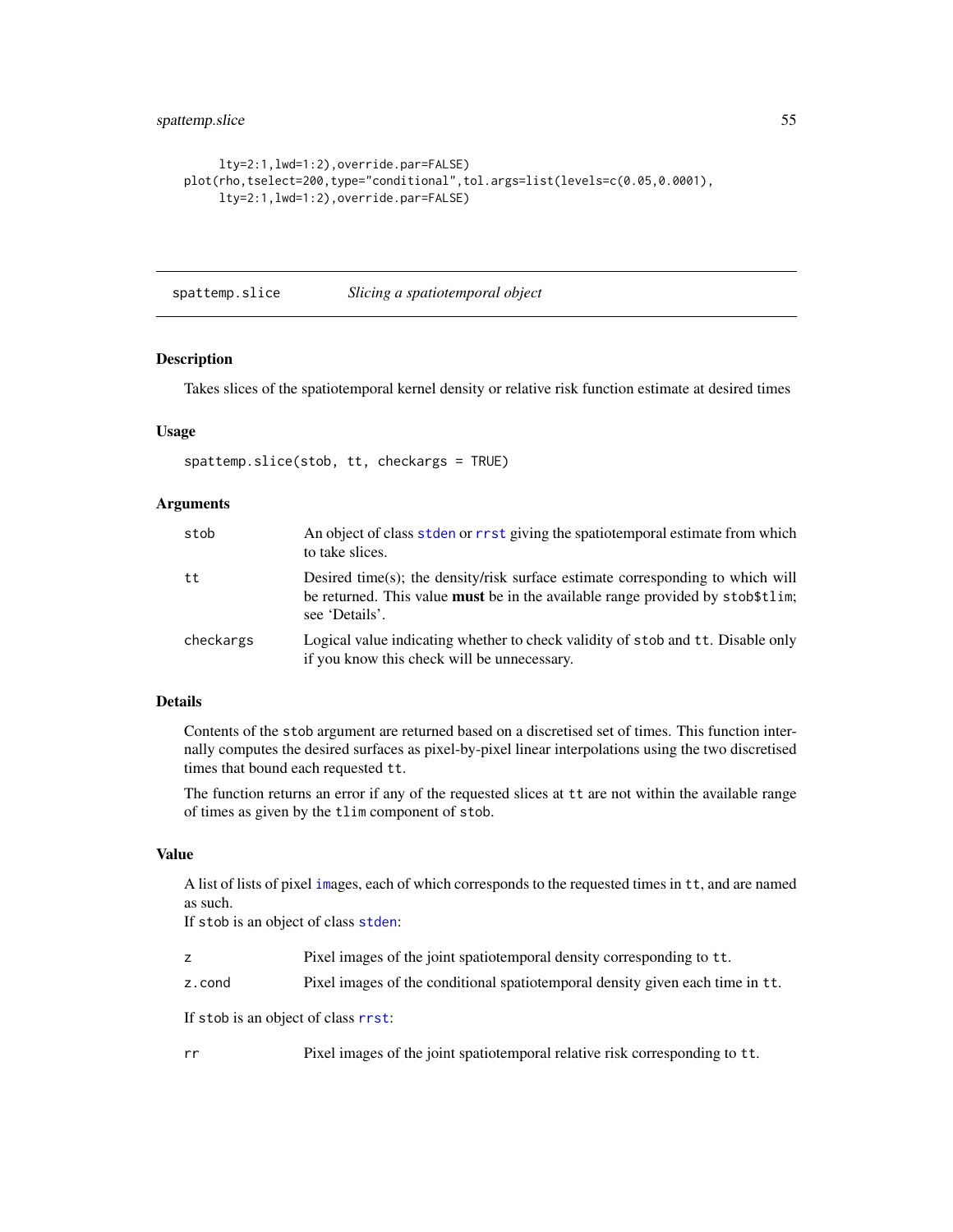<span id="page-55-0"></span>

| rr.cond | Pixel images of the conditional spatiolemporal relative risk given each time in<br>tt.                                                                                          |
|---------|---------------------------------------------------------------------------------------------------------------------------------------------------------------------------------|
| P       | Only present if tolerate $=$ TRUE in the preceding call to spattemp. risk.<br>Pixel images of the $p$ -value surfaces for the joint spatiolemporal relative risk.               |
| P.cond  | Only present if tolerate $=$ TRUE in the preceding call to spattemp. risk.<br>Pixel images of the <i>p</i> -value surfaces for the conditional spatiolemporal relative<br>risk. |

#### Author(s)

T.M. Davies

#### References

Fernando, W.T.P.S. and Hazelton, M.L. (2014), Generalizing the spatial relative risk function, *Spatial and Spatio-temporal Epidemiology*, 8, 1-10.

#### See Also

[spattemp.density](#page-48-1), [spattemp.risk](#page-51-1), [bivariate.density](#page-7-1)

#### Examples

```
data(fmd)
fmdcas <- fmd$cases
fmdcon <- fmd$controls
f <- spattemp.density(fmdcas,h=6,lambda=8)
g <- bivariate.density(fmdcon,h0=6)
rho <- spattemp.risk(f,g,tolerate=TRUE)
f$tlim # requested slices must be in this range
# slicing 'stden' object
f.slice1 <- spattemp.slice(f,tt=50) # evaluation timestamp
f.slice2 <- spattemp.slice(f,tt=150.5) # interpolated timestamp
par(mfrow=c(2,2))
plot(f.slice1$z$'50')
plot(f.slice1$z.cond$'50')
plot(f.slice2$z$'150.5')
plot(f.slice2$z.cond$'150.5')
# slicing 'rrst' object
rho.slices <- spattemp.slice(rho,tt=c(50,150.5))
par(mfrow=c(2,2))
plot(rho.slices$rr$'50');tol.contour(rho.slices$P$'50',levels=0.05,add=TRUE)
plot(rho.slices$rr$'150.5');tol.contour(rho.slices$P$'150.5',levels=0.05,add=TRUE)
plot(rho.slices$rr.cond$'50');tol.contour(rho.slices$P.cond$'50',levels=0.05,add=TRUE)
plot(rho.slices$rr.cond$'150.5');tol.contour(rho.slices$P.cond$'150.5',levels=0.05,add=TRUE)
```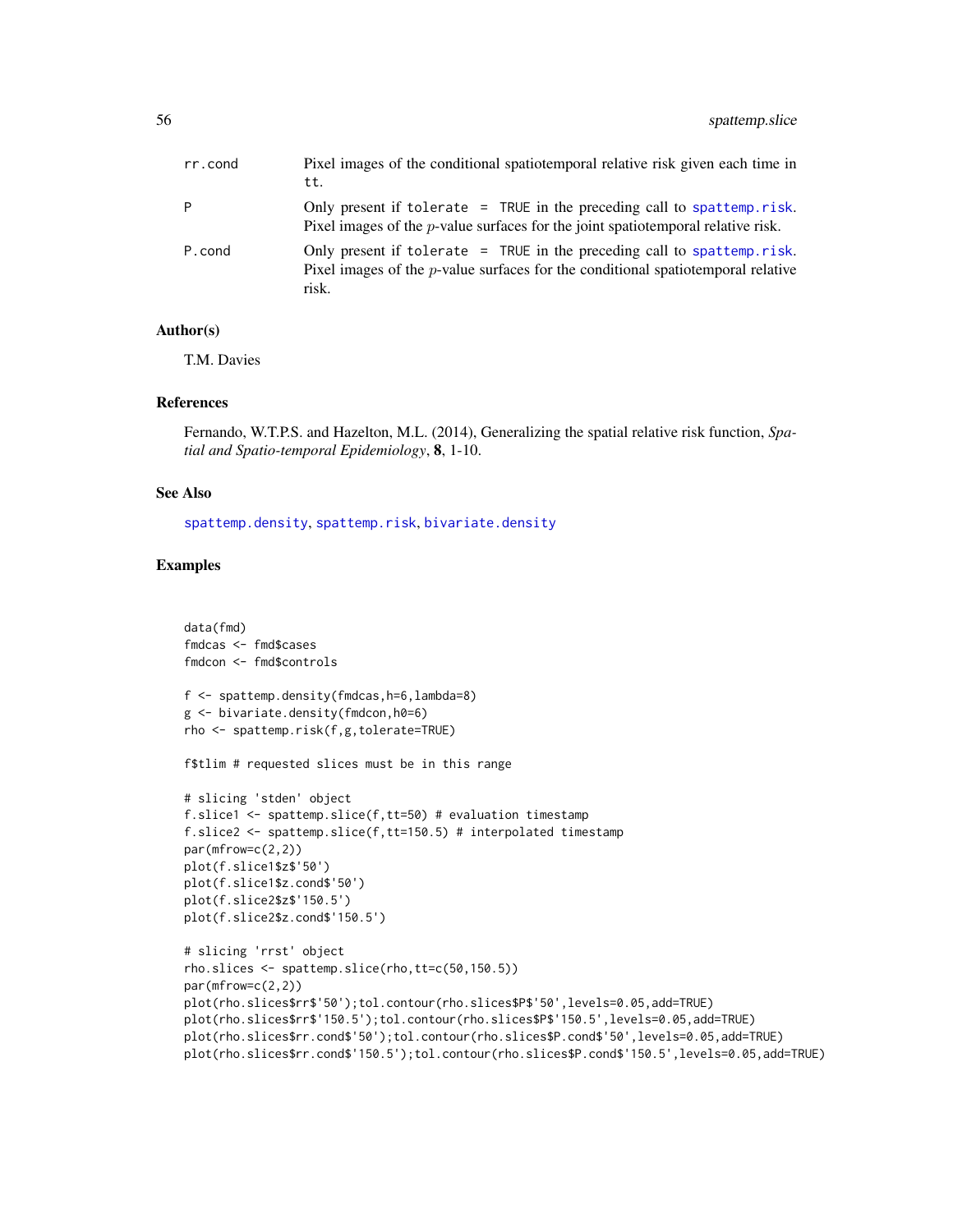<span id="page-56-2"></span><span id="page-56-0"></span>summary.bivden *Summarising sparr objects*

## <span id="page-56-3"></span>Description

summary methods for classes [bivden](#page-7-2), [stden](#page-48-2), [rrs](#page-43-2), [rrst](#page-51-2) and [msden](#page-28-2).

#### Usage

```
## S3 method for class 'bivden'
summary(object, ...)
## S3 method for class 'msden'
summary(object, ...)
## S3 method for class 'rrs'
summary(object, ...)
## S3 method for class 'rrst'
summary(object, ...)
## S3 method for class 'stden'
summary(object, ...)
```
## Arguments

| object | An object of class bivden, stden, rrs, rrst, or msden. |
|--------|--------------------------------------------------------|
| .      | Ignored.                                               |

## Author(s)

T.M. Davies

<span id="page-56-1"></span>tol.contour *Plot tolerance contours*

## Description

Draw contours based on a *p*-value matrix.

## Usage

```
tol.contour(pim, test = c("upper", "lower", "two-sided"), ...)
```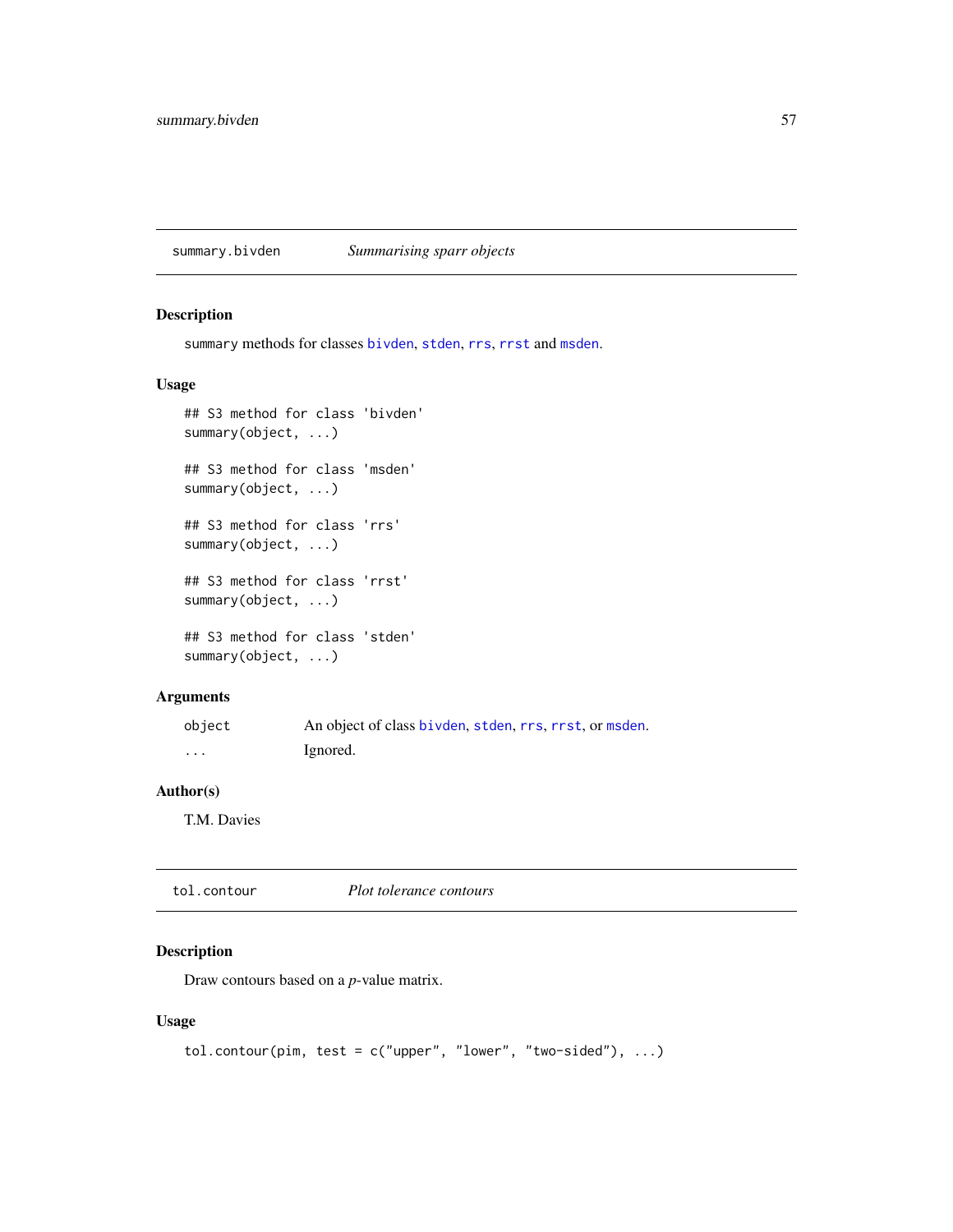### <span id="page-57-0"></span>Arguments

| pim                     | A pixel image of p-values, typically obtained from a call to tolerance, com-<br>puted with respect to a test for elevated risk.                                                                                                                                          |
|-------------------------|--------------------------------------------------------------------------------------------------------------------------------------------------------------------------------------------------------------------------------------------------------------------------|
| test                    | An optional character string giving the type of manipulation to be applied to<br>the $p$ -values, corresponding to a test for significantly elevated risk ("upper";<br>default); for reduced risk ("lower"); or for both ("two-sided").                                  |
| $\cdot$ $\cdot$ $\cdot$ | Additional arguments to be passed to contour. Commonly used options include<br>add (to superimpose the contours upon an existing plot); levels (to control the<br>specific significance levels at which to delineate the $p$ -values); and 1ty or 1wd<br>for aesthetics. |

## Details

Note that no checks on the numeric content of pim are made. The function assumes the pixel [im](#page-0-0)age of *p*-values in pim is supplied with respect to an upper-tailed test for elevated risk (this is exactly the way the *p*-value surface is returned when [tolerance](#page-57-1) is used). This is important if one makes subsequent use of test, which manipulates the *p*-values to draw at desired significance levels.

#### Value

Opens a new graphics device and displays a [contour](#page-0-0) plot if add = FALSE, otherwise adds the contours to the plot in the existing active graphics device.

## Author(s)

T. M. Davies

#### Examples

# See ?tolerance

<span id="page-57-1"></span>tolerance *Tolerance by* p*-value surfaces*

#### Description

Calculates a *p*-value surface based on asymptotic theory or Monte-Carlo (MC) permutations describing the extremity of risk given a fixed or adaptive kernel-smoothed density-ratio, allowing the drawing of *tolerance contours*.

#### Usage

```
tolerance(rs, method = c("ASY", "MC"), ref.density = NULL,
 beta = 0.025, ITER = 100, parallelise = NULL, verbose = TRUE,
  ...)
```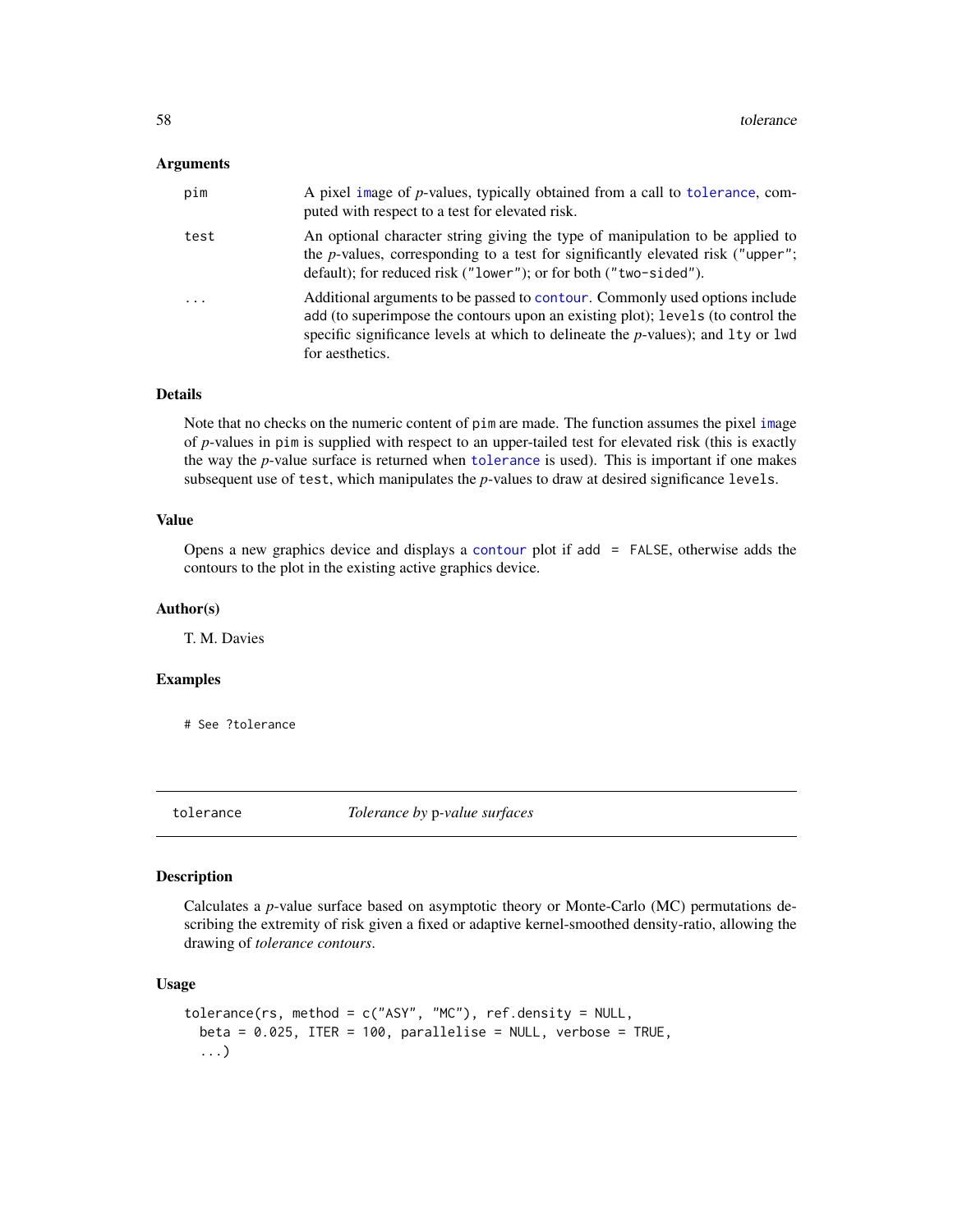#### <span id="page-58-0"></span>tolerance 59

#### Arguments

| rs          | An object of class rrs giving the estimated relative risk function for which to<br>calculate the $p$ -value surface.                                                                                                                                                                                                                                                                                                                               |
|-------------|----------------------------------------------------------------------------------------------------------------------------------------------------------------------------------------------------------------------------------------------------------------------------------------------------------------------------------------------------------------------------------------------------------------------------------------------------|
| method      | A character string specifying the method of calculation. "ASY" (default) in-<br>structs the function to compute the $p$ -values using asymptotic theory. "MC" com-<br>putes the values by random permutations of the data. See 'Details'.                                                                                                                                                                                                          |
| ref.density | Required if rs is based on fixed-bandwidth estimates of the case and control den-<br>sities and method = "ASY". Either a pixel image or an object of class bivden<br>giving the reference density to use in asymptotic formulae. May be unnor-<br>malised. Ignored if rs is based on adaptive kernel estimates or if method = "MC".                                                                                                                |
| beta        | A numeric value $0 < \beta < 1$ giving the fineness of the adaptive bandwidth<br>partitioning to use for calculation of the required quantities for asymptotic adap-<br>tive <i>p</i> -value surfaces. Smaller values provide more accurate bandwidth bins at<br>the cost of additional computing time, see Davies and Baddeley (2018); the de-<br>fault is sensible in most cases. Ignored if rs is based on fixed-bandwidth kernel<br>estimates. |
| <b>ITER</b> | Number of iterations for the Monte-Carlo permutations. Ignored if method = "ASY".                                                                                                                                                                                                                                                                                                                                                                  |
| parallelise | Numeric argument to invoke parallel processing, giving the number of CPU<br>cores to use when method = "MC". Experimental. Test your system first using<br>parallel:: detectCores() to identify the number of cores available to you.                                                                                                                                                                                                              |
| verbose     | Logical value indicating whether to print function progress during execution.                                                                                                                                                                                                                                                                                                                                                                      |
| .           | Additional arguments to be passed to risk when method = $"MC".$ While most<br>information needed for the MC repetitions is implicitly gleaned from the object<br>passed to rs, this ellipsis is typically used to set the appropriate epsilon and<br>pilot. symmetry values for the internal calls to risk.                                                                                                                                        |

## Details

This function implements developments in Hazelton and Davies (2009) (fixed) and Davies and Hazelton (2010) (adaptive) to compute pointwise *p*-value surfaces based on asymptotic theory of kernel-smoothed relative risk surfaces. Alternatively, the user may elect to calculate the *p*-value surfaces using Monte-Carlo methods (see Kelsall and Diggle, 1995). Superimposition upon a plot of the risk surface contours of these *p*-values at given significance levels (i.e. "tolerance contours") can be an informative way of exploring the statistical significance of the extremity of risk across the defined study region.

Implementation of the Monte-Carlo method simply involves random allocation of case/control marks and re-estimation of the risk surface ITER times, against which the original estimate is compared. While not dependent on asymptotic theory, it is computationally expensive, and it has been suggested that it might have some undesirable practical consequences in certain settings (Hazelton and Davies, 2009). When performing the MC simulations, the same global (and pilot, if necessary) bandwidths and edge-correction regimens are employed as were used in the initial density estimates of the observed data. With regard to arguments to be passed to internal calls of [risk](#page-43-1), the user should take care to use ... to set the epsilon value to match that which was used in creation of the object passed to rs (if this was set to a non-default value). Furthermore, if performing MC simulations for the adaptive relative risk function, the function borrows the value of the beta argument to speed things up via partitioning, and the user should additionally access ... to set the same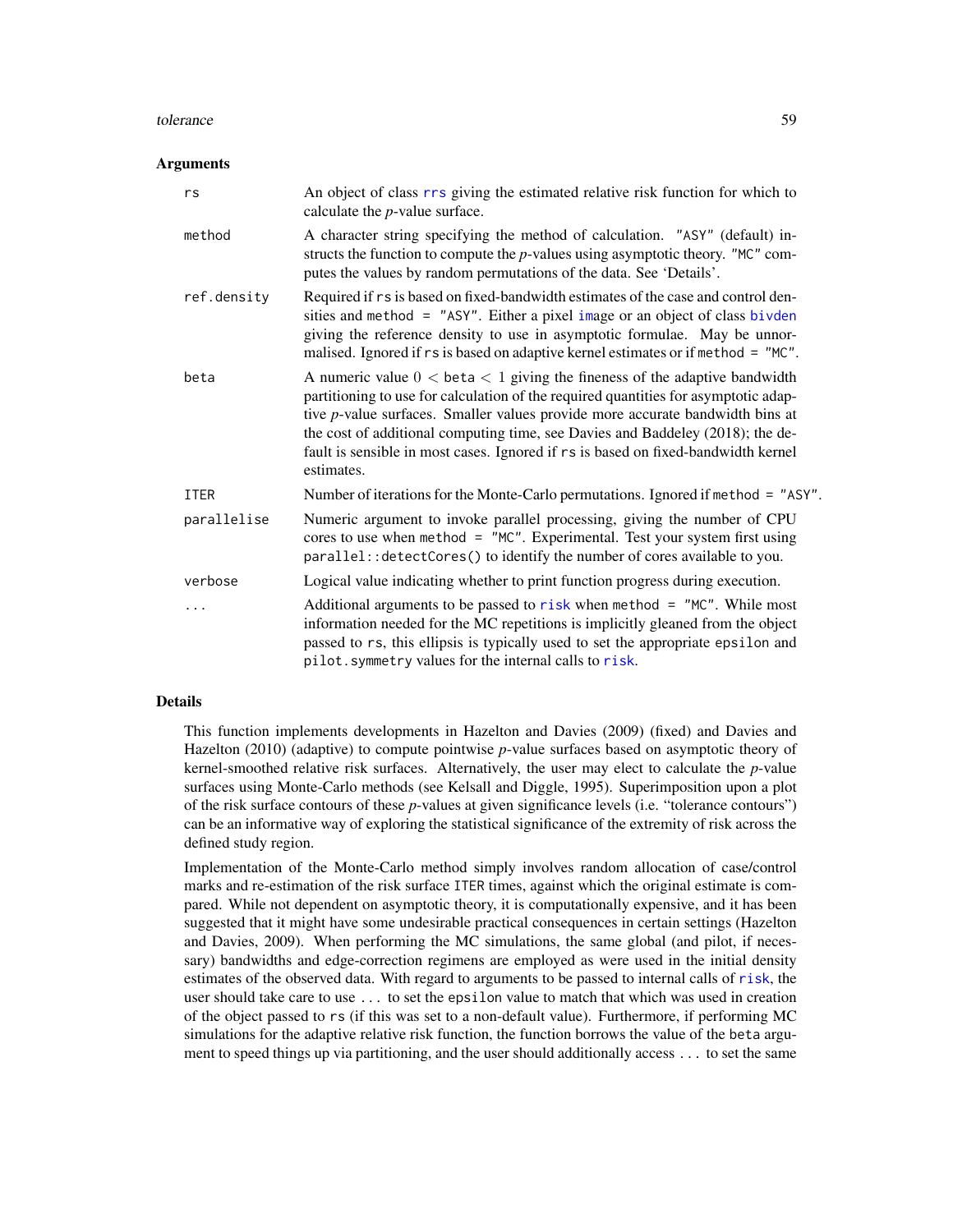<span id="page-59-0"></span>pilot.symmetry value as was used for creation of the object passed to rs, in the same way as for any non-default use of epsilon. This will ensure the simulations are all performed under the same conditions as were used to estimate the original risk function.

#### Value

A pixel [im](#page-0-0)age of the estimated *p*-value surface.

### Note

The returned *p*-values are geared so that "smallness" corresponds to statistical significance of elevated risk, that is, an upper-tailed test. The complement of the *p*-values will yeild significance of reduced risk; a lower-tailed test. When using [tol.contour](#page-56-1), the user can control what type of contours to display.

#### Author(s)

T. M. Davies

#### References

Davies, T.M. and Baddeley A. (2018), Fast computation of spatially adaptive kernel estimates, *Statistics and Computing*, 28(4), 937-956.

Davies, T.M. and Hazelton, M.L. (2010), Adaptive kernel estimation of spatial relative risk, *Statistics in Medicine*, 29(23) 2423-2437.

Davies, T.M., Jones, K. and Hazelton, M.L. (2016), Symmetric adaptive smoothing regimens for estimation of the spatial relative risk function, *Computational Statistics & Data Analysis*, 101, 12- 28.

Hazelton, M.L. and Davies, T.M. (2009), Inference based on kernel estimates of the relative risk function in geographical epidemiology, *Biometrical Journal*, 51(1), 98-109.

Kelsall, J.E. and Diggle, P.J. (1995), Kernel estimation of relative risk, *Bernoulli*, 1, 3-16.

## Examples

```
data(pbc)
h0 <- LSCV.risk(pbc,method="hazelton");h0
pbccas <- split(pbc)[[1]]
pbccon <- split(pbc)[[2]]
# ASY
riskfix <- risk(pbc,h0=h0)
fixtol1 <- tolerance(riskfix,ref.density=density(pbc,OS(pbc)))
riskada <- risk(pbc,h0=h0,adapt=TRUE,hp=NS(pbc),pilot.symmetry="pooled",davies.baddeley=0.025)
adatol1 <- tolerance(riskada)
par(mfrow=c(1,2))
```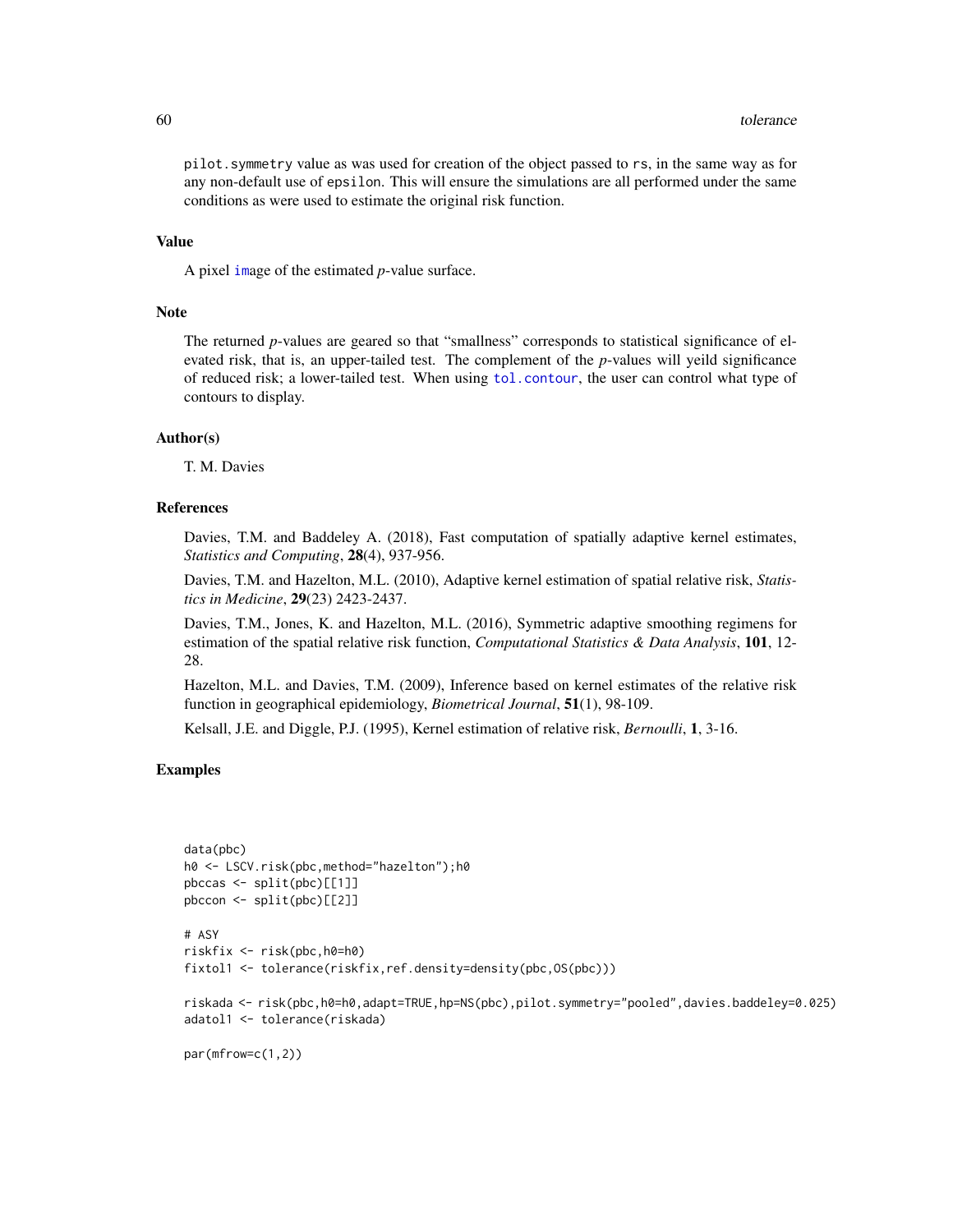#### tolerance 61

```
plot(riskfix)
tol.contour(fixtol1,levels=c(0.1,0.05,0.01),lty=3:1,add=TRUE)
plot(riskada)
tol.contour(adatol1,levels=c(0.1,0.05,0.01),lty=3:1,add=TRUE)
```
## # MC

```
fixtol2 <- tolerance(riskfix,method="MC",ITER=200)
adatol2 <- tolerance(riskada,method="MC",ITER=200,parallelise=4) # ~1 minute with parallelisation
par(mfrow=c(1,2))
plot(riskfix)
tol.contour(fixtol2,levels=c(0.1,0.05,0.01),lty=3:1,add=TRUE)
plot(riskada)
tol.contour(adatol2,levels=c(0.1,0.05,0.01),lty=3:1,add=TRUE)
```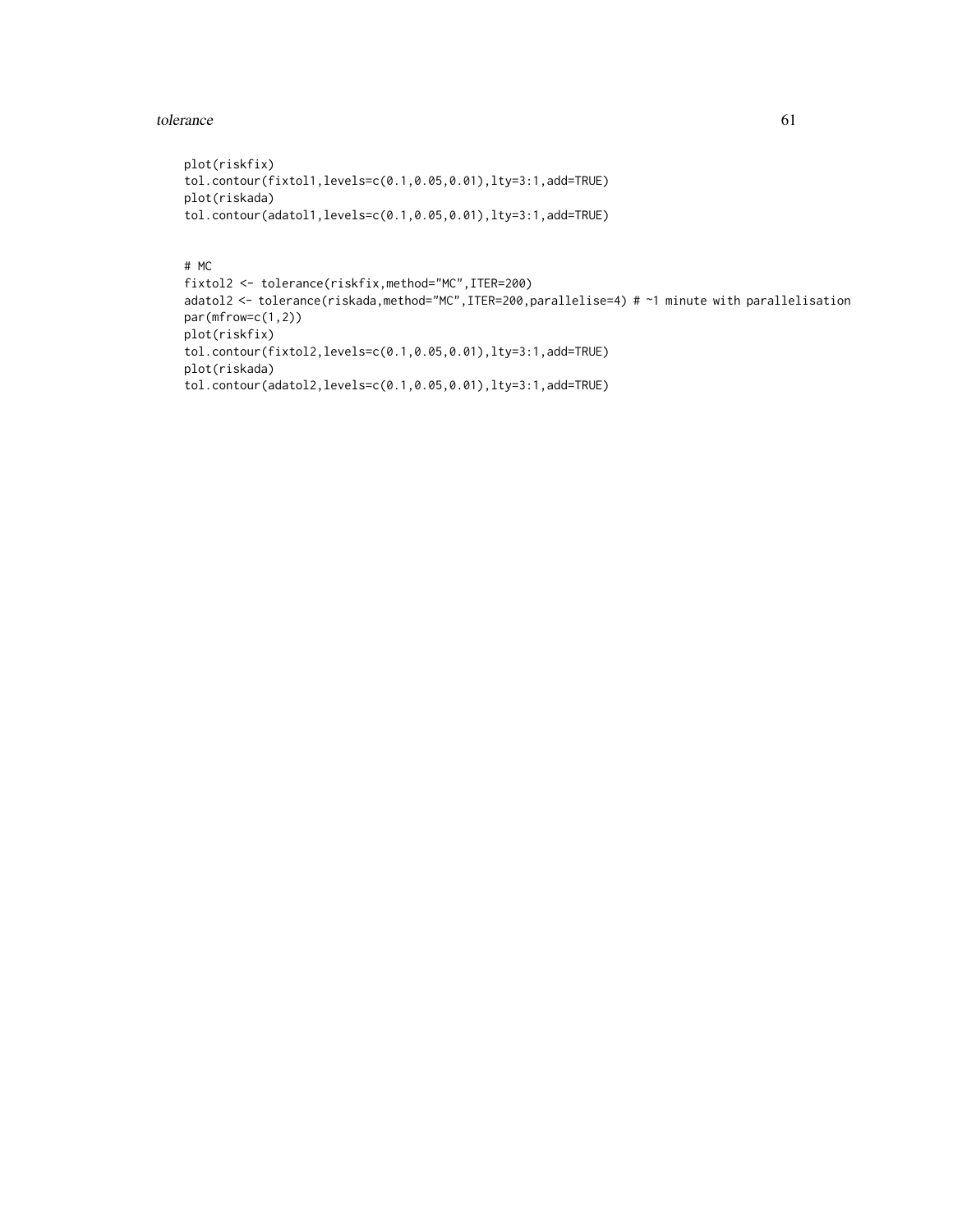# <span id="page-61-0"></span>Index

∗Topic data burk, [18](#page-17-0) fmd, [20](#page-19-0) pbc, [38](#page-37-0) ∗Topic package sparr-package, [2](#page-1-0) as.mask, *[9](#page-8-0)*, *[30](#page-29-0)* available.h0, [7](#page-6-0) bivariate.density, *[4](#page-3-0)*, [8,](#page-7-0) *[12](#page-11-0)*, *[14,](#page-13-0) [15](#page-14-0)*, *[22](#page-21-0)*, *[29,](#page-28-0) [30](#page-29-0)*, *[32,](#page-31-0) [33](#page-32-0)*, *[45](#page-44-0)*, *[48](#page-47-0)*, *[50](#page-49-0)*, *[52–](#page-51-0)[54](#page-53-0)*, *[56](#page-55-0)* bivden, *[13](#page-12-0)*, *[26](#page-25-0)*, *[31](#page-30-0)*, *[33](#page-32-0)*, *[39](#page-38-0)*, *[41,](#page-40-0) [42](#page-41-0)*, *[44–](#page-43-0)[46](#page-45-0)*, *[52,](#page-51-0) [53](#page-52-0)*, *[57](#page-56-0)*, *[59](#page-58-0)* bivden *(*bivariate.density*)*, [8](#page-7-0) BOOT.density, *[4](#page-3-0)*, [12](#page-11-0) BOOT.spattemp, *[4](#page-3-0)*, [16,](#page-15-0) *[25](#page-24-0)* burk, *[3](#page-2-0)*, [18](#page-17-0) burkitt, *[18](#page-17-0)* bw.diggle, *[23](#page-22-0)*, *[49](#page-48-0)* bw.frac, *[23](#page-22-0)*, *[49](#page-48-0)* bw.ppl, *[23](#page-22-0)*, *[49](#page-48-0)* bw.scott, *[23](#page-22-0)*, *[49](#page-48-0)* bw.SJ, *[50](#page-49-0)* chorley, *[3](#page-2-0)* colourmap, *[40](#page-39-0)* contour, *[40](#page-39-0)*, *[58](#page-57-0)* density, *[51](#page-50-0)* density.ppp, *[8](#page-7-0)[–10](#page-9-0)* doParallel, *[5](#page-4-0)* fft, *[19](#page-18-0)* fft2d, [19](#page-18-0) fmd, *[3](#page-2-0)*, [20](#page-19-0) foreach, *[5](#page-4-0)*, *[10](#page-9-0)* im, *[3](#page-2-0)*, *[5](#page-4-0)*, *[9,](#page-8-0) [10](#page-9-0)*, *[30,](#page-29-0) [31](#page-30-0)*, *[42](#page-41-0)*, *[45,](#page-44-0) [46](#page-45-0)*, *[51](#page-50-0)*, *[54,](#page-53-0) [55](#page-54-0)*, *[58](#page-57-0)[–60](#page-59-0)*

LIK.density, *[3](#page-2-0)*, [21,](#page-20-0) *[48](#page-47-0)* LIK.spattemp, *[4](#page-3-0)*, [24](#page-23-0) LSCV.density, *[3](#page-2-0)*, *[28](#page-27-0)*, *[48](#page-47-0)* LSCV.density *(*LIK.density*)*, [21](#page-20-0) LSCV.risk, *[4](#page-3-0)*, [26](#page-25-0) LSCV.spattemp, *[4](#page-3-0)*, *[17](#page-16-0)* LSCV.spattemp *(*LIK.spattemp*)*, [24](#page-23-0) marks, *[16](#page-15-0)*, *[20](#page-19-0)*, *[24](#page-23-0)*, *[26](#page-25-0)*, *[34](#page-33-0)[–37](#page-36-0)*, *[44](#page-43-0)*, *[50,](#page-49-0) [51](#page-50-0)* msden, *[7](#page-6-0)*, *[33](#page-32-0)*, *[39](#page-38-0)[–42](#page-41-0)*, *[57](#page-56-0)* msden *(*multiscale.density*)*, [29](#page-28-0) multiscale.density, *[4](#page-3-0)*, *[7](#page-6-0)*, *[13](#page-12-0)[–15](#page-14-0)*, *[22](#page-21-0)*, *[27,](#page-26-0) [28](#page-27-0)*, [29,](#page-28-0) *[33](#page-32-0)* multiscale.slice, *[4](#page-3-0)*, *[7](#page-6-0)*, *[31,](#page-30-0) [32](#page-31-0)*, [32](#page-31-0) NS, *[3](#page-2-0)*, [34](#page-33-0) NS.spattemp, *[4](#page-3-0)* optim, *[17](#page-16-0)*, *[25](#page-24-0)*, *[48](#page-47-0)* optimise, *[21](#page-20-0)*, *[27](#page-26-0)* OS, *[3](#page-2-0)*, *[12,](#page-11-0) [13](#page-12-0)*, *[15,](#page-14-0) [16](#page-15-0)*, [36,](#page-35-0) *[44](#page-43-0)*, *[47](#page-46-0)*, *[50](#page-49-0)* OS.spattemp, *[4](#page-3-0)* owin, *[3](#page-2-0)*, *[18](#page-17-0)*, *[42,](#page-41-0) [43](#page-42-0)* parallel, *[5](#page-4-0)* pbc, *[3](#page-2-0)*, [38](#page-37-0) plot.bivden, *[4](#page-3-0)*, [39](#page-38-0) plot.im, *[40](#page-39-0)* plot.msden, *[4](#page-3-0)* plot.msden *(*plot.bivden*)*, [39](#page-38-0) plot.ppp, *[40](#page-39-0)* plot.rrs, *[4](#page-3-0)* plot.rrs *(*plot.bivden*)*, [39](#page-38-0) plot.rrst, *[5](#page-4-0)*, *[53](#page-52-0)* plot.rrst *(*plot.bivden*)*, [39](#page-38-0) plot.stden, *[5](#page-4-0)* plot.stden *(*plot.bivden*)*, [39](#page-38-0) points, *[39](#page-38-0)* ppp, *[5](#page-4-0)*, *[8](#page-7-0)*, *[12](#page-11-0)*, *[16](#page-15-0)*, *[18](#page-17-0)*, *[20,](#page-19-0) [21](#page-20-0)*, *[24](#page-23-0)*, *[26](#page-25-0)*, *[30](#page-29-0)*, *[34](#page-33-0)*, *[36](#page-35-0)*, *[43,](#page-42-0) [44](#page-43-0)*, *[47](#page-46-0)*, *[50](#page-49-0)*